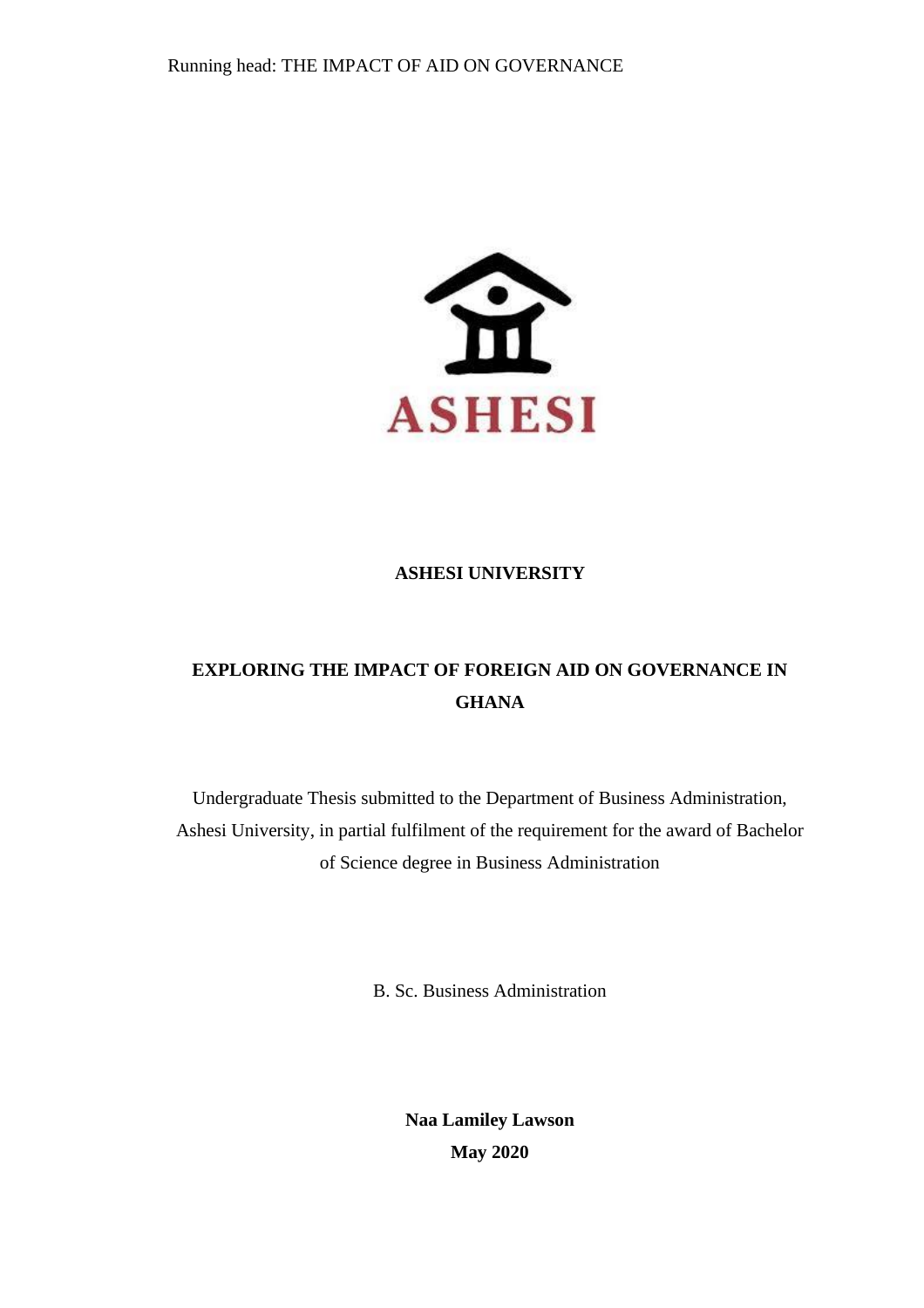### DECLARATION

I hereby declare that this thesis is my original work and that no part of it has been presented for another degree in this university or elsewhere.

Candidate's Signature:

Candidate's Name: Naa Lamiley Lawson

Date: 11th May 2020

I hereby declare that the preparation and presentation of the thesis were supervised in accordance with the guidelines on supervision of thesis laid down by Ashesi University. Supervisor's Signature: Supervisor's Name: Dr. Edgar Cooke Date: 11th May 2020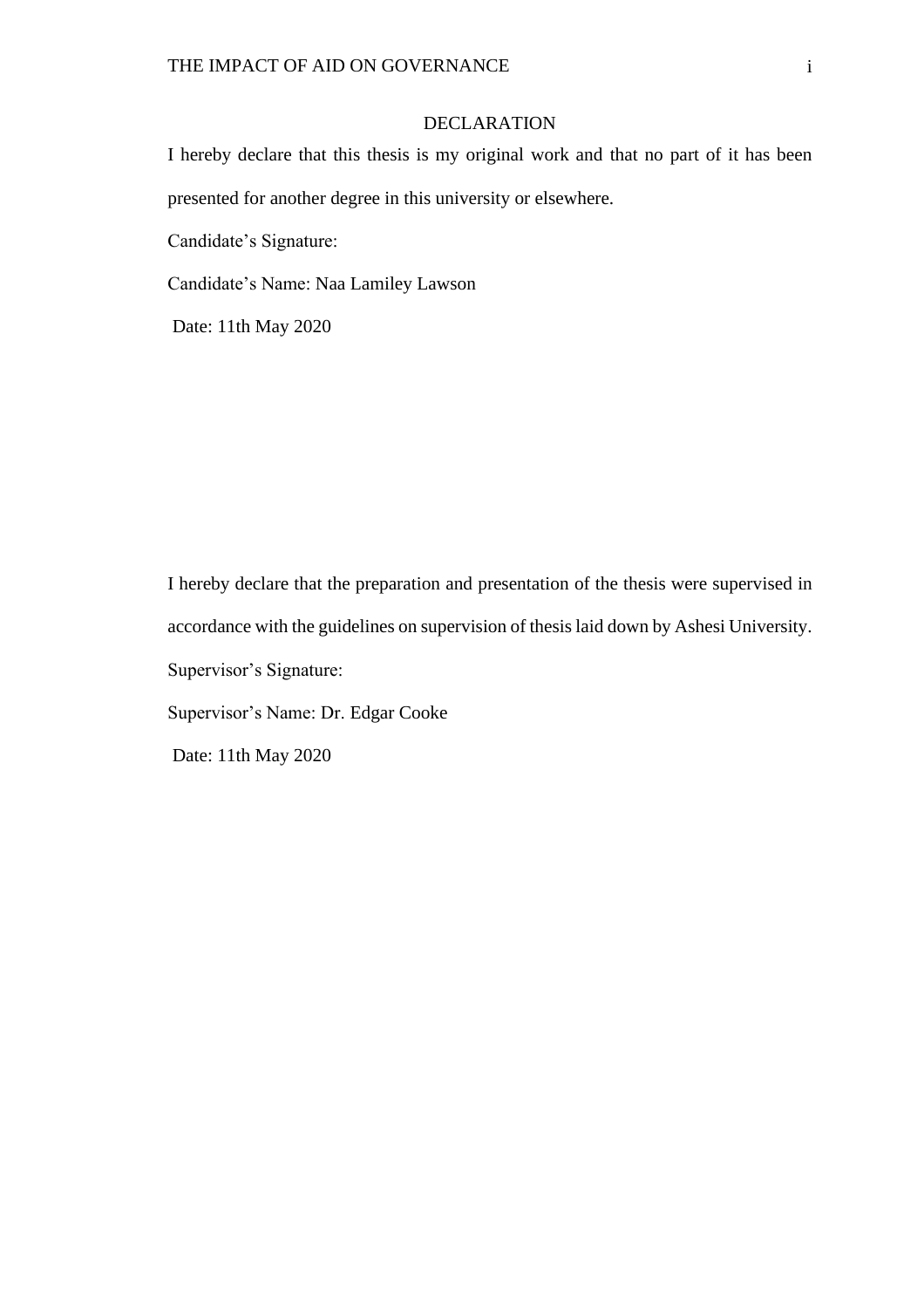#### ACKNOWLEDGEMENT

<span id="page-2-0"></span>My utmost gratitude goes to the Almighty God for granting me the knowledge, strength, and endurance needed to successfully complete this thesis.

Special thanks goes to my supervisor, Dr Cooke, whose guidance and thorough feedback enriched the quality of this project. I am grateful for his support, especially during these unsettling times, his invaluable knowledge and time spent supervising my thesis. Without his input, this project could not have been a success.

My final appreciation goes to my friends and family whose support and love served as a backbone in weathering through the ups and downs of the entire thesis process.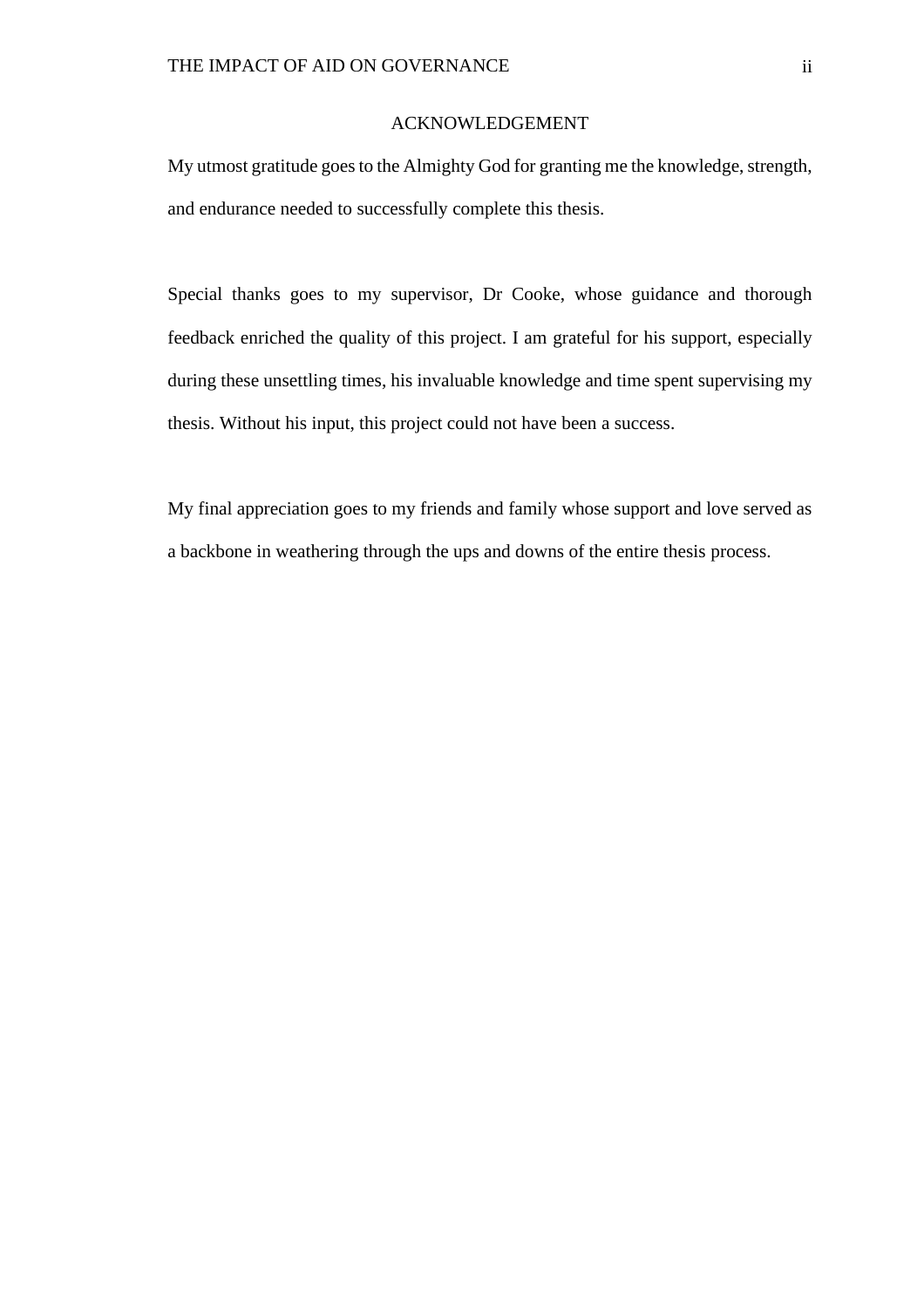### ABSTRACT

<span id="page-3-0"></span>This thesis is a contribution to the body of knowledge on aid and governance. African countries depend on official development assistance to conduct primary governmental functions. However, few countries are well governed or show signs of aid efficacy. Also, various accounts of the impact of aid on development are divergent in their conclusions but regardless of this, there is an influx of aid to solve Africa's problems. On the other hand, the crucial role of governance quality in establishing development is rather apparent. With the continuous flow of aid in the face of deteriorate governance, there is the apparent question: Is aid dependency deteriorating governance? Mainstream theory suggest that the two variables are related. Therefore, this thesis sought to explore if indeed the relationship between foreign aid and governance holds for Ghana, the flagship country for IFI programs and a country known for its stable governance. With the use of OLS regression on time series data (1984 – 2018), it was found that aid rather promotes governance in Ghana. Governance is measured using the International Country Risk Guide Quality of Governance index and aid dependence is measured by aid percentage of GDP. This finding should be used to spearhead further research into deriving lessons for Africa from the mechanisms that contribute to the aid-governance efficacy in Ghana. Also, since Ghana, through the Ghana Beyond Aid agenda is bent on reducing foreign aid, it is important to consider the performance capacity of both Ghana and Africa with less foreign aid.

*Keywords*: Official Development Aid, foreign aid, governance, good governance, time series data, OLS regression.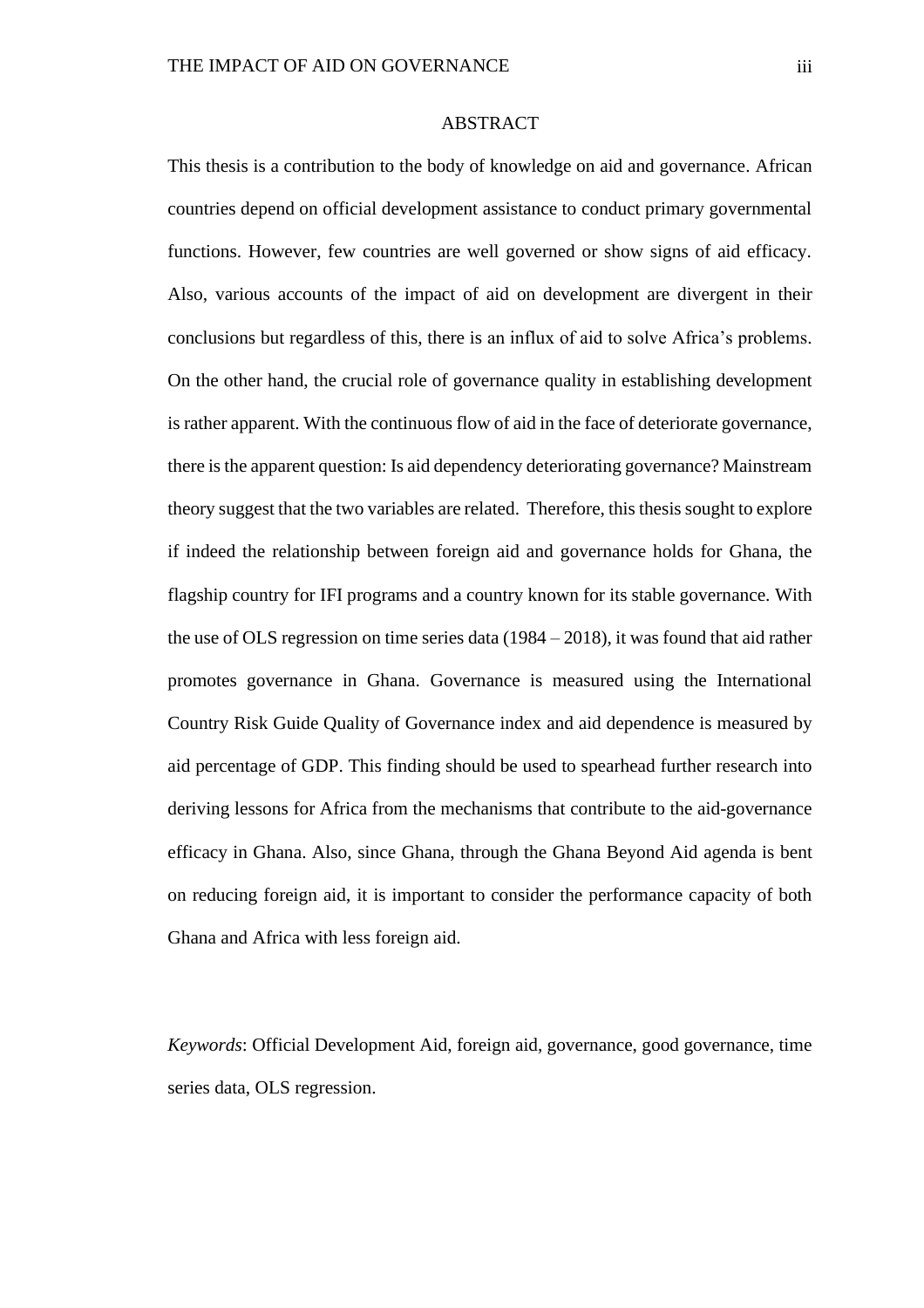<span id="page-4-0"></span>

| Acronym        | Meaning                                                |
|----------------|--------------------------------------------------------|
| <b>ODA</b>     | <b>Official Development Aid</b>                        |
| <b>SSA</b>     | Sub Saharan Africa                                     |
| ADF            | <b>Augmented Dickey Fuller</b>                         |
| PP             | Philip Perron                                          |
| <b>BLUE</b>    | <b>Best Linear Unbiased Estimators</b>                 |
| <b>HAC</b>     | Heteroskedasticity and Autocorrelation Consistent      |
| <b>VIF</b>     | Variance Inflation Factor                              |
| <b>OLS</b>     | <b>Ordinary Least Squares</b>                          |
| <b>ICRG</b>    | <b>International Country Risk Guide</b>                |
| <b>CPIA</b>    | <b>Country Policy Institutional Assessment</b>         |
| GOG            | Government of Ghana                                    |
| <b>GNI</b>     | <b>Gross National Income</b>                           |
| <b>PAMSCAD</b> | Programme of Action to Mitigate the Social Costs of    |
|                | Adjustment                                             |
| <b>GDP</b>     | <b>Gross Domestic Product</b>                          |
| <b>MDGs</b>    | Millennium Development Goals                           |
| <b>SDGs</b>    | <b>Sustainable Development Goals</b>                   |
| <b>OECD</b>    | Organization for Economic Co-operation and Development |
| <b>MDRI</b>    | Multilateral Debt Relief Initiative                    |
| <b>HIPC</b>    | <b>Highly Indebted Poor Country</b>                    |
| <b>FDI</b>     | <b>Foreign Direct Investment</b>                       |
| <b>SAPs</b>    | <b>Structural Adjustment Programs</b>                  |
| <b>IMF</b>     | <b>International Monetary Fund</b>                     |
| <b>UN</b>      | <b>United Nations</b>                                  |
| <b>UNDP</b>    | <b>United Nations Development Programme</b>            |
| <b>IFIs</b>    | <b>International Financial Institutions</b>            |
| <b>PRS</b>     | <b>Political Risk Services</b>                         |

# LIST OF ACRONYMS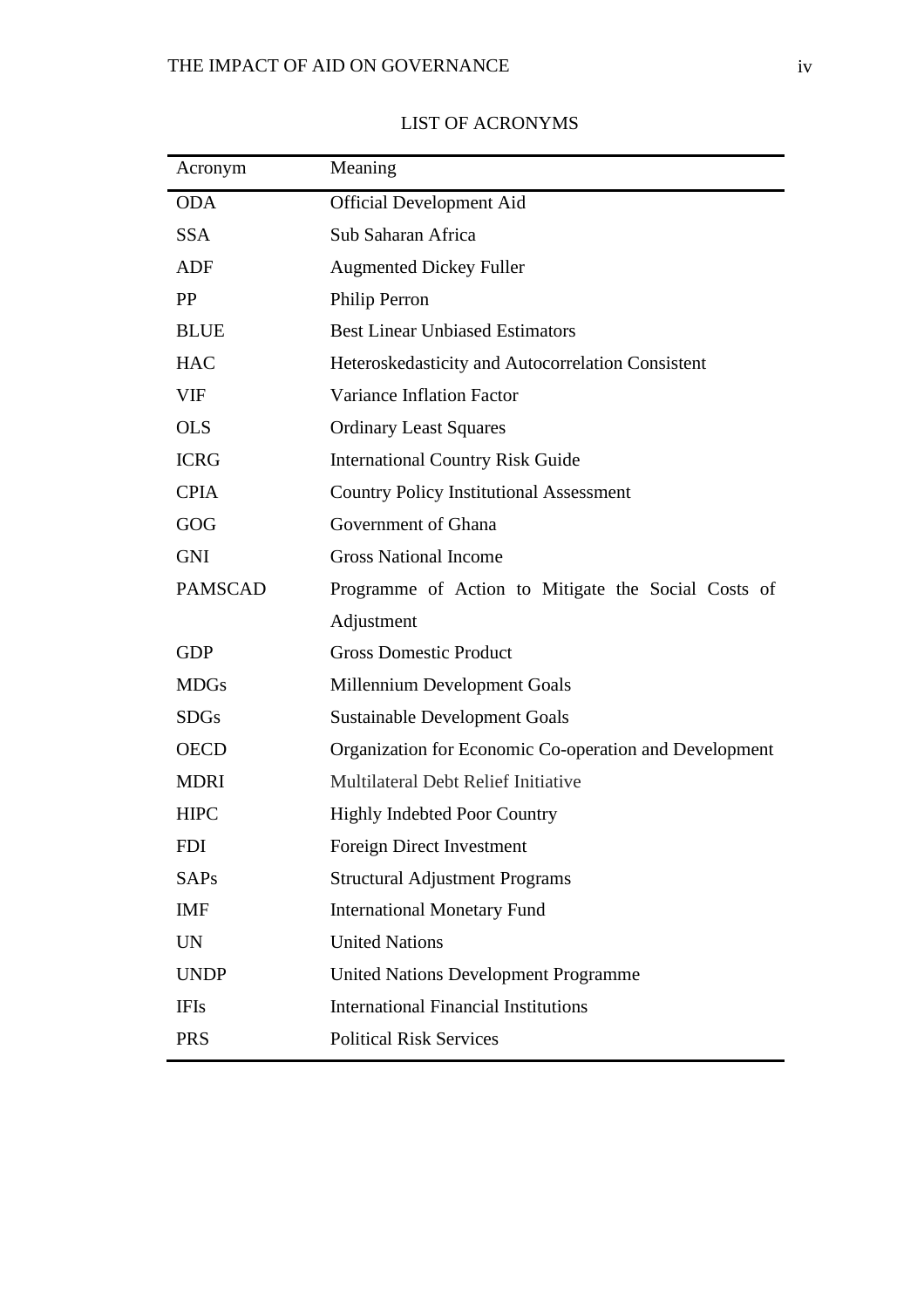#### DEFINITION OF TERMS

<span id="page-5-0"></span>Official Development Aid: Official Development Aid or Foreign Aid is assistance provided either bilaterally, from donor to the recipient or multilaterally through a development agency for developmental purposes (OECD, 2016). The scope of this assistance includes cash, expert advice, loans at concessional rates as well as technical assistance (Riddell, 2008).

Governance: Governance is a nexus that relies on the interaction between a number of concepts and economic policies by which the public participates in project planning according to the UNDP (As cited by Jaouadi & Hermass, 2012).

Good Governance: According to the World Bank, this is "the management of public resources, accounting, legal framework, free information and transparency" (as cited in Jaouadi et al*.*, 2012, p. 186). Good governance can be perceived in the form of institutions that demonstrate predictable, unbiased, and consistently enforced frameworks and rules for investors (Knack, 1999).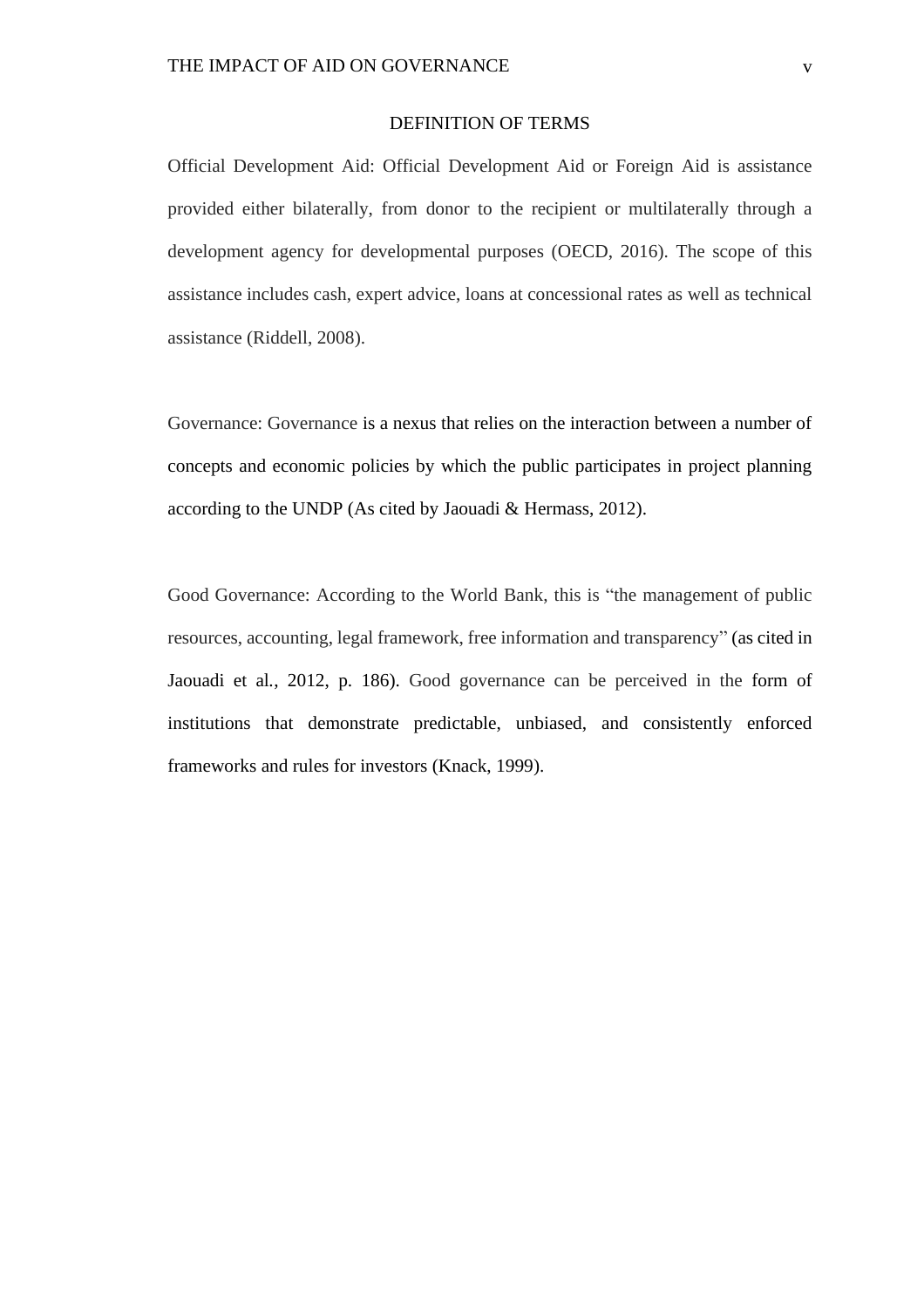# TABLE OF CONTENTS

| 1.3.2 Multilateral Debt Relief Initiative (MDRI), Highly Indebted Poor Countries |  |
|----------------------------------------------------------------------------------|--|
|                                                                                  |  |
|                                                                                  |  |
|                                                                                  |  |
|                                                                                  |  |
|                                                                                  |  |
|                                                                                  |  |
|                                                                                  |  |
|                                                                                  |  |
|                                                                                  |  |
|                                                                                  |  |
|                                                                                  |  |
|                                                                                  |  |
|                                                                                  |  |
|                                                                                  |  |
|                                                                                  |  |
|                                                                                  |  |
|                                                                                  |  |
|                                                                                  |  |
|                                                                                  |  |
|                                                                                  |  |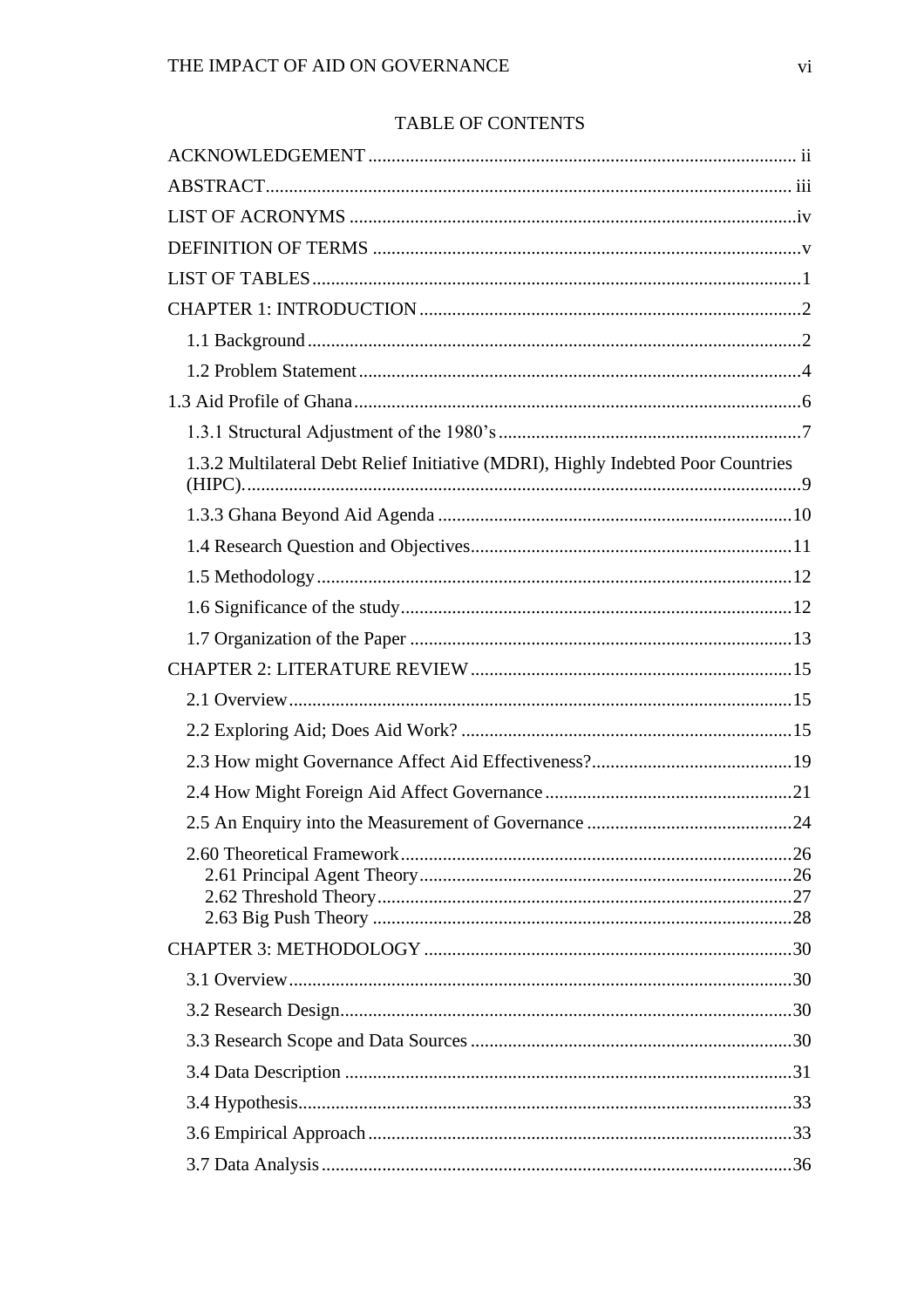# THE IMPACT OF AID ON GOVERNANCE

| CHAPTER 5: CONCLUSION AND RECOMMENDATIONS 44 |  |
|----------------------------------------------|--|
|                                              |  |
|                                              |  |
|                                              |  |
|                                              |  |
|                                              |  |
|                                              |  |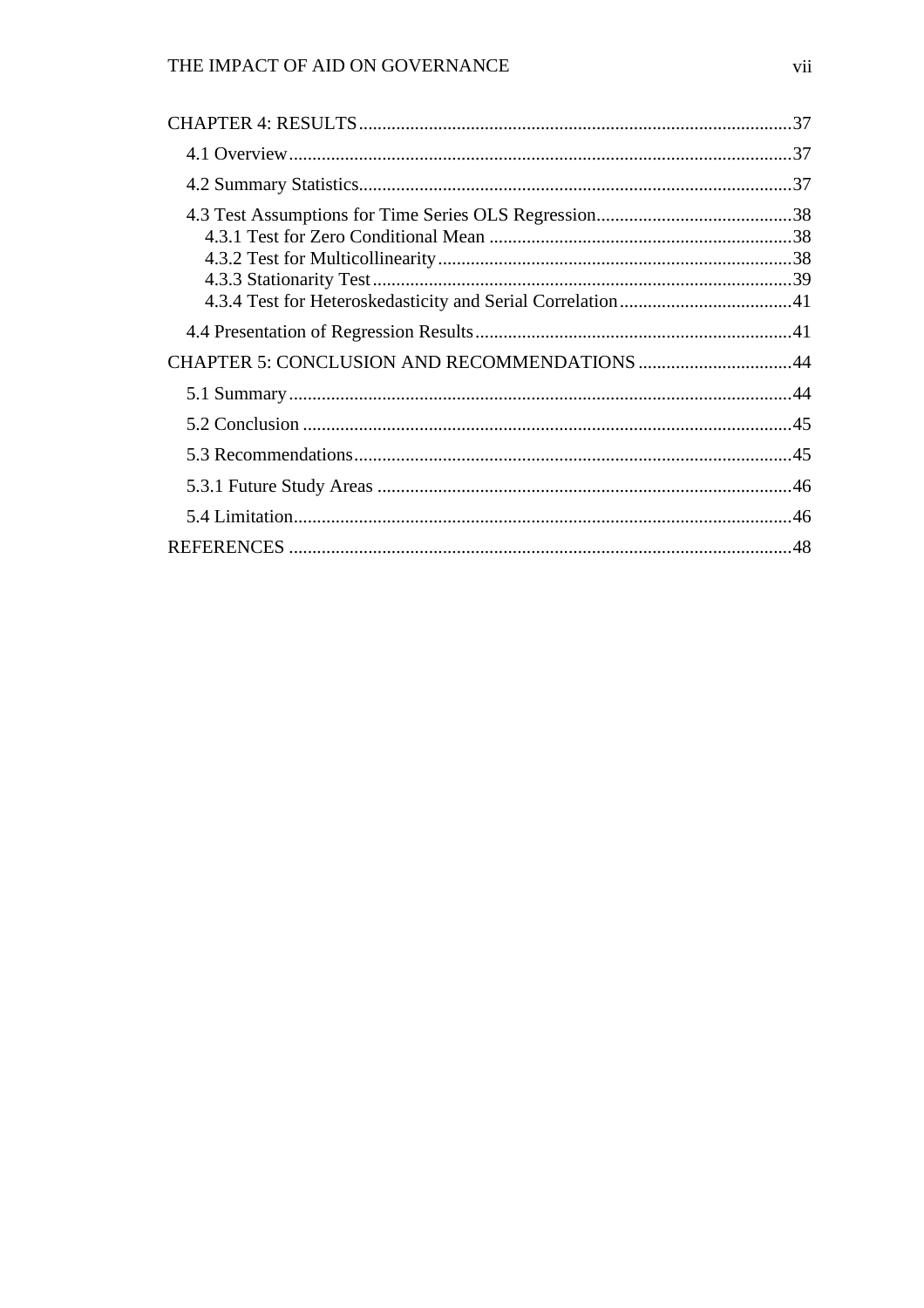$\sim$ 

## LIST OF TABLES

<span id="page-8-0"></span>

| Table 1: Summary statistics for basic sample of time series data used in multiple |  |
|-----------------------------------------------------------------------------------|--|
|                                                                                   |  |
|                                                                                   |  |
| Table 3: Augmented Dickey Fuller and Phillip-Perron Stationarity Test Results40   |  |
| Table 4: Regression estimates for ICRG Quality-of-Governance Index for Ghana41    |  |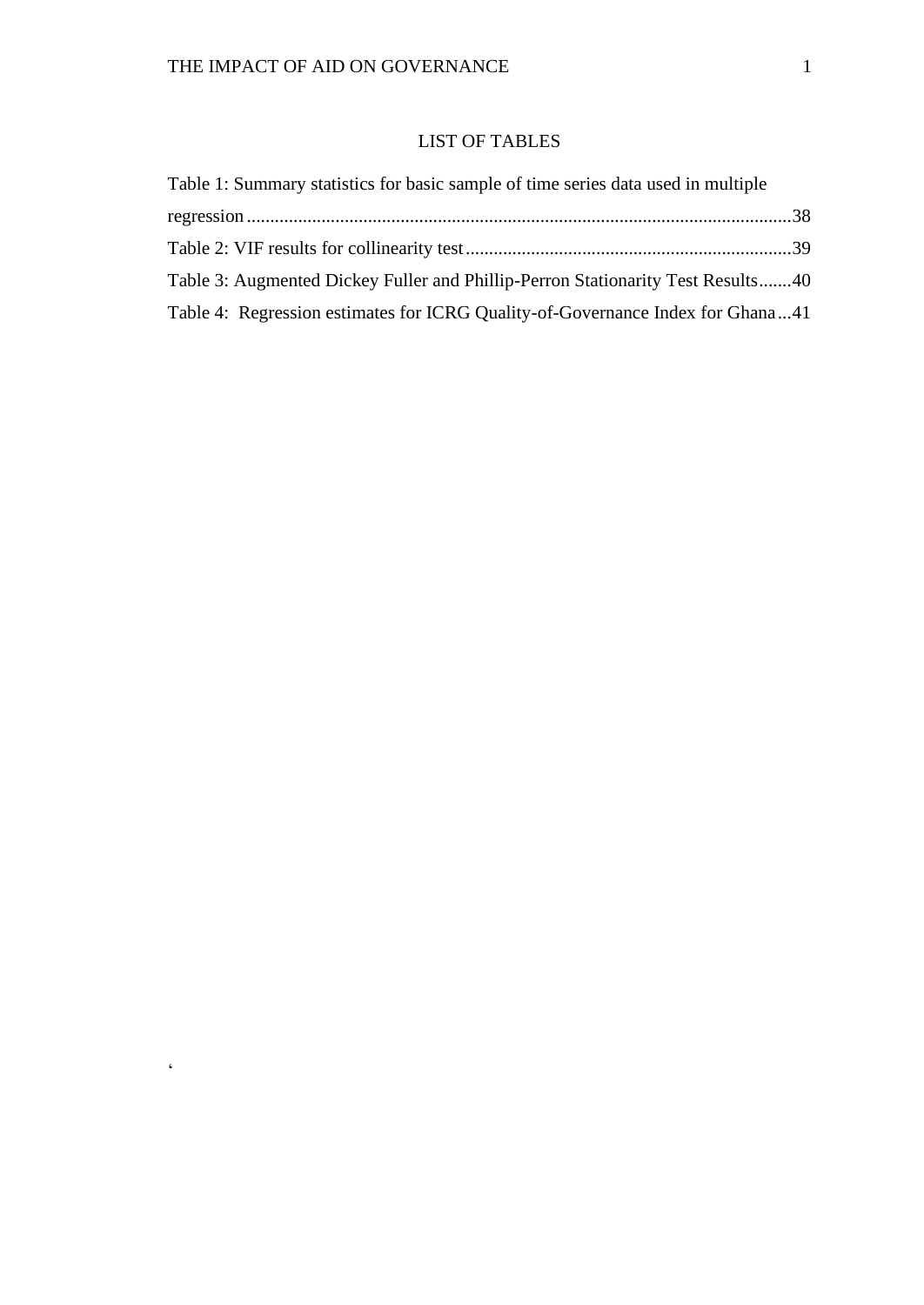### CHAPTER 1: INTRODUCTION

#### 1.1 Background

<span id="page-9-1"></span><span id="page-9-0"></span>The former United States President Harry Truman made the first mention of the notion of foreign aid in development policies. This proposal addressed the urgency for some manner of development assistance to underdeveloped areas as a result of the Second World War. This spoke to the inequalities and severe poverty that had gripped countries at that time. It also showed a resolve on the part of wealthier and developed countries to foster development and alleviate the suffering of the impoverished. Consequently, the preponderant goal of disbursing foreign aid is to "help people help themselves, i.e. help to self-help" (Abeselom, 2018). Foreign aid is described by the Organization for Economic Co-operation and Development (2016) as assistance provided either bilaterally, from donor to the recipient or multilaterally through a development agency for developmental purposes. The scope of this assistance includes cash, expert advice, loans at concessional rates as well as technical assistance (Riddell, 2008).

This call for aid was first steered towards the reconstruction of Europe due to the turmoil caused by the war. The United States initiated the European Recovery Plan or Marshall Plan, a 4-year development agenda, to bring reformation to Europe after the Second World War. For this purpose, some USD13 billion in aid flows went to western Europe (Riddell, 2008). This goal of rebuilding slowly led into another goal of combating the furtherance of communism in Europe. This eventually resulted in the Cold War era where the role of foreign aid became a means to secure allies in both Latin America and Africa in relation to loyalty to either the United States or the Soviet Union (Riddell, 2008). On the African continent, Mozambique and Angola aligned and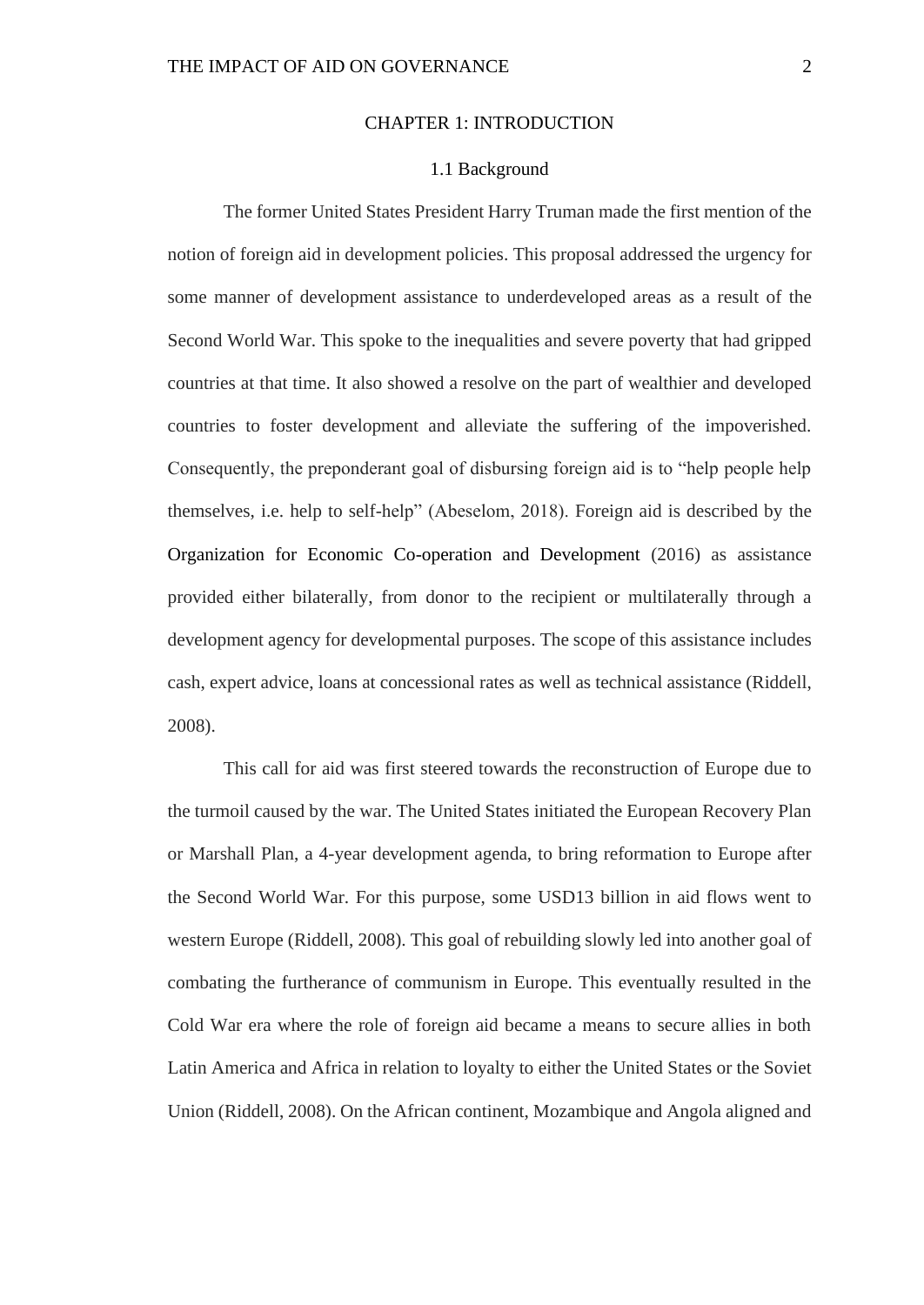received aid from the Soviet Union while Democratic Republic of Congo received aid and aligned with the United States (Sousa, 2016).

Foreign aid, as it is organized today, began during the 1960s through institutionalization. Here, the engagement of foreign governmental agencies from 29 members of the Development Assistance Committee, more than 29 other donor countries, non-governmental organizations and multilateral agencies evolved to form an interconnected network (Gulrajani, 2016; Schaaf, 2013). This structured process was geared towards Official Development Aid (ODA) outlays to third world countries. Initially, this new focus on developing countries employed a development approach which was and still is skewed towards the modernity theory. The modernity theory favors a linear path towards development to look like that of the West. This is often characterized by implementing limiting the role of government and free market policies. However, with the argument becoming more nuanced with time, human development and shared responsibility approaches to development undertaken by multilateral donors such as the United Nations (UN) are increasingly the selected option in making development pro-poor (Hulme, 2016). These undertakings include the Millennium Development Goals (MDGs) and the Sustainable Development Goals (SDGs).

The change in the ODA structure during the Cold War towards the current institutionalization should make aid more effective; however, this has not been the case (Sunberg & Gelb, 2006). One of the reasons that some scholars are reproving the effectiveness of aid is that most of African countries have high corruption rate and authoritarian governments. (Farah, Önder & Ayhan, 2018). According to LaFraniere (2005), most of the ODA flows have been depleted through fraud, waste and malfeasance. This can be attributed to the lack of quality institutions. In Nigeria, audits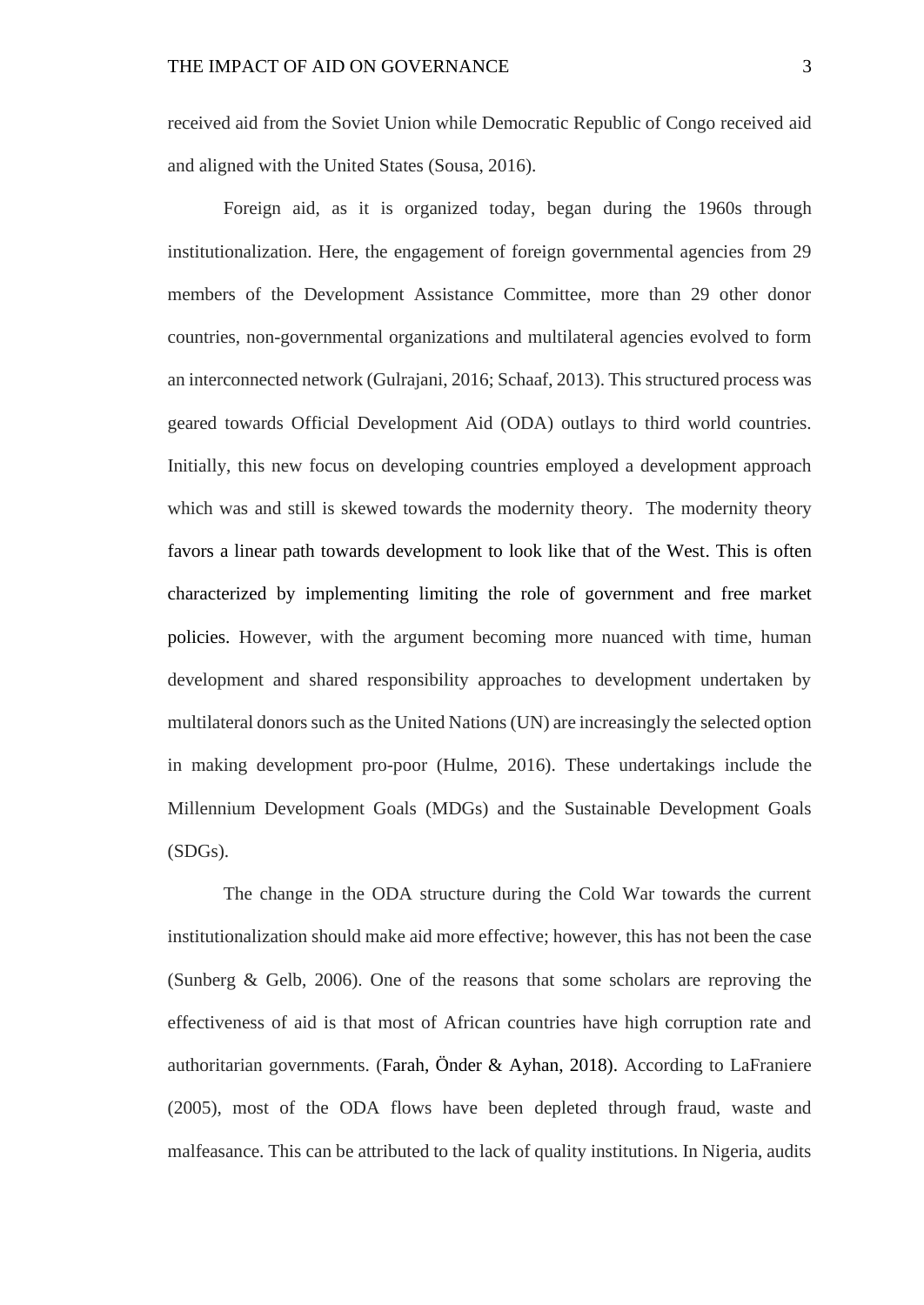disclosed many uncompleted projects financed with funds in hundreds of millions in international loans (LaFraniere, 2005). In the late 1990's to the early 2000's, large amounts of ODA flows were administered to countries that became politically unstable; A fourth of all ODA flows to Africa from 1980 – 2000 were allocated to countries experiencing political instability (Sunberg & Gelb, 2006). However, newer trends show that aid is being allocated to states with better civil liberties and political rights (Sunberg et al, 2006). This indicates that policy selectivity in aid allocation has risen. On the other hand, ODA is also believed to foster growth in countries with political stability (Dalgaard, Hansen, & Tarp, 2004; Armah, 2010). This likely link between aid and governance is made apparent from trend development over the years.

### 1.2 Problem Statement

<span id="page-11-0"></span>Though the logical aim of ODA is to foster economic growth and reduce extreme poverty, ODA flows to recipient countries are often associated with its failure to deliver development to third world countries and this is for a good reason. Africa, to a large extent, has been a recipient of ODA since the 1960's, with total ODA amounts to the continent exceeding USD568 billion between 1965 and 2007 (Easterly, 2007). Despite the fact that the effectiveness of aid is varied in accounts, there is still a reliance on aid inflow to solve global issues.

Regarding the impact of aid through human development and shared responsibility approaches, Sachs holds the view that the MDGs could have been achieved by 2015 if only there was an increase in aid flows from donor countries (as cited in Riddell, 2008). However, Easterly disagrees, stating that though USD 2.3 trillion in foreign aid has been disbursed in the past 50 years, there are still cases of malaria deaths that could be prevented by 12 cent medications (as cited in Riddell,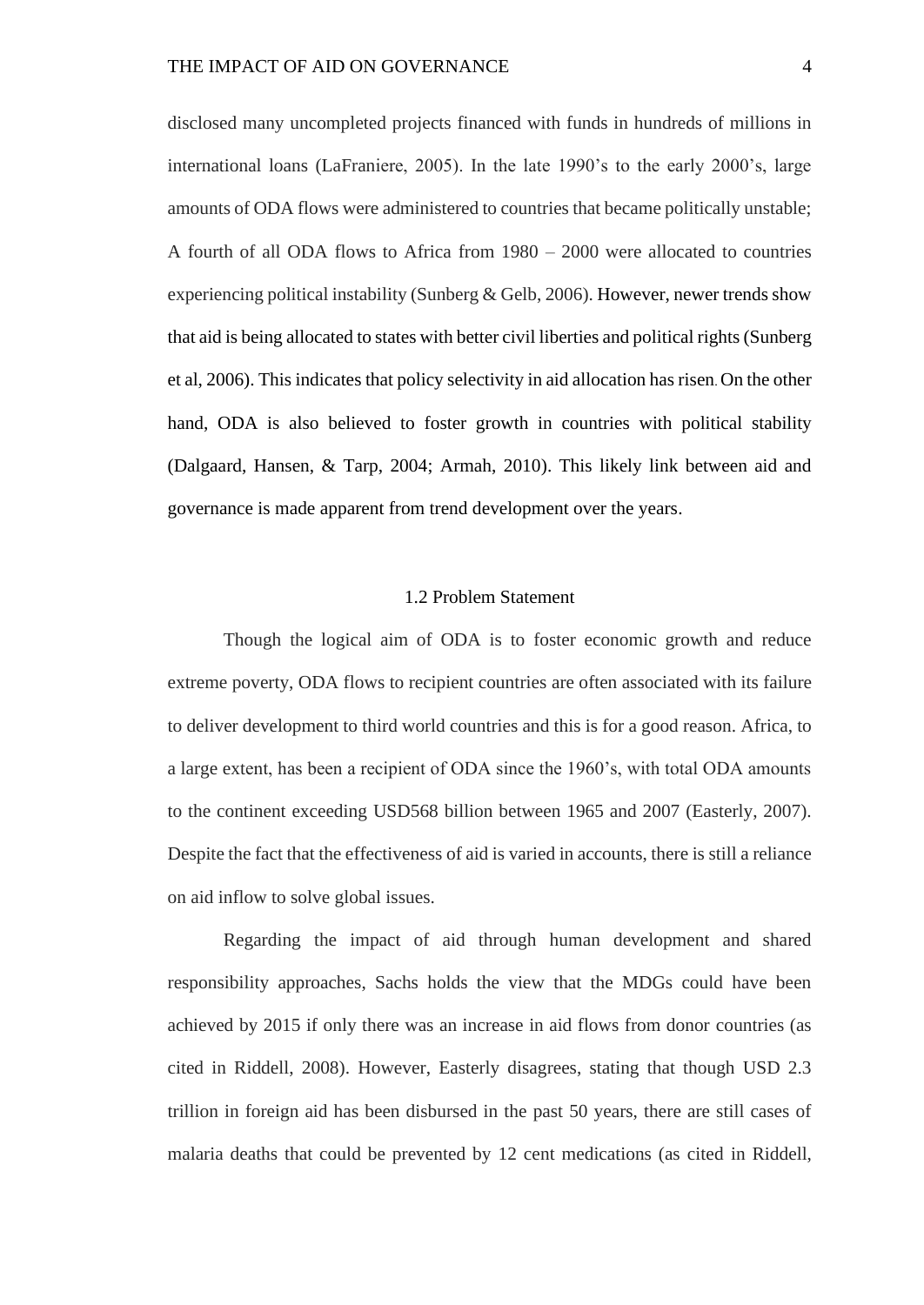2008). In relation to the SDGs, 4 years after its implementation, the UN Statistical Statistics Division for the SDGs Reports in 2018 shared that the progress on the goals is not fast enough to achieve the set target by the year 2030. To remedy this, donor countries must increase their aid as a percentage of gross national income to the criterion of 0.7% set by the Organization for Economic Co-operation and Development and target half of their aid to poverty-stricken countries (Udsholt, 2018, Yanguas, 2018). The publication also mentions that a gap of USD 2.7 trillion needs to be filled to accomplish SDG 1 by 2030; this can only be realized through deploying private funds.

The limits of the aid programmes intended for development may be ascribed to governmental structures in recipient countries. Moss, Pettersson, Gelander & Van de Walle (2006) argue that aid only works when recipient countries employ good governance. Here, there is a need for well-functioning institutions as a prerequisite for aid effectiveness due to their higher absorption capacities. However, this may be counterproductive to the need for large amounts of aid for building sound institutions (Moss et al., 2006). Therefore, there is a paradoxical relationship that shows that although strong management and administrative systems are needed to ensure effective use of aid, there is the need for aid to enhance governance systems. This is shown on the one hand, when aid frees up revenue constraints which allows governments to build their institutions and provides technical assistance and training to strengthen their legal and accounting systems. Seasoned personnel (in some cases expatriates) manage significant aid programs, and this addition of resources and technical expertise may improve the efficiency of governance (Brautigam & Knack, 2004). On the other hand, it is possible, even with these benefits, that prolonged periods of large aid receipts may cause more difficulty for good governance to develop. Issues of aid fungibility,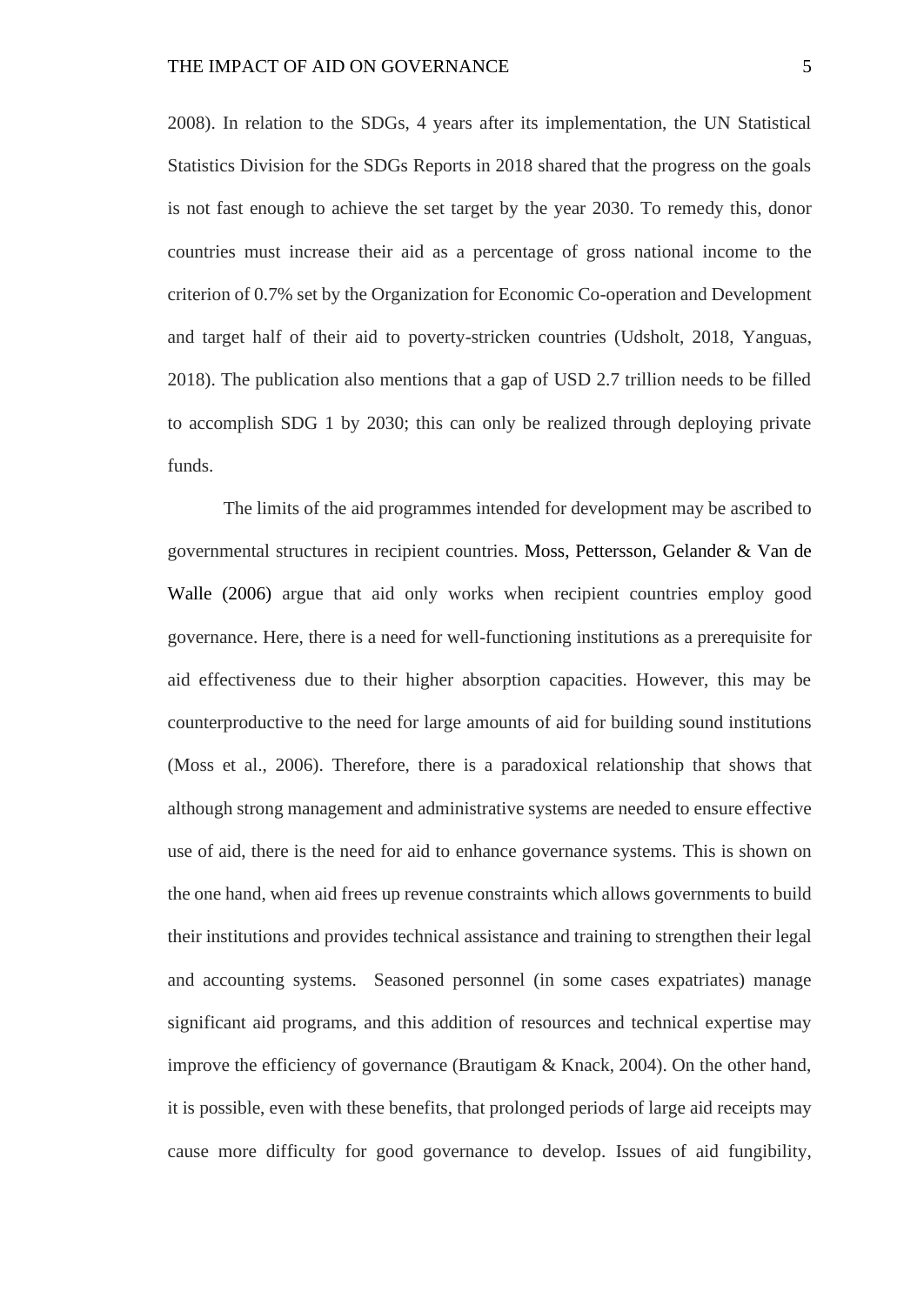corruption and rent seeking crop up (Newby, 2010). However, Brautigam et al. (2004) believe that governance reforms occur, and they can take place in poor countries; aid can contribute. Again, even the paradoxical effect of aid on governance, scholars in this field, advocate for more aid; it just needs to be disbursed more selectively in ways that increase governance quality (Brautigam et al., 2004).

If aid can contribute to governance reforms, it is important to research into cases in which aid has had a positive effect on governance. Country-specific cases where aid increased governance quality can be used in further researches and case studies to investigate effective mechanisms in which aid can be disbursed to support a virtuous cycle of development. International financial institutions (IFIs) have often cited Ghana as the flagship country of their aid programs (Thomson, 2010). Ghana is therefore a good country-specific case to investigate a positive impact of aid on governance. Lloyd, Morrissey and Osei (2001) as well as Newby (2010) mention that to enhance the understanding of ODA efficiency, it is relevant to conduct country-specific studies on the impact of aid on development. These studies also provide a better view and clarification on varying factors and contexts (Newby, 2010). Therefore, a deeper investigation into the relationship between foreign aid and governance in Ghana is crucial in further understanding the nature and impact of foreign aid on governance and establishing a basis for further research into aid mechanisms that improve governance.

### 1.3 Aid Profile of Ghana

<span id="page-13-0"></span>After Ghana gained its independence in 1957, Ghana's economic outlook seemed prosperous as it was one of the wealthier colonies. It had substantial mineral deposits, vast tropical forests that would serve as a source of timber, a fairly good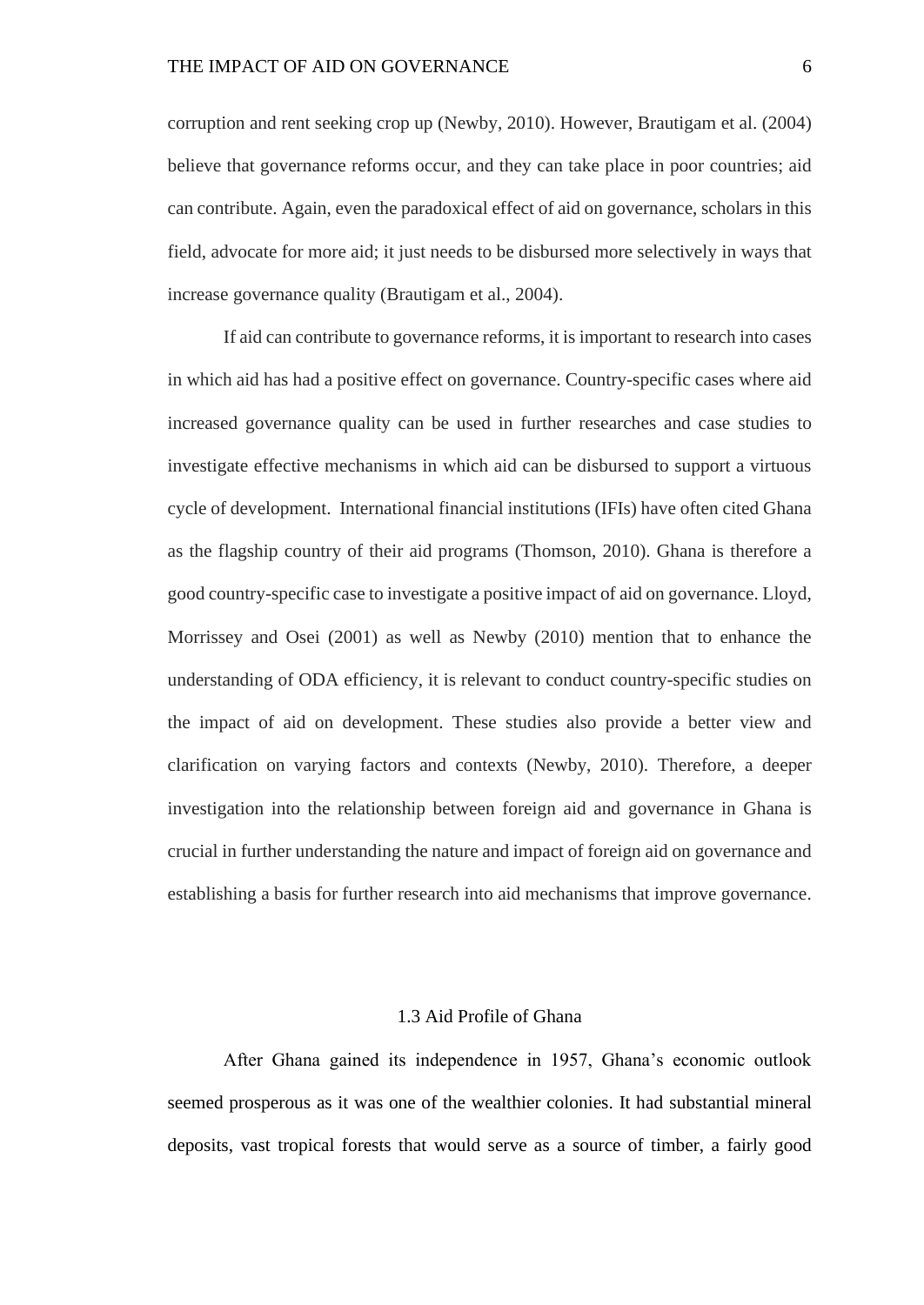transport system and the prospect of generating hydroelectricity. Fast forward into the 1980's, and the economy had collapsed; food production was lagging behind population growth, a stable manufacturing sector was yet to materialize, education, health and transport systems were in shambles and timber and cocoa production outputs had fallen (Thomson, 2010). This turn of economic outlook brought about the structural adjustment program.

### <span id="page-14-0"></span>*1.3.1 Structural Adjustment of the 1980's*

The Structural Adjustment Programme (SAP) was introduced in 1983 by the PNDC government to salvage a deteriorating economy. At the time, Ghana, and Africa, were suffering from unequal exchange on the international market, and the effects of continuous budget deficits. As part of the programme, the IMF delivered approximately USD 6 billion in concessional loans in exchange for implementing new economic policies. This included increasing cocoa producer prices by 67%, eliminating price controls on other products such as maize and reducing the number of state-owned enterprises by privatizing 80 parastatals; 195 state-owned enterprises had been privatized by the end of 1995 (Odutayo, 2015; Thomson, 2010).

The success of this programme was seen in the stabilization of the country's economy, with GDP increasing from USD 4.06 billion in 1983 to USD 4.41 billion in 1984, a year after implementing SAPs. GDP continued to rise and peaked in 1986 at USD 5.73 billion, three years after the implementation of the SAPs. Also, inflation rates fell drastically to an annual average of 13% from 73% and industrial capacity grew from 25% to 46% in the period of two decades (1970-1990). This boost led to an overall balance of payments position becoming significantly favorable (Odutayo, 2015). The extent at which Ghana adopted the neoliberal policies introduced by the IMF and World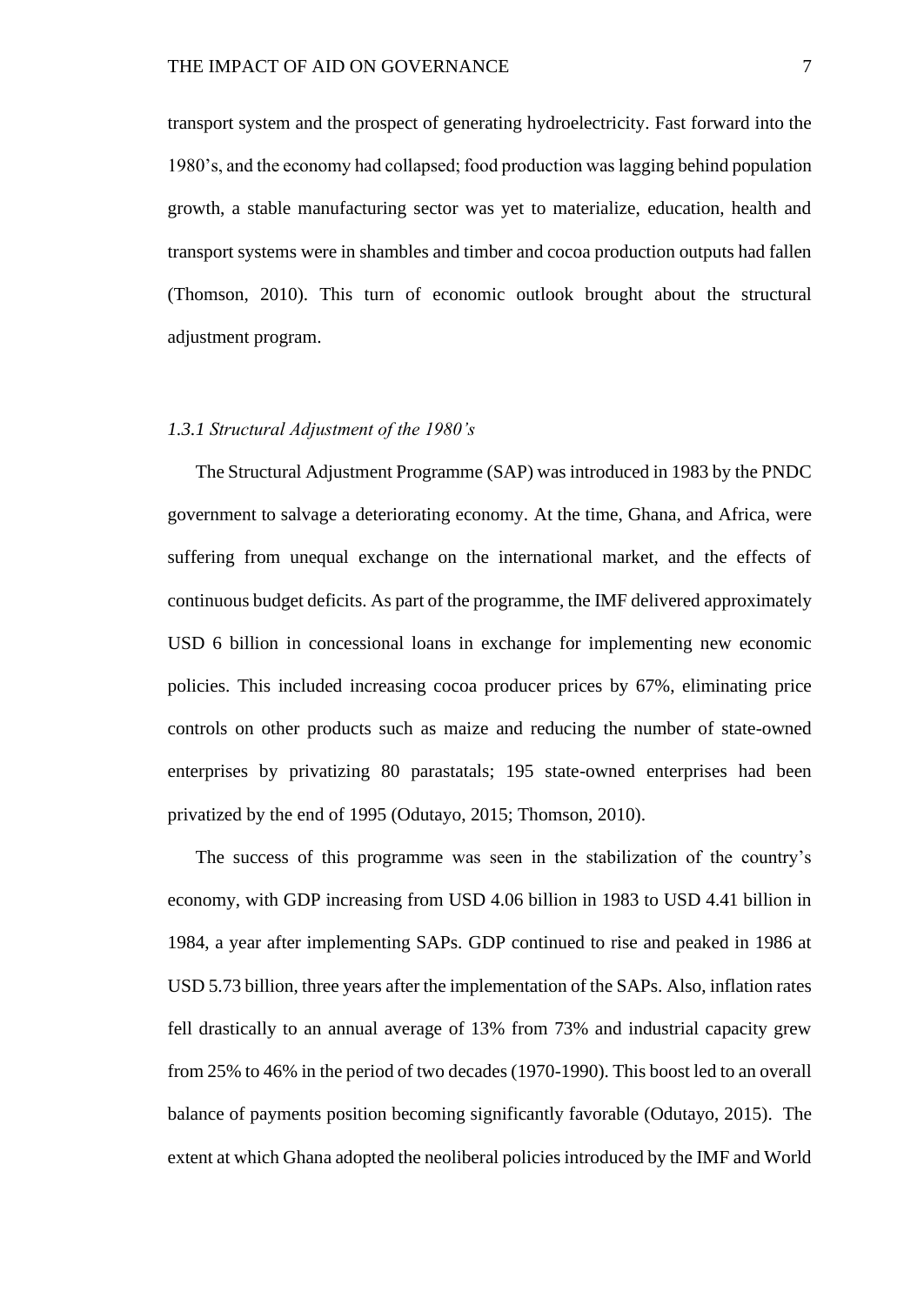Bank made Ghana the flagship country for the SAPs. This raised global confidence in Ghana's economy, leading to an increase in credit rating and FDI into mining and infrastructure.

Despite some economic redemption made possible by the SAPs, employment fell from 337,000 jobs in 1980 to 215,000 jobs in 1989, showing employment rates falling by 36.2% over the period (Addo, Korboe, Williams, & Mensah, 2010). During this period of SAPs, the government cut out subsidies, and introduced education and health user fees. Consequently, the school enrolment and healthcare for poor urban and rural homes worsened (Thomson, 2010). Last but not least, the perquisites of an increase in real minimum wage by 75% could not be felt as the increase in food prices and welfare services ate into the gains (Odutayo, 2015).

Notwithstanding, the SAPs had a notable impact on the political system. With a cutdown in public services, supporters of the PNDC were hit hard. 40% of personnel working with the state cocoa board were dismissed together with 3,600 other civil servants working in the public sector (Thomson, 2010). Industrial workers were worse off with the removal of trade barriers, and professional workers such as nurses and doctors were also affected by the downsizing of public services. With the introduction of user fees, many students could not afford access to higher education as well as healthcare, thereby excluding many from schooling. The PNDC, therefore, encountered substantial opposition from these disadvantaged groups. These groups were initially contained through harassment and suppression. The Programme of Action to Mitigate the Social Costs of Adjustment (PAMSCAD) was initiated too late to convince Ghanaians of the advantage of the SAPs. However, the push for political change continuously rose, leading to organized movements geared towards the multi-party democracy advocacy. In due course, the PNDC yielded and contested open elections.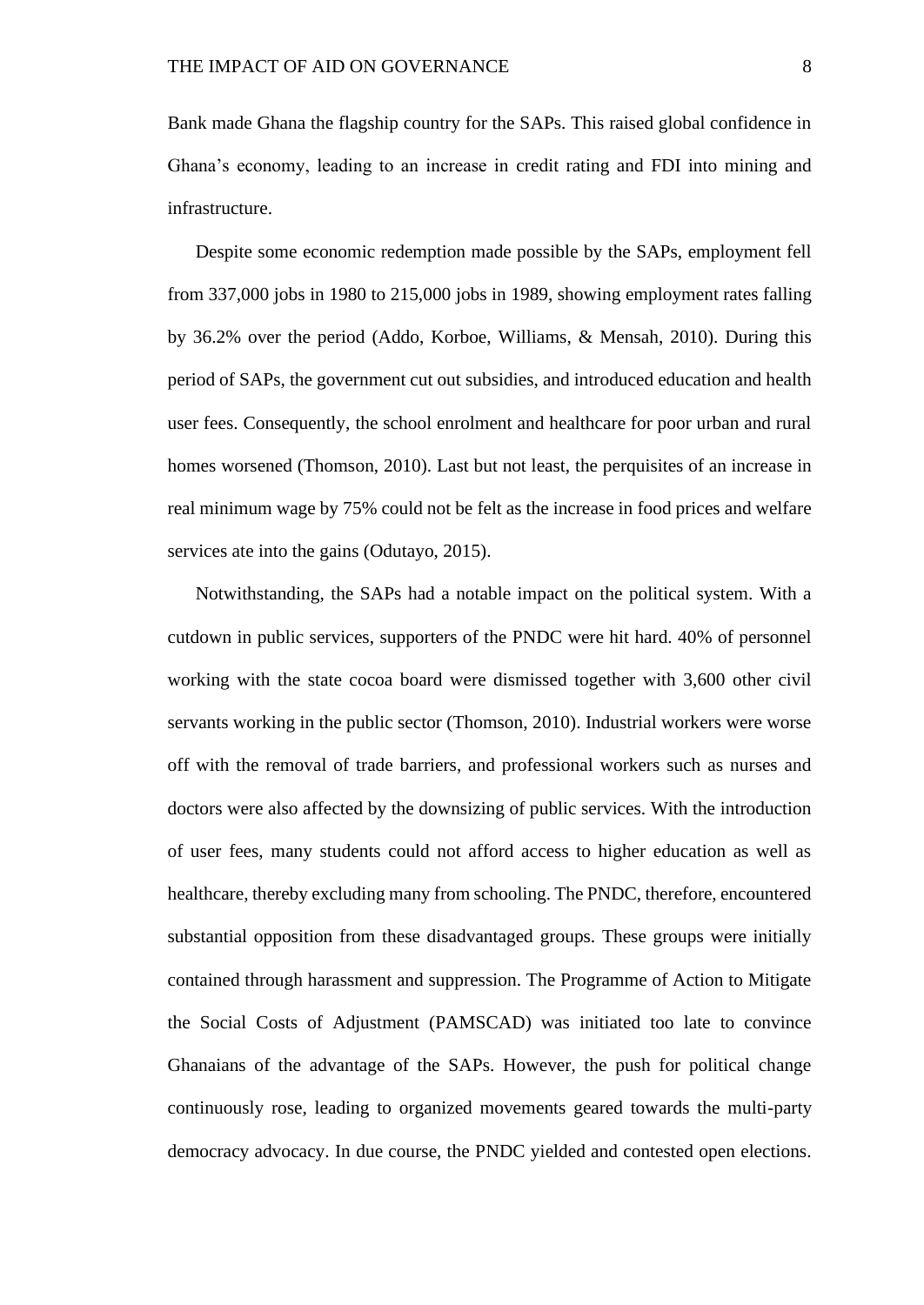The PNDC's accurate calculation of winning through rural support in any poll, while simultaneously deactivating the rising pressure from urban opposition, paid off. Lt. Jerry Rawlings won the elections with 58% of the vote. With this refreshed constitutional stamp on the regime, Rawlings won approval from developed countries for returning Ghana to democracy.

# <span id="page-16-0"></span>*1.3.2 Multilateral Debt Relief Initiative (MDRI), Highly Indebted Poor Countries (HIPC).*

The 1990s were marked with continuous increasing debts, and the World Bank and the IMF worked in unison to write off highly indebted poor countries (IMF, n.d). The initiative for HIPC began to ensure that no less developed country faced intractable debts. Though the initiative was implemented in 1996, it was not until the 2005 Gleneagles summit, with the conception of the MDRI, that some African countries were relieved from indebtedness (Thomson, 2010). Since the 2000s, Ghana has closely followed the international financial institution prescription, maintaining an internationally approved macro-economic ecosystem. Therefore, Ghana was one of the first countries in Africa to benefit from the MDRI. The country's initial total debt relief amount was USD 4.2 billion, which represented almost three-fourths of Ghana's total debt of USD 6 billion.

From 2001 through to 2008, ODA flows to Ghana rose from USD 578 million to USD 1.4 billion, a percentage increase of 23% (United Nations, 2010). Even with the outlook of high dependence on aid, Ghana has been branded as one of the successful stories of aid effectiveness in Africa (LaFraniere, 2005). However, the Department for International Development (DFID) in 2014 reported that this progress has lagged. As at 2010, external aid accounted for 10% of the country's GDP.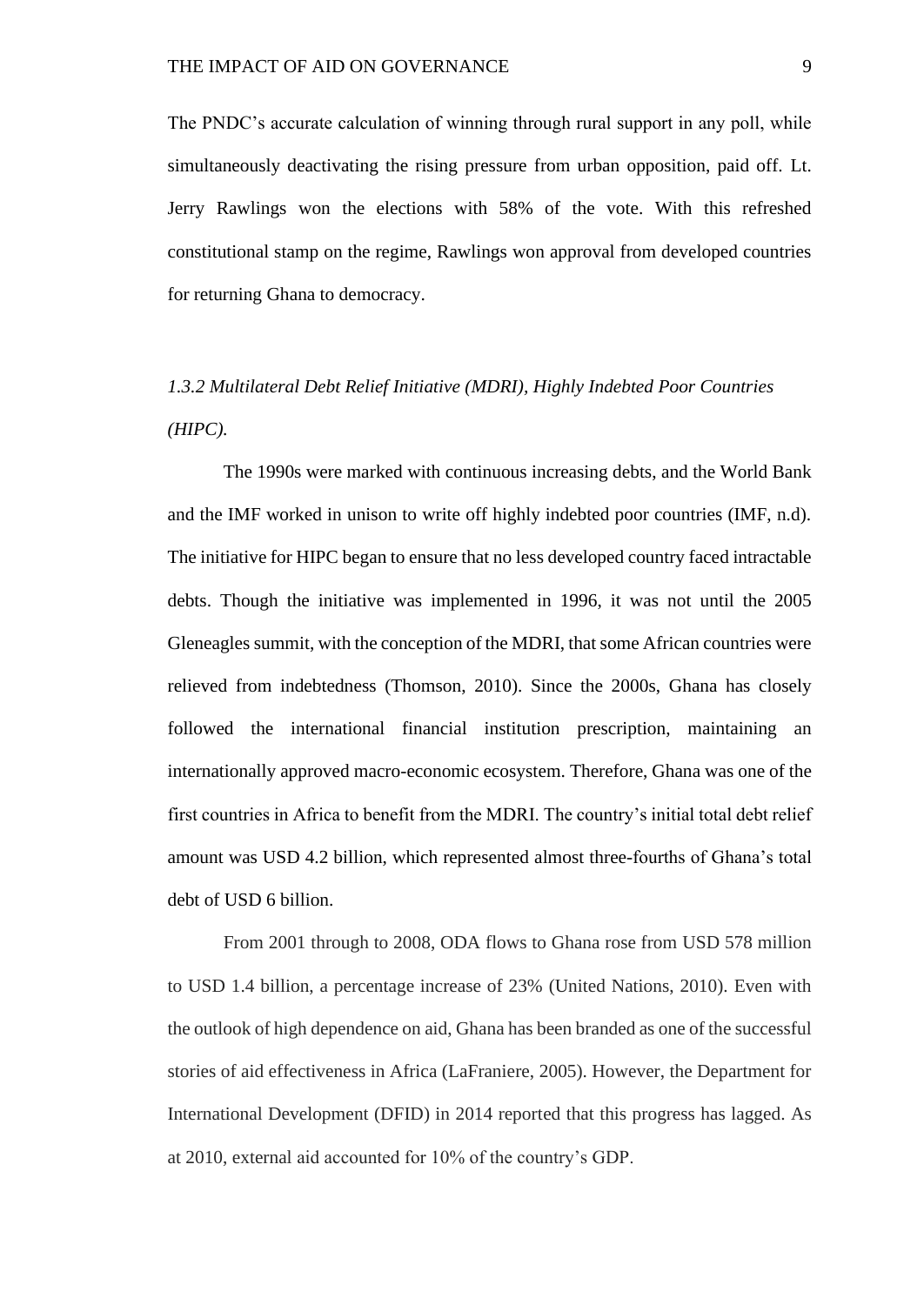Stability in Ghana's politics has been a constant feature since the millennium began. Following Rawlings's retirement, all transitions of power have been peaceful and democratic in spite of extreme narrow margins of victory. John Kufuor, who obtained power at the beginning of the millennium, served for two terms. John Atta-Mills and John Mahama have all democratically served as presidents of the country's fourth republic. The fifth and current president of Ghana is Nana Akuffo Addo, who came into power in December 2016.

#### <span id="page-17-0"></span>*1.3.3 Ghana Beyond Aid Agenda*

Ghana Beyond Aid Agenda is a vision of the current president of Ghana, which is directed at transforming Ghana from her present socio-economic status to a thriving and flourishing economy that has her destiny at the helm; in other words, it is the current national transformational agenda that focuses on the vision of a self-confident Ghana that is in control of her economic destiny and thrives without aid (Government of Ghana (GOG), 2018).

For three years, 2016 to 2018, aid as a percentage of central government expenditure stands at an average of 5.7%. Aid in this context is a sum of grants and concessional loans. The average of the grant component alone stands at an average of 3.2%. For the year 2018, the numbers were below the average, as aid was 3.1% and grant was 2% of government expenditure. ODA flows to Ghana has been falling. In 2015, ODA flows totaled USD1.7 billion. However, in 2016, it fell to USD1.3 billion and further to USD1.2 billion in 2018 (OECD, 2018).

However, on the overall budget, if interest payments, statutory transfers and compensation payments (i.e. wages, salaries, allowances, and pensions) are eliminated, aid averages 38.3% of government expenditure over the 2016 - 2018 period. On the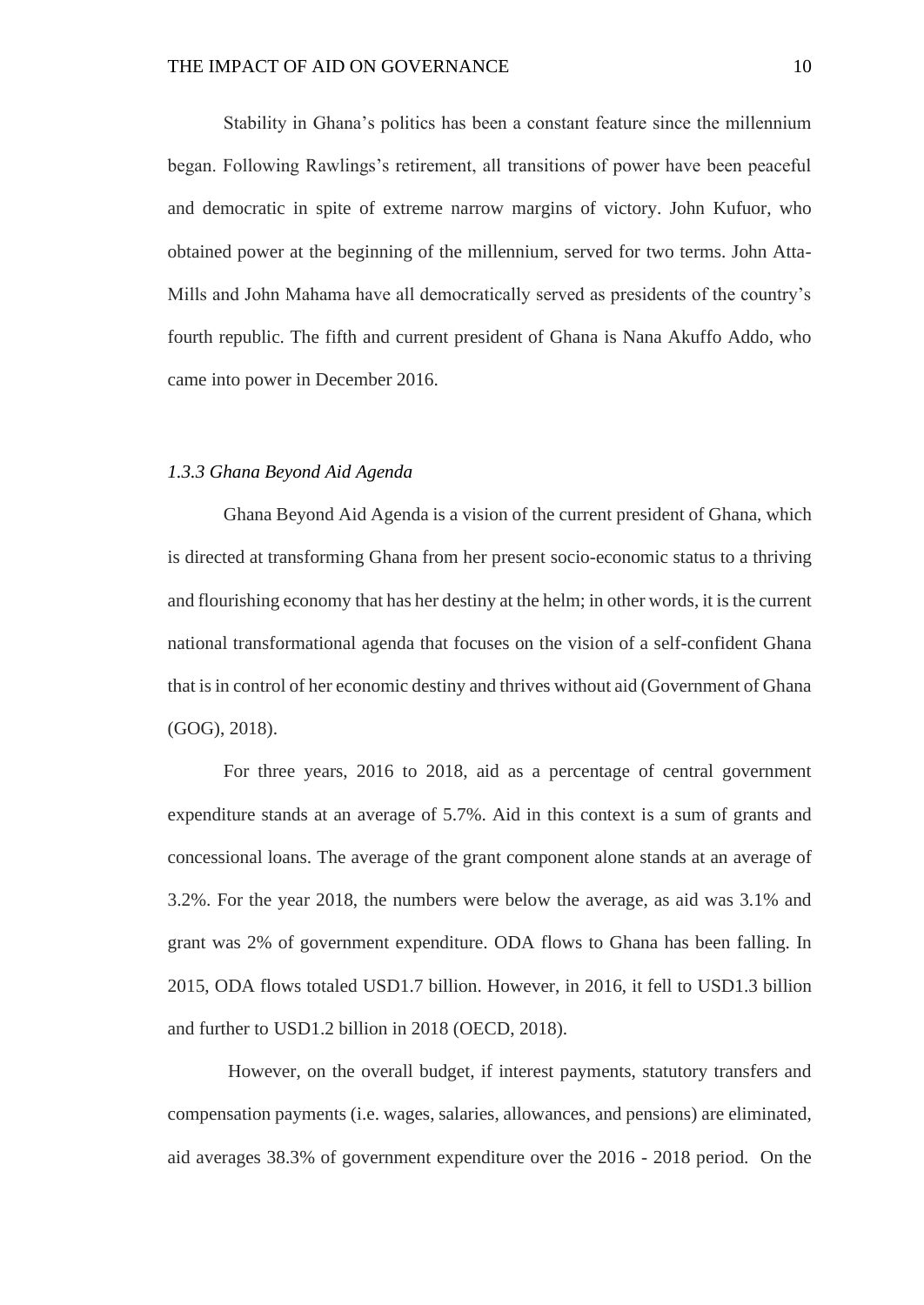ministerial level, these percentages are even higher. Aid as a percentage of expenditure on goods and services and capital for the Ministry of Food and Agriculture, Water and Sanitation, and Local Government are 102.8, 312.1 and 104.1% respectively. The Ministry of Health and Gender, Children and Social Protection currently has aid levels at 46.9 and 54.3 percent of expenditure on goods and services.

These numbers at the ministerial level show that though the government pays salaries, the operation of the ministries with the purchase of goods and services as well as capital expenditure is mostly hinged on the generosity of donors. Therefore, the marginal aid from donors is influential in shaping agenda and precedence even with the government handling majority of the expenditure.

With that said, the target of this agenda is to increase the government's own contribution to the budget. Therefore, on the overall budget, the target is to reduce the grant component of central government expenditure on goods, services and capital from an average of 21% between 2016 to 2018, to a value below 5% and 2% by the end of 2023 and 2028 respectively. Also, the target for every Ministry and Service is to reduce grants as a percentage of GOG expenditure on goods and services and on capital to less than 10 percent by 2023, and below 5 percent by 2028. Thirdly, aid conditions not aligned to the country's agenda and priorities will not be accepted.

#### 1.4 Research Question and Objectives

<span id="page-18-0"></span>The overarching objective of this study is to investigate the effectiveness of aid on political development, particularly governance, in Ghana. This study tested the hypothesis that aid increases the governance quality of Ghana. This hypothesis was based on the parodox Newby (2010) presents which realizes the need for aid to promote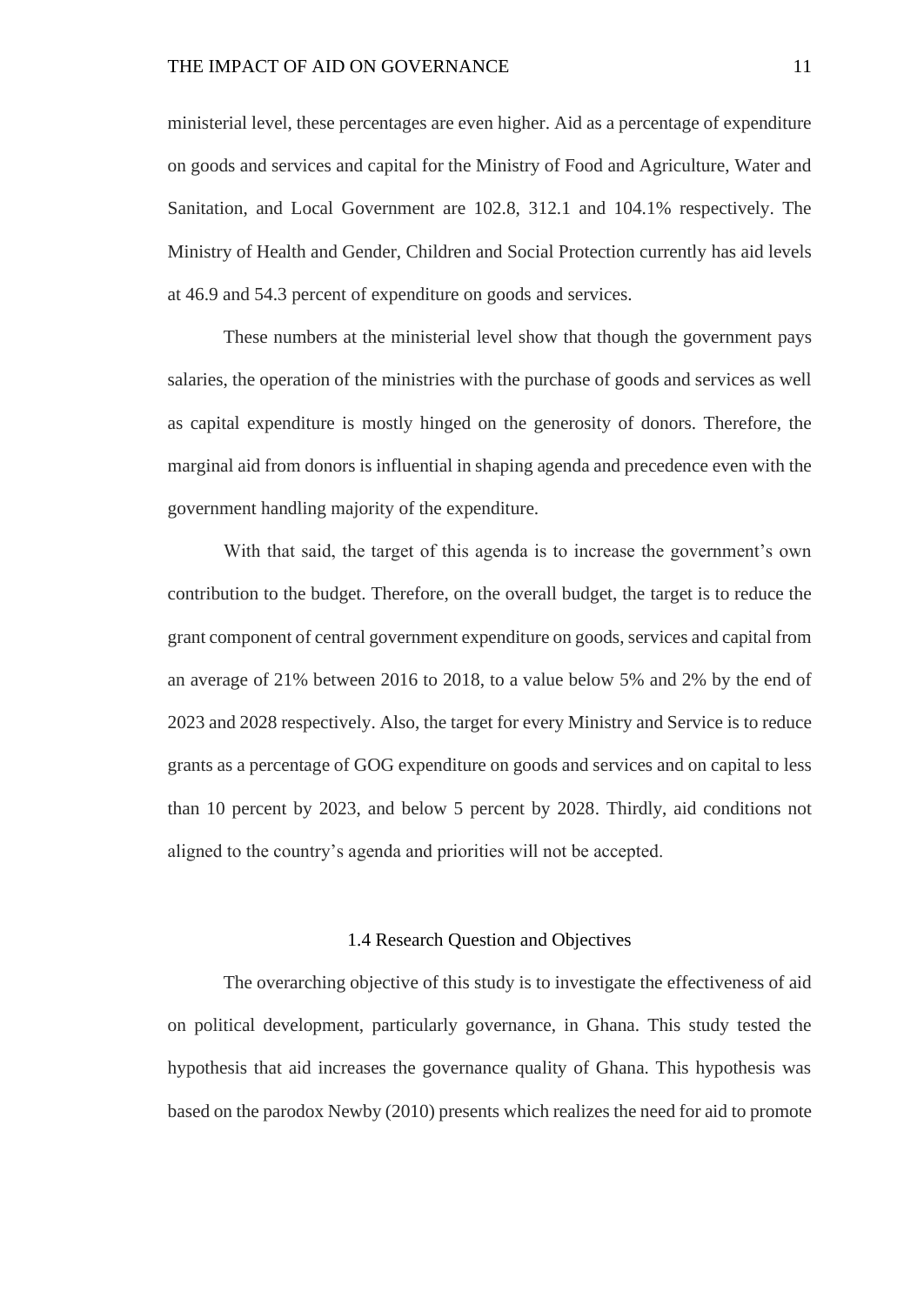quality institutions while aid effectiveness is dependent on governance present in the recipient country.

This leads to the following research question that will guide the rest of the study.

• Does aid increase the quality of governance in Ghana?

### 1.5 Methodology

<span id="page-19-0"></span>Secondary data were accessed from the World Bank's Databank Indicators, International Country Risk Indicators, The Political Risk Services (PRS) Group and The Quality of Governance (QOG) Institute. It was assumed that Official Development Assistance would have a positive impact on democracy level as proposed by Newby. Time series data were used to test the hypotheses stated above with regression analysis. In order to evaluate how foreign aid influences the political development of Ghana, the influence of foreign aid on governance was assessed.

### 1.6 Significance of the study

<span id="page-19-1"></span>The motivation for this paper was to assess the  $aid$  – development relationship through empirical data that would shed light, on the effect of aid on the political conditions in Ghana. Scholars such as Easterly (2007) and Moyo (2009) are pessimistic about the effect of aid in Africa. This is highly contrasted with scholars such as Sachs (2005) and Collier (2007) who present a more optimistic view on aid. An Ethiopian case study by Farah, Önder and Ayhan (2018) showed that aid has a negative impact on democracy and corruption levels, in support of Moyo's (2009) argument. However, Newby (2010) believes that aid is also needed to build strong institutions. Armah (2010) argued that aid promotes growth in low corruption and politically stable environments. Armah and Amoah (2010) argued that media freedom was important in reducing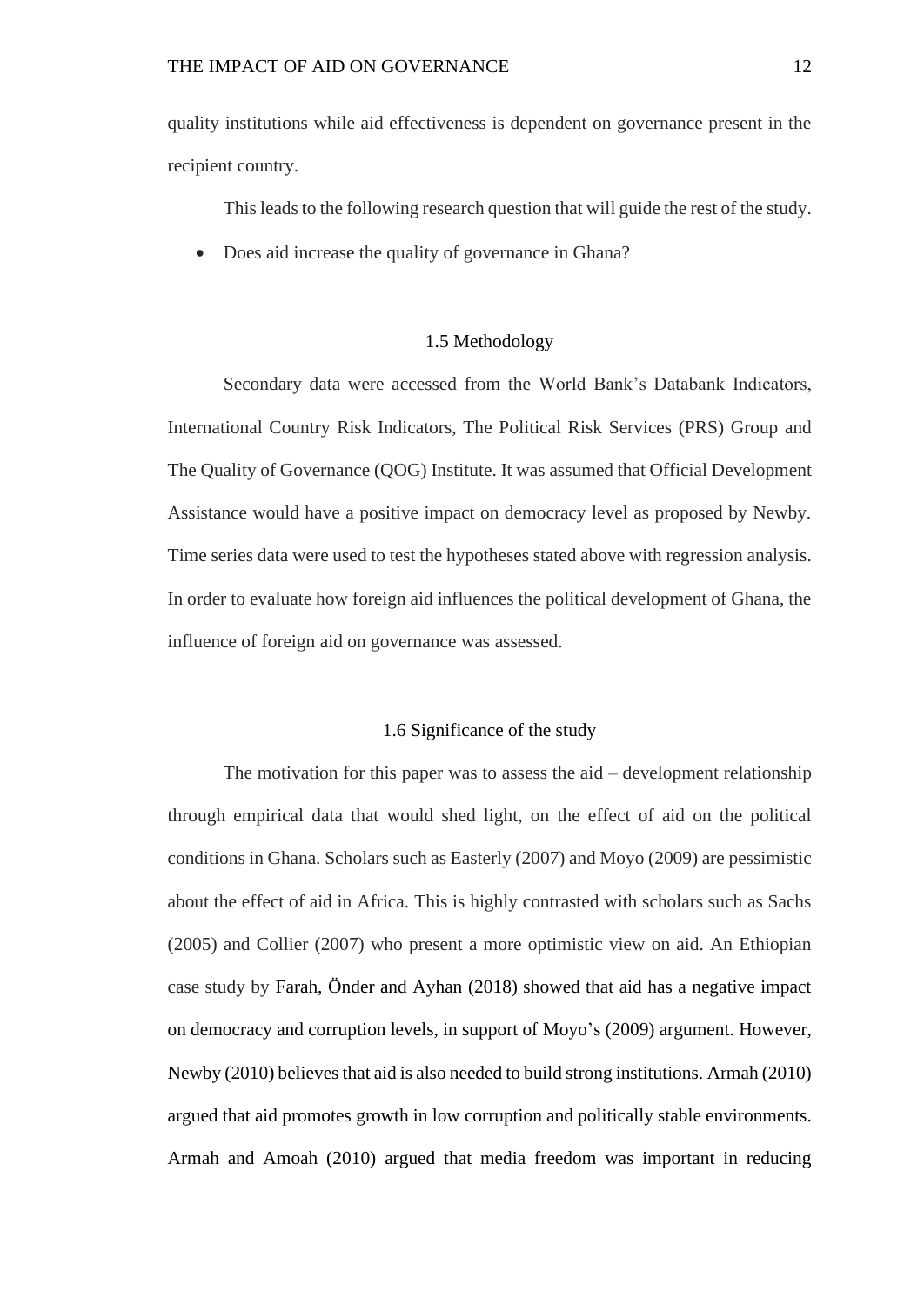corruption and guaranteeing the political stability needed to make aid work. However, both Armah (2010) and Armah and Amoah (2010) did not focus on aid as a determinant of democracy. As different aid volumes and democracy levels experienced in Ghana may yield different results, the current research problem was therefore worth studying.

The findings of this study would provide a clearer understanding of the aid governance relationship in Ghana. This adds more knowledge to the existing contributions in the aid-governance nexus. With scholars calling for more aid, it is very important to investigate single cases to understand the situation for individual countries. It will then feed into further research into the aid mechanisms that facilitate a positive impact on governance. This is in the hopes of carrying lessons and modifying aid mechanisms in other countries which show that aid weakens governance quality to improve the situation.

This research is also relevant in marking the way forward in the Ghana Beyond aid agenda. Scholars such as Armah and Adei (2018) have written on the need for quality governance to achieve the Ghana Beyond Aid agenda. However, aid has a potential to improve governance quality (Moss et al, 2006; Brautigam et al, 2004). With the findings of this research, policy makers can then look into mechanisms to ensure good quality governance in the absence of aid.

#### 1.7 Organization of the Paper

<span id="page-20-0"></span>The rest of this study is divided into 4 chapters. The second chapter examines related literature. A review of scholarly works will present gaps that will be addressed by this thesis. The third chapter presents the methodology that was employed in the study, including the data that were used and their sources. The results section of the paper, the fourth chapter, will present the findings from applying the methodology.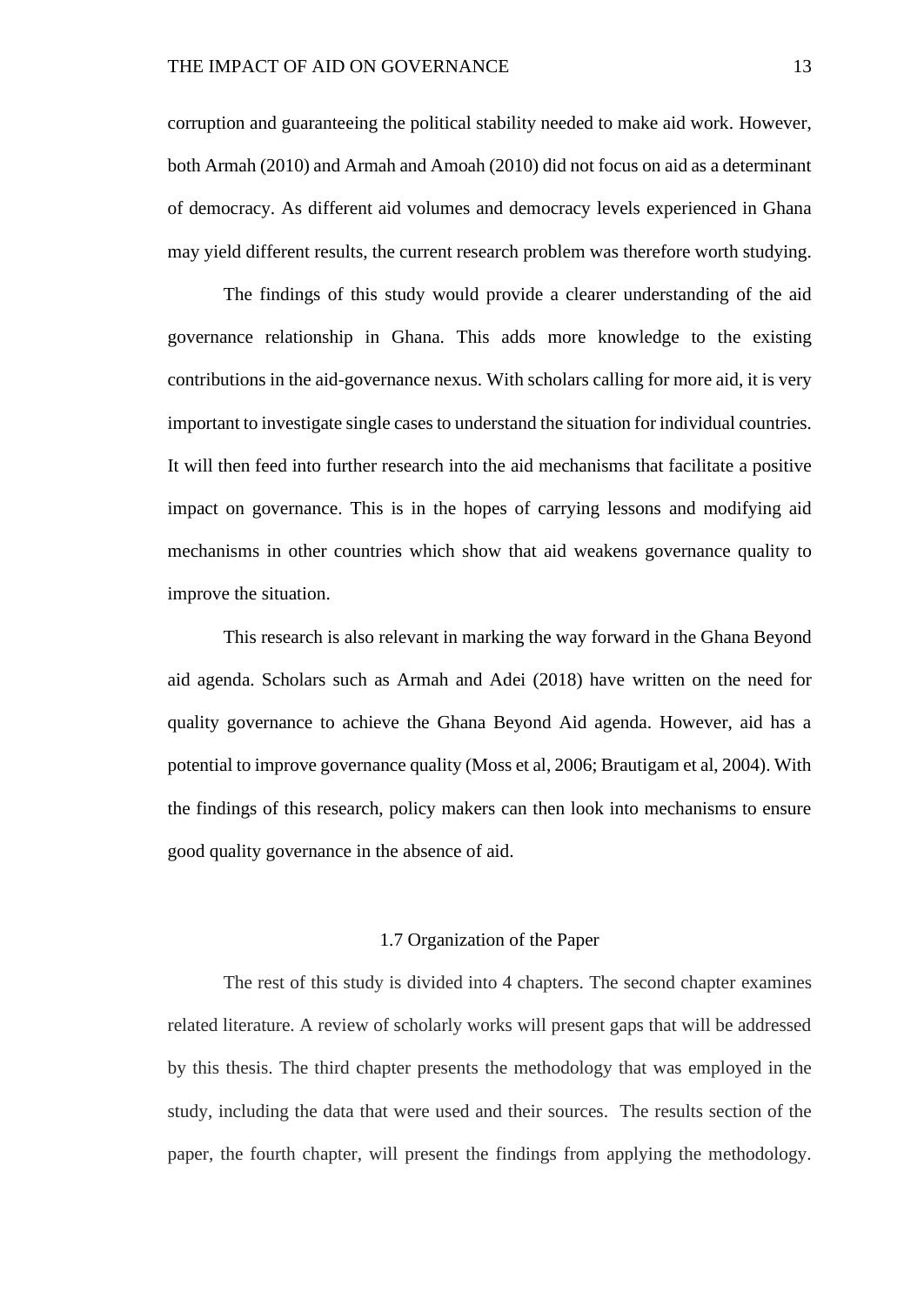These findings are discussed in conjunction with the hypothesis and relevant literature. Lastly, the fifth chapter will conclude the study and give recommendations based on the research findings.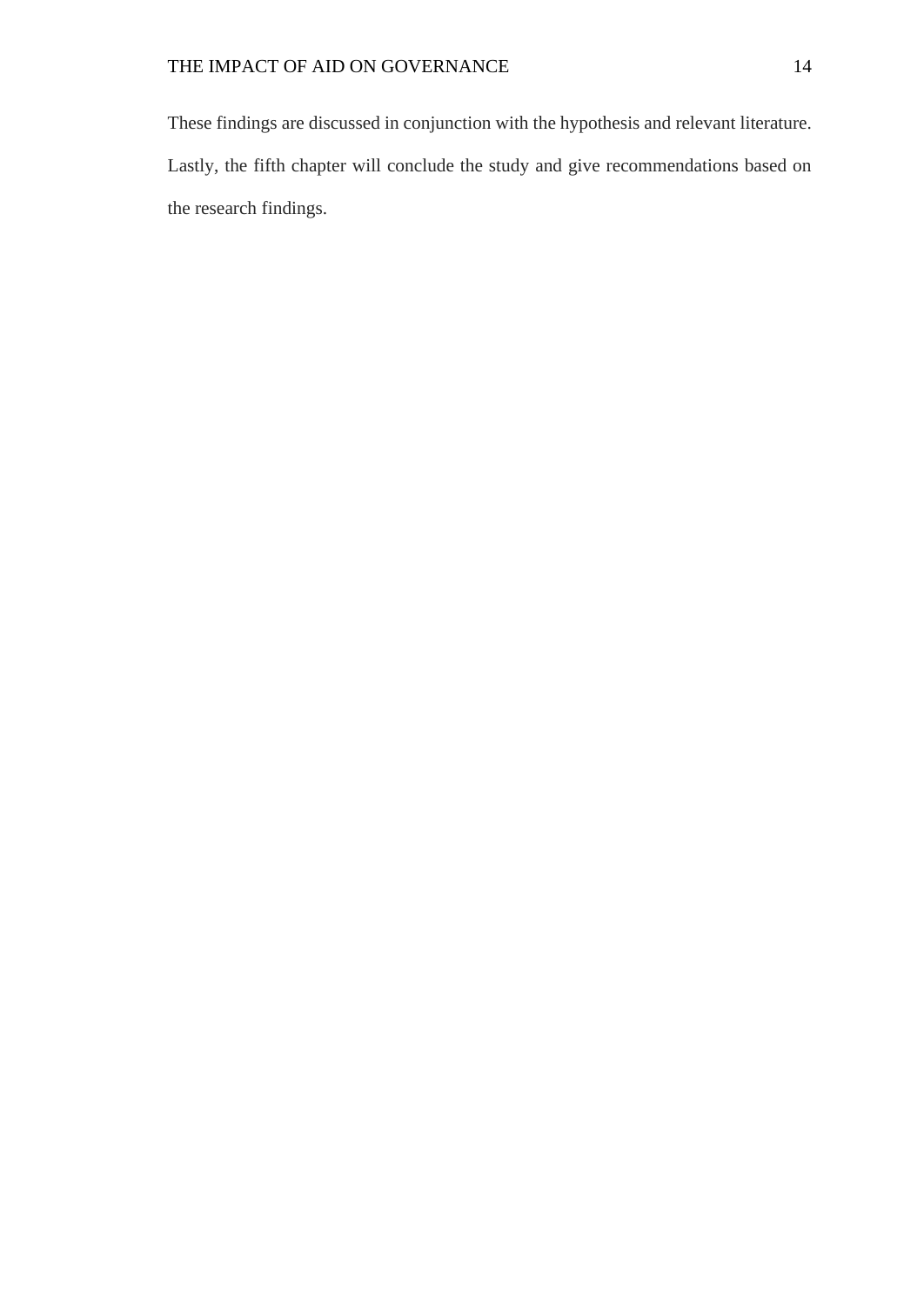### CHAPTER 2: LITERATURE REVIEW

#### 2.1 Overview

<span id="page-22-1"></span><span id="page-22-0"></span>This chapter reviews the existing body of knowledge and current discussions on Official Development Aid and its effectiveness on the continent. Discussions of the literature will first explore the question of whether or not aid works, and then delve into the correlational relationship between aid and governance. Finally, the empirical evidence reviewed throughout the chapter would be used to establish the theoretical frameworks that underpin and set the foundation of the current study.

### 2.2 Exploring Aid; Does Aid Work?

<span id="page-22-2"></span>Perhaps, the most intriguing aspect and, perhaps, oldest question in the aid debate is whether or not aid works. Extensive literature on the effectiveness of aid is still inconclusive on this matter. However, according to Pedrosa-Garcia (2017), four features of the conversation surrounding the effectiveness of aid can be highlighted. At the core of these features is whether aid contributes to development or not.

The first feature is the argument that aid leads to growth (Hansen and Tarp, 2001). Dalgaard, Hansen & Tarp (2004), in their empirical analysis of the effectiveness of aid, showed that many countries have improved productivity, which can be attributed to aid. They relate this to increased growth and development, as well as poverty alleviation. Morrissey (2001) establishes mechanisms through which aid can improve economic growth. He concludes that aid increases investment (both human and physical capital), improves import capacity for capital goods and also has no inverse impact on investment and savings rate. Bauer (1981) also supports ODA by advancing the following: a) it facilitates economic growth; b) it is instrumental in poverty alleviation; c) it is a good medium for income redistribution.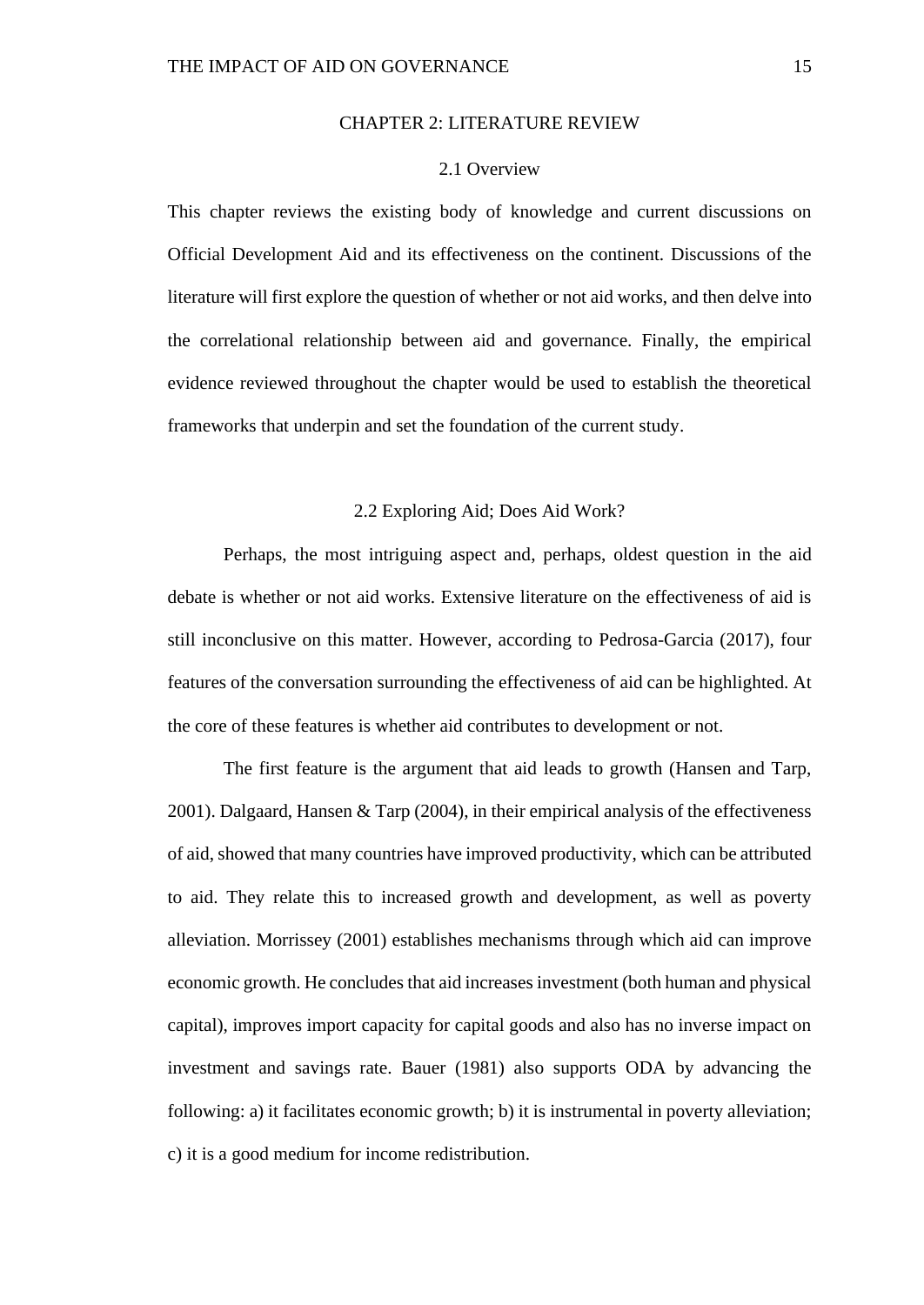Furthermore, White (1993) puts forward the idea that the adverse effect of aid on taxes is dependent, among other things, on the impact of aid on private investment. This means that the effect of aid on private investment determines if aid has an adverse or positive effect on taxes. Using annual data from 1960 to 1997 for a sample of 71 developing countries, Karras (2006) found from his study on the relationship between foreign aid and growth in GDP per capita that foreign aid has a favourable, permanent and statistically significant impact on economic growth. Lastly, Gamanee, Girma and Morrisey (2005) established in a pooled paneled regression representing 25 Sub-Saharan African countries for the period 1970-1997, that aid has a positive impact on growth through transmission mechanisms such as public investment. They therefore conclude that aid ineffectiveness is not the cause of Africa's growth problems.

The second feature is the conditional elements of aid needed to engender development. Here, Burnside and Dollar (2000) find that aid's capacity to positively impact growth rests on the presence of good policies in the recipient countries. However, Dalgaard et al*.* (2004) find that the relationship between policy and aid is weak, and therefore, not a good justification for why aid will work in one country and not the other. Further conditional elements presented in the literature include the presence of an appropriate climatic environment (Guillaumount, Chauvet, 2001). Dalgaard et al. (2004), in establishing that aid spurs growth, acknowledged that the magnitude of this effect is dependent upon "climate-related circumstances" measured by fraction of land in tropical areas. Strikingly, they realize that aid does not work in the tropics because: (1) climate may directly impact productivity; (2) climatic conditions may have affected the development of "slow-moving structural characteristics" such as institutions. However, their examination is far from conclusive as to whether climate poses a factor in aid efficiency. Moyo (2009) also mentions that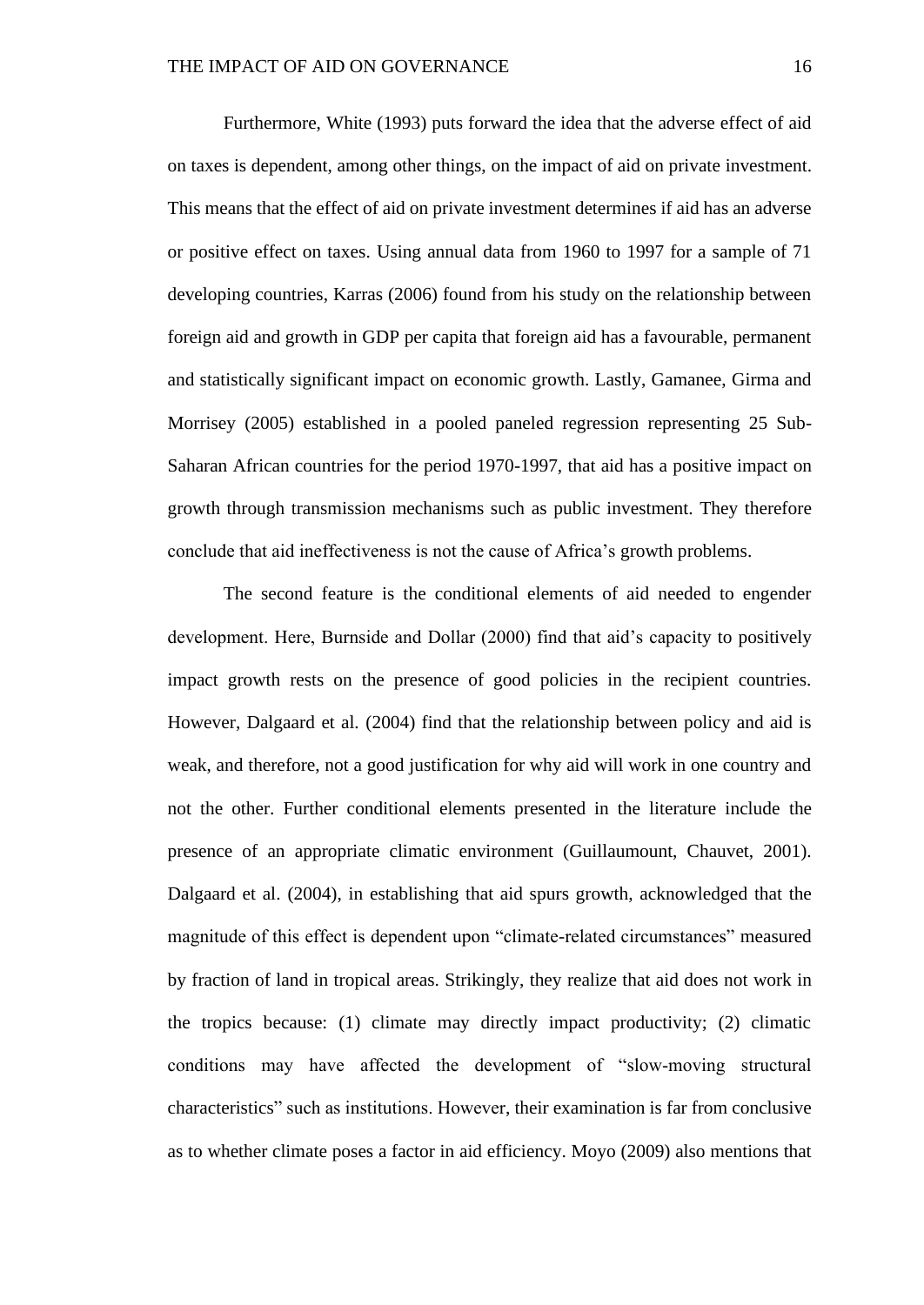climate affects productivity, stating that though the tropics needs aid, its present underdevelopment is due to an innate incapacity to improve.

In addition, Mosley, Hudson and Verschoor (2004) establish another conditional feature that aid has a potential to reduce poverty if well allocated. They specify that three factors (inequality, corruption and composition of public expenditure) are tied to aid effectiveness using the public expenditure index. This is supplemented with inequality and corruption indexes for a sample of 34 countries for a period from 1980 - 2000. The public expenditure index is generally constructed with sectors considered to be pro poor such as education where their poverty elasticities are taken, and a composite policy indicator is devised that evaluates sectoral outflows. Also, Armah (2010) argues that aid promotes growth in low corruption and politically stable environments. In a cross-sectional approach, a dataset of 31 Sub-Saharan Africa (SSA) countries from 1984-2007 was analyzed to demonstrate the relevance of political stability in achieving a positive aid-growth relationship. This conclusion is corroborated by an earlier study by Islam (2005) who also showed the pertinence of political stability to the aid-growth relationship.

The third feature is that some authors argue that aid is clearly counterproductive to growth. Friedman (1995) argues that aid should cease altogether. He mentions that economic growth is required to achieve democracy and freedom. He states that the aid efficacy concept rests on three basic propositions: first, that the answer to economic growth is capital availability; second, that undeveloped countries are too poor to rely on themselves for the needed capital; third, that a centralized economic plan and control by government is significantly required for economic development. These propositions, according to Friedman (1995) are essentially half-truths. He argues that the aid given to provide the needed capital leads to inefficiencies, mostly characterized by inefficient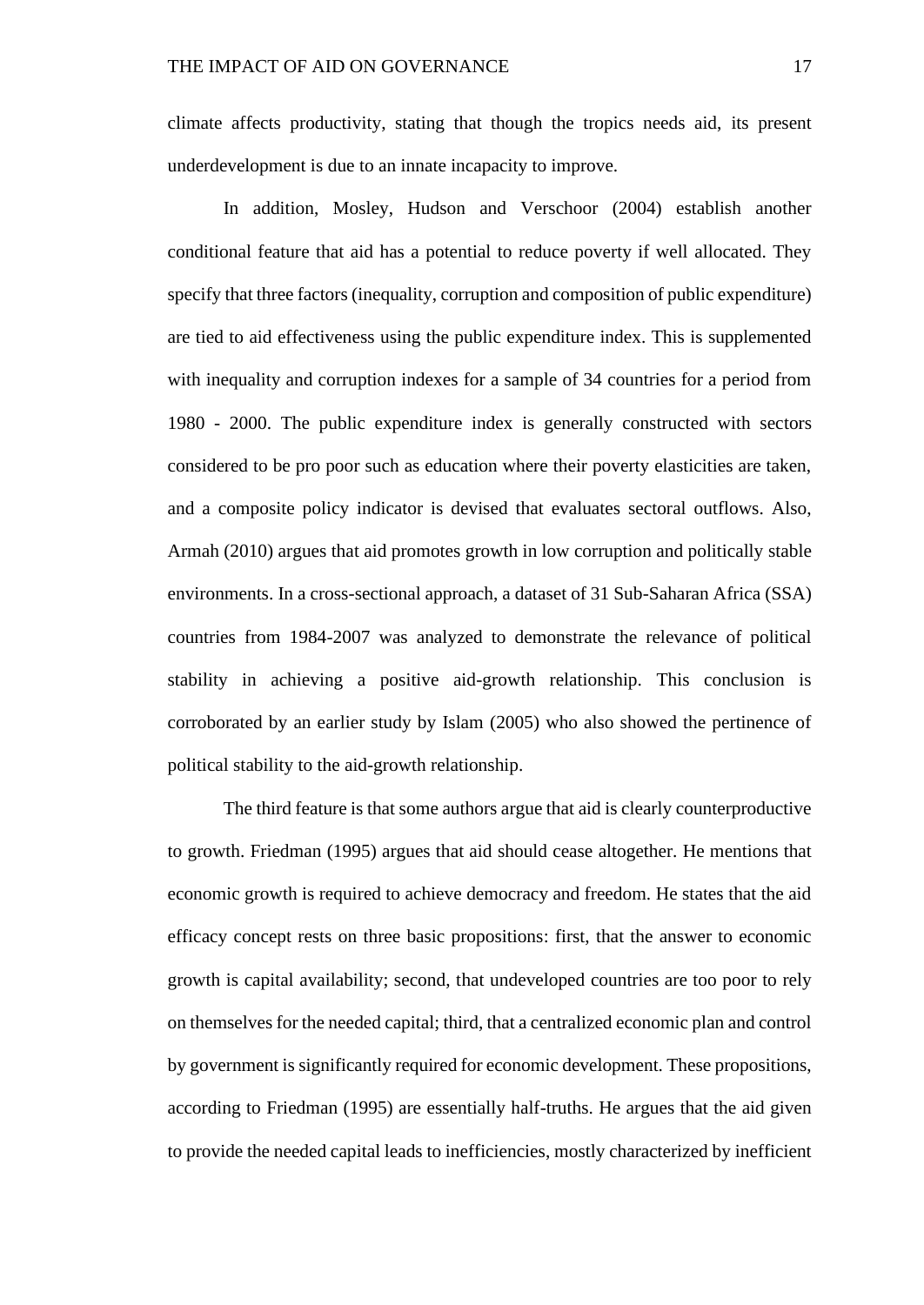production rather than comparative production as capital will be channeled into production projects that will not contribute to economic strength. A possible way to control this is to control the use of aid inflows into recipient countries, violating recipient government sovereignty in policy formation. This then renders foreign aid as a tradeoff where the set of inherited ignorant values which limits the potential of a people is replaced with an equally limiting set of political and economic controls (Friedman, 1995). He then proposes a robust free market which he believes is consistent with political freedom and democracy.

Also, Easterly (2002) is of the opinion that the absence of economic incentives in policy formation nullifies aid. Here, he reasons that the gap theory, along with the Harrod-Domar model is flawed in the sense that it lacks the incentive needed to make aid effective (Chenery & Strout, 1966). The gap theory contends that aid promotes growth by expanding the foreign exchange and investment required for growth. The incentive needed in here is the one to invest rather than spend. Thinking of the incentives which aid recipient face, the rational path to follow is to invest in the future when a high return on investment is yielded now and not to invest when high returns are not seen. Aid will therefore not push its recipients to increase their investment; the obvious incentive is to purchase more consumption goods. Hence, "on balance there is no relationship" between aid and growth (Easterly, 2002, p.34).

The last feature is that aid efficacy depends on aid objectives. In this case, authors consider specific goal setting such as poverty reduction and other noneconomic factors such as education, health or political support. Tilak (1998) supposes that educational aid results in growth, poverty reduction, and income redistribution. Also, findings show that school feeding programs significantly improve the cognitive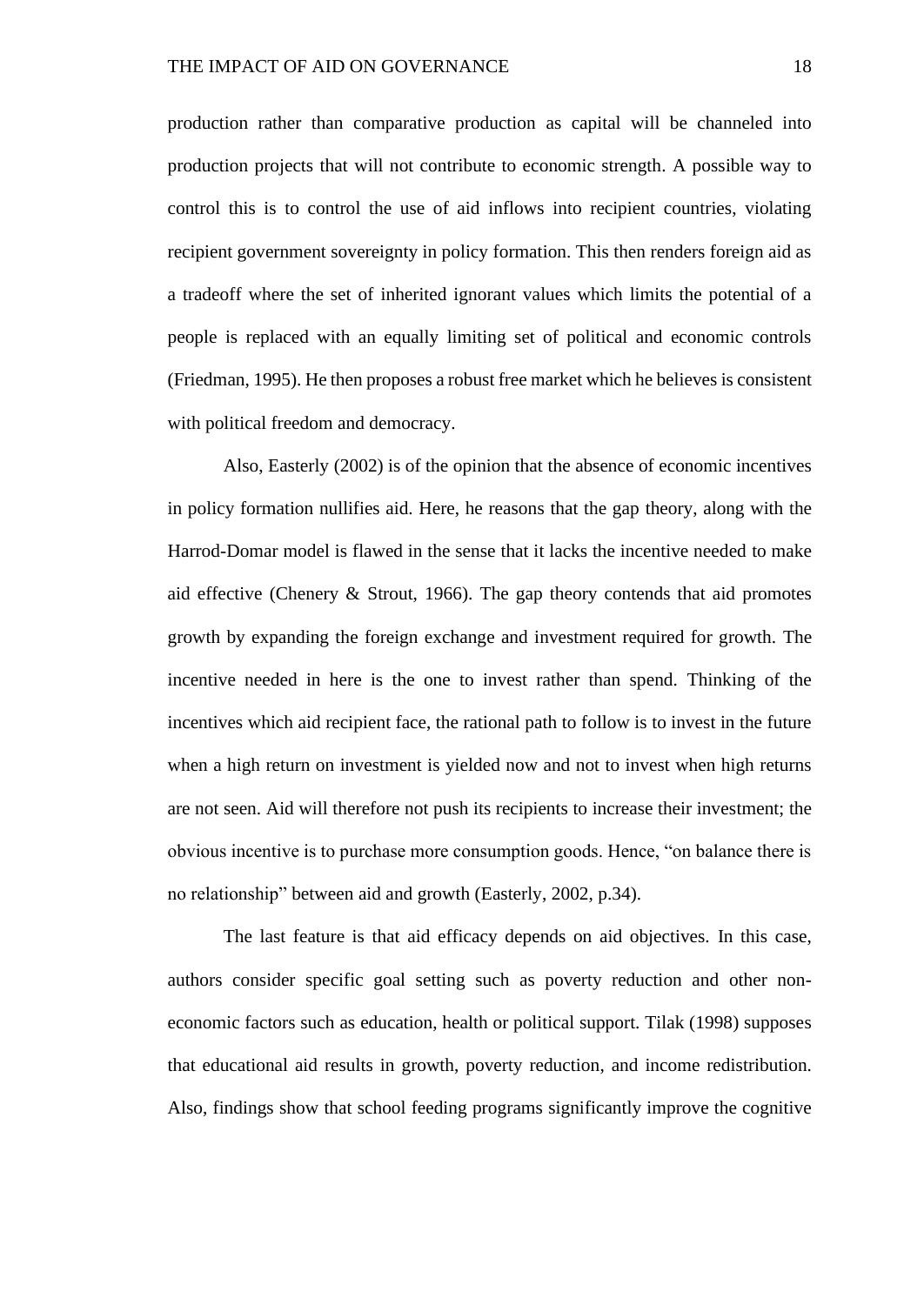performance of unprivileged children in underdeveloped countries (Greenhalgh, Kristjansson & Robinson 2007).

The reason aid conversations are quite divergent in nature is the numerous factors that affect the impact of aid. Therefore, one of the ways aid can be more understood is through the conditional feature aid efficacy presents. Therefore, this study considered, in particular, the governmental conditionality feature of aid efficacy.

### 2.3 How Might Governance Affect Aid Effectiveness?

<span id="page-26-0"></span>Though the central point of this study does not focus on governance as the dependent variable in the relationship between aid and development, the empirical evidence of increased country selectivity in disbursing aid makes this topic worth investigating. It further feeds into the analysis of the efficacy of aid on governance which will be discussed shortly.

The governance dimension is a focal point in the discussion of aid effectiveness. This is often used against aid. Using regression techniques on 1971 - 1990 non-military aid flow data from 96 countries, Boone (1996) analyzed aid effectiveness across several governance styles (laissez faire, egalitarian and elitist) and concluded that aid does not increase investment or alleviate poverty across political regimes. His argument that the political regime does not affect the effectiveness of aid is also supported by Kosack and Tobin (2006) who find that democracy does not directly affect foreign aid efficacy. Similar results are presented by Hansen and Tarp (2000) who, using an analytic framework (in a form of a survey) for evaluating the empirical work on linear regressions of foreign aid beginning in 1961, find that there is no relationship between foreign aid and growth, despite the presence or absence of strong policies.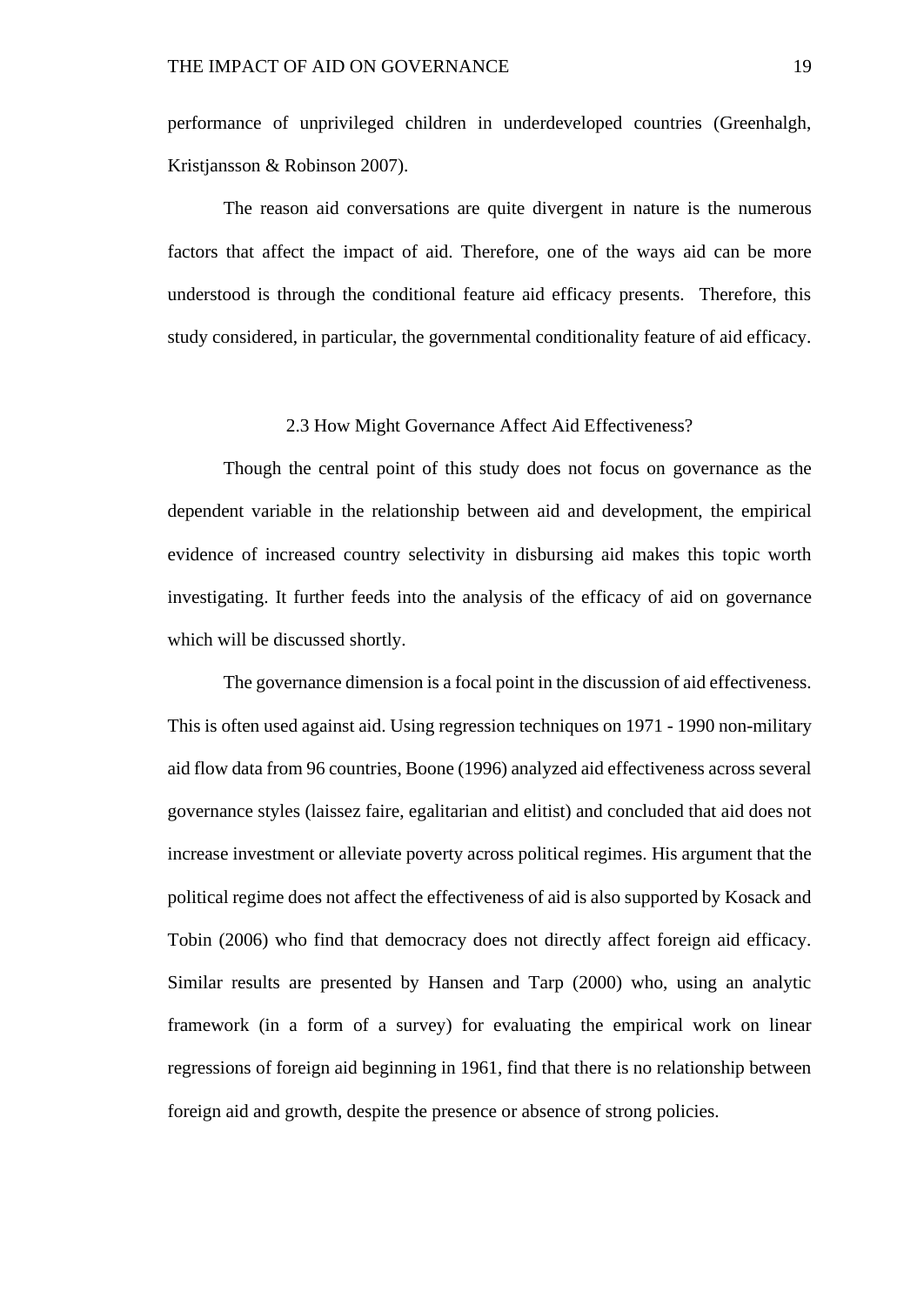On the contrary, Islam (2003) finds that there is some correlation between political regimes and aid effectiveness. He finds that in tinpot regimes, aid has had very little impact on growth as compared to totalitarian regimes where aid has a significantly positive influence on growth. A tinpot regime is a regime which displays poor leadership style but is not dominant enough to be termed a totalitarian regime. Though his research focuses on authoritarian style regimes, it still puts across similar points of the influence of good policies on aid effectiveness to that of Burnside and Dollar (2000). This is in the sense that tinpot regimes have a lack of central control that affects institutional quality greater than a fully totalitarian regime. Findings by Feeny (2007) also posit that the manner that recipient governments utilise aid is a vital determinant of aid effectiveness. Moreover, research by Economides, Kalyvitis and Philippopoulos (2008) also support the theory that political institutional factors influence aid effectiveness, particularly, that corruption hampers the aid efficacy on economic development.

Burnside and Dollar (2000) suggest that good policies are a prerequisite for aid effectiveness. They measure good policies by evaluating policy variables such as inflation rates, budget surplus and trade openness in correlation to growth. This is known as the Burnside and Dollar Index. A good combination of policy variables is greatly dependent on the democratic responsiveness of recipient governments. The lack of democracy can arguably be linked with institutional structure of donors and recipients of aid. Regarding the institutional structure of recipient countries, Easterly (2002) argues that aid flows to countries with good policies who use aid in an effective manner. On the other hand, countries with failing polices receive little aid and hence realize little growth. This consequently brings about country selectivity. However, good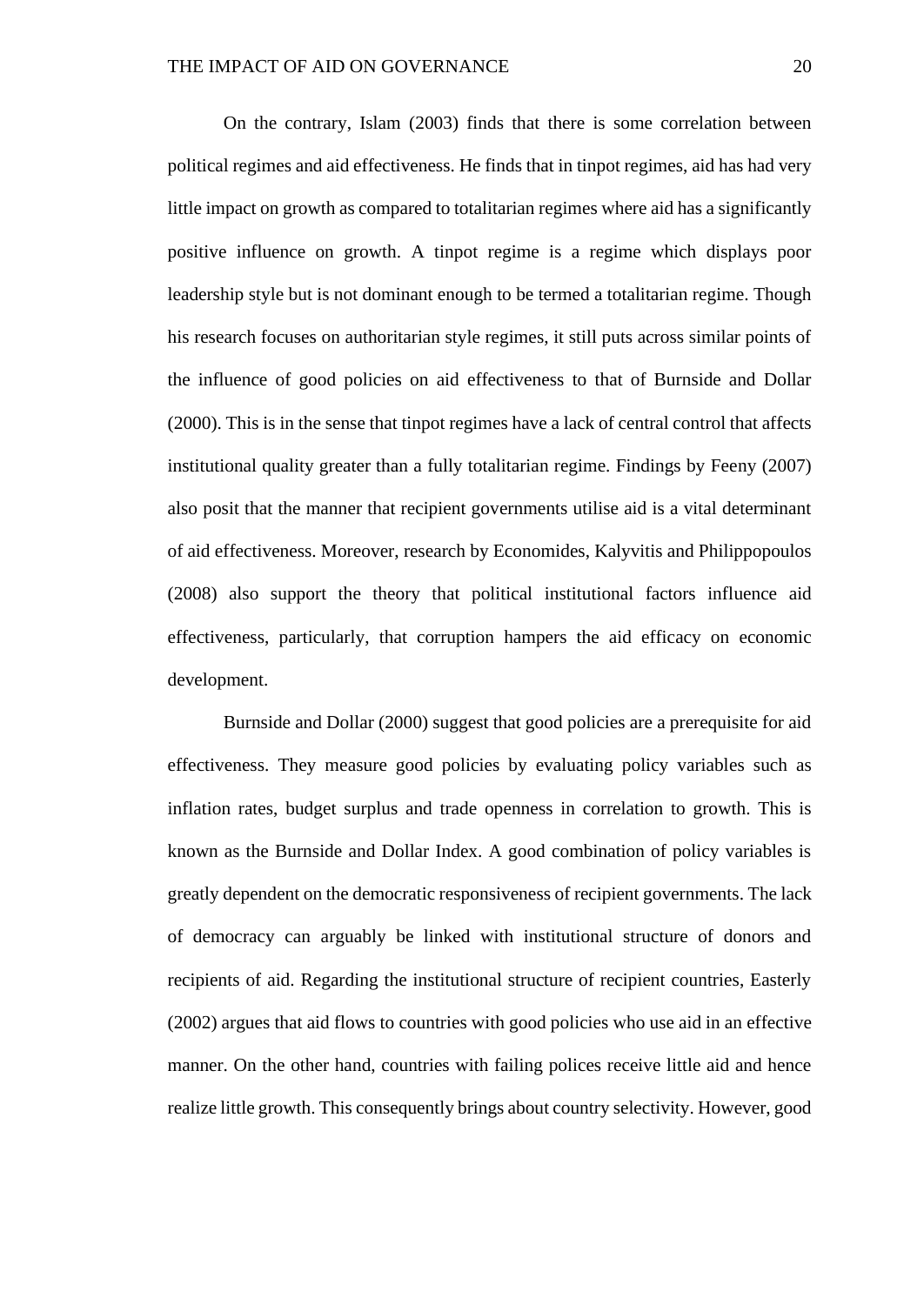governance as a conditional factor in disbursing aid (country selectivity) is not always seen: According to Alesina and Weder (2002), corrupt countries receive more aid.

Institutional structure on the recipient side indicates that aid alone cannot sustain development (Moss, Pettersson Gelander & Van de Walle 2006). A state's capacity to collect tax depends on its political development. If recipient states do not have well-functioning institutions, then it cannot gradually substitute aid with other sources of revenue, thereby trapping them in aid dependency. However, countries receiving large amounts of aid will have fewer incentives to strengthen administrative efforts and tax collection (Ghura 1998). This leads to aid dependence, which is well defined by Riddell as "that process by which the continued provision of aid appears to be making no significant contribution to the achievement of self-sustaining development." (Riddell, 1996, p. 24). When aid flows are unaffected or not informed by government efficiency, there is then no incentive to use this aid to improve state capacity (Bräutigan et al, 2004).

#### 2.4 How Might Foreign Aid Affect Governance

<span id="page-28-0"></span>The previous section explores how governance affects the effectiveness of aid, as well as the quantum of aid given. However, this section expatiates on how aid affects governance. This relationship is the focal point of this thesis.

Once again, there are varying conclusions about the effect of foreign aid on governance. According to Bräutigam et al*.* (2004), high aid levels can improve governance, but they can also decrease governance quality. On the positive side, aid sent to countries with clear goal sets can be employed to reinforce policy and planning capability, upgrade the quality of the civil service and set up strong central institutions.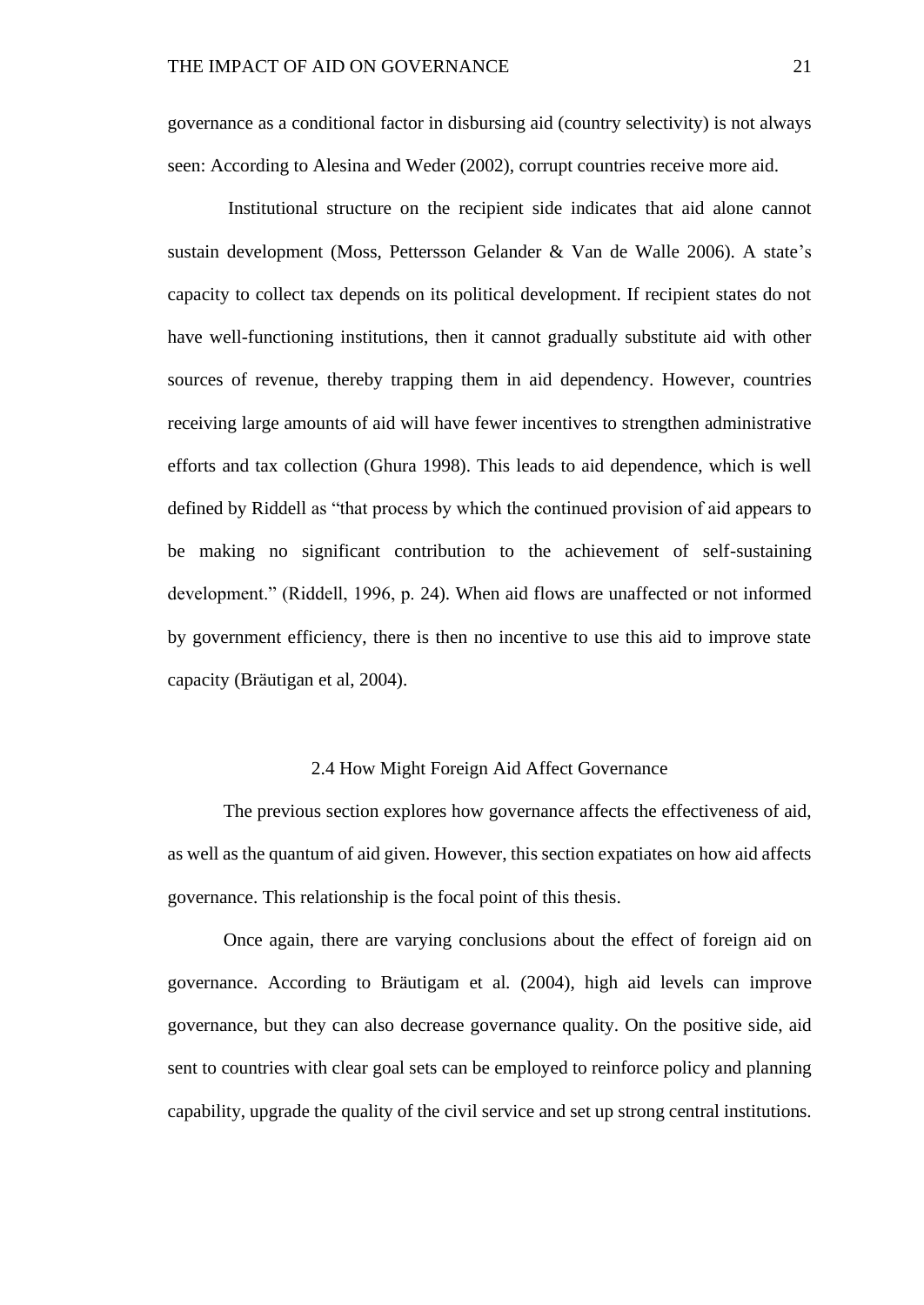Nonetheless, Bräutigam et al. (2004) suggest that high aid levels might hinder governance development in 2 major ways. Firstly, high aid levels may create incentives that make it more problematic to overcome issues involved in building a more capable and effective governance in recipient countries. Also, large amounts of aid may weaken institutions rather than build them. The ways that this may occur are through aid fragmentation, high transaction costs, poaching, destruction of learning opportunities, as well as distortion of the budgetary process. According to Moss et al*.* (2006), studies from Ghana show that a rise in foreign aid results in discrepancies between planned and actual spending. Also, Moyo (2009) affirms a total negative effect of aid on governance in Africa. She maintains that aid has been of more harm than good in Africa. She states that the relationship between foreign aid and corruption goes both ways; foreign aid leads to corruption, resulting in underdevelopment and corruption causes impractical use of aid which again results in underdevelopment rather than development. She establishes that though development is the prime target of foreign aid, the unintended effects aid causes include domestic corruption and a continuous dependence on aid and international resources. In the natural progression of these occurrences, aid in itself hinders African development. This expatiates on the paradox of Moss et al. (2006) that drives the motivation of the study. Moss et al*.* (2006) believe that on the one hand, wellfunctioning public institutions are a prerequisite of aid efficacy due to their higher absorption capacity. However, in the same light, he posits that "the absorption of large aid flows may be counterproductive in committing recipient governments to building sound and sustainable institutions" (as cited in Newby, 2010)

The issue of the impact of aid on public institutions and corruption leads to the question of absorption capacities. Absorption capacity is the mechanism where foreign aid flows and projects funded by ODA reach a certain point after which development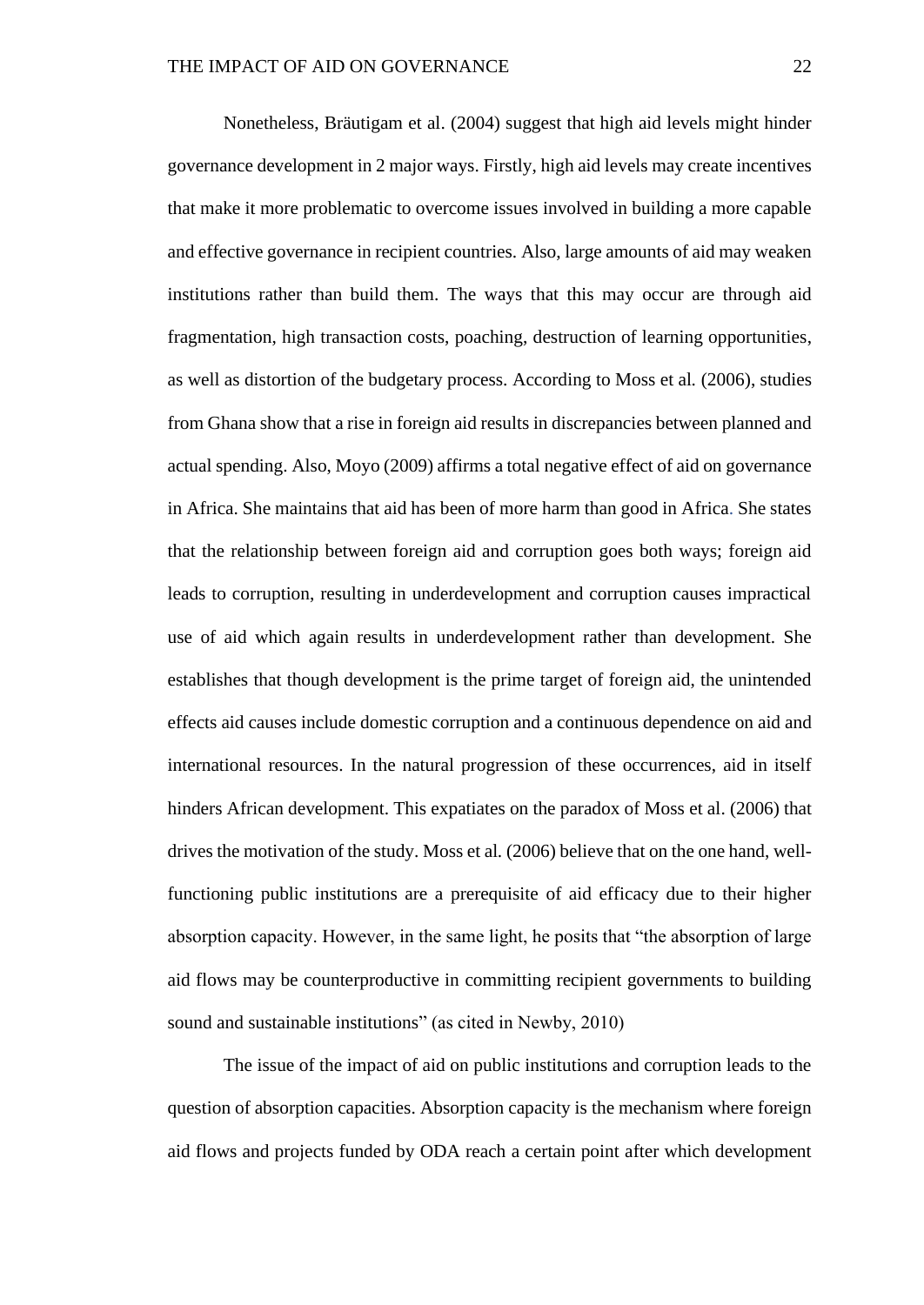becomes stagnant or even declines. Berg (2000) suggests that aid as little as 5% of GDP may affect public institutions negatively. Ghana's national agenda of a nation beyond aid has a target to reduce the grant component of GDP, an average of 21% between 2016 and 2018, to a value below 5% by the end of 2028. However, other studies have shown that aid starts failing at higher levels between 15% to 45% based on countryspecific circumstances (Clemens & Radelet, 2003).

The question of absorption capacities also leads to a breakdown of accountability structures. Large aid flows can reduce the incentives for democratic accountability. Accountability is naturally enforced when most revenue sources are obtained internally, mostly through taxes. However, when aid flows, which are parallel to other non-earned revenue sources such as royalties from mineral extraction, are large, accountability is reduced. Here, there is less incentive to be accountable to citizens. This is because citizens are not contributing to the state's revenue and therefore there is no need to be accountable to them. Thus, accountability largely depends on citizens' contribution to revenue (Newby, 2010). Aid dependency builds accountability as one between aid donors and the executive arm of government rather than one between state and citizens; this weakens a relevant aspect of governance. (Bräutigam et al, 2004).

The element of accountability also speaks to Easterly's point of incentives discussed earlier. The lack of incentives can lead to the collective actions problem. This is when aid is used on projects recipient countries have not included in developmental plans. Weak economies need to concentrate their resources on a limited number of essential activities. However, political elites usually have little incentive to fix the situation as the aid flows provide remarkable resources for fringe benefits (salary increments, vehicles, study tours, etc.) and patronage which would not have been available (Brautigam et al, 2004).As a result of the incentives needed for aid to work,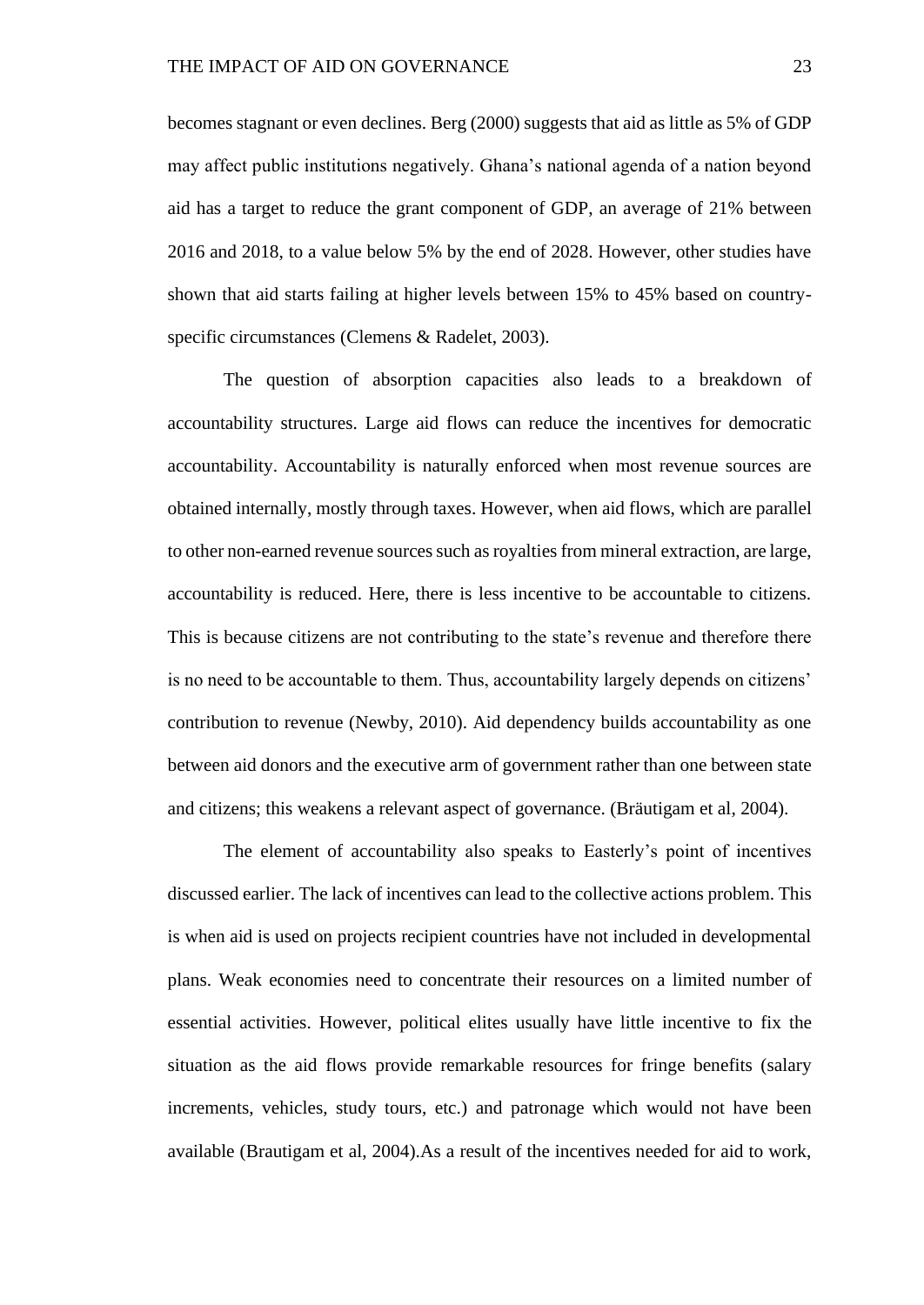aid should be disbursed as a rewarding element to high performing nations. This is because most of the issues underlying underdevelopment in Africa are attributed to bad governance and resource mismanagement rather than the lack resources (Hansen et al, 2000)

#### 2.5 An Enquiry into the Measurement of Governance

<span id="page-31-0"></span>Governance has become the focal point of international economy in economic debates because it indicates the development of the socio-political environment (Jaouadi & Hermass, 2012). Governance, according to the UNDP, is a nexus that relies on the interaction between a number of concepts and economic policies by which the public participates in project planning. Good governance is then indicated by transparency, effective rule of law, and participation (as cited in Jaouadi et al*.*, 2012). Knack (1999) also perceives good governance in the form of institutions that demonstrate predictable, unbiased, and consistently enforced frameworks and rules for investors. The World Bank bases its definition on "the management of public resources, accounting, legal framework, free information and transparency" (as cited in Jaouadi et al*.*, 2012, p. 186). However, Smout bases the notion of governance on concepts of good governance: "Good governance implies a rule of law, good administration, transparency and accountability of political leaders to their people" (as cited in Jaouadi et al, 2012)

As the literature has shown so far, aid is likely to have an effect on governance, which reflects socio-political conditions in a country. This thesis, therefore, through empirical evidence similar to other studies to be discussed below, deduced the relationship between aid and governance. However, unlike other studies, this study is a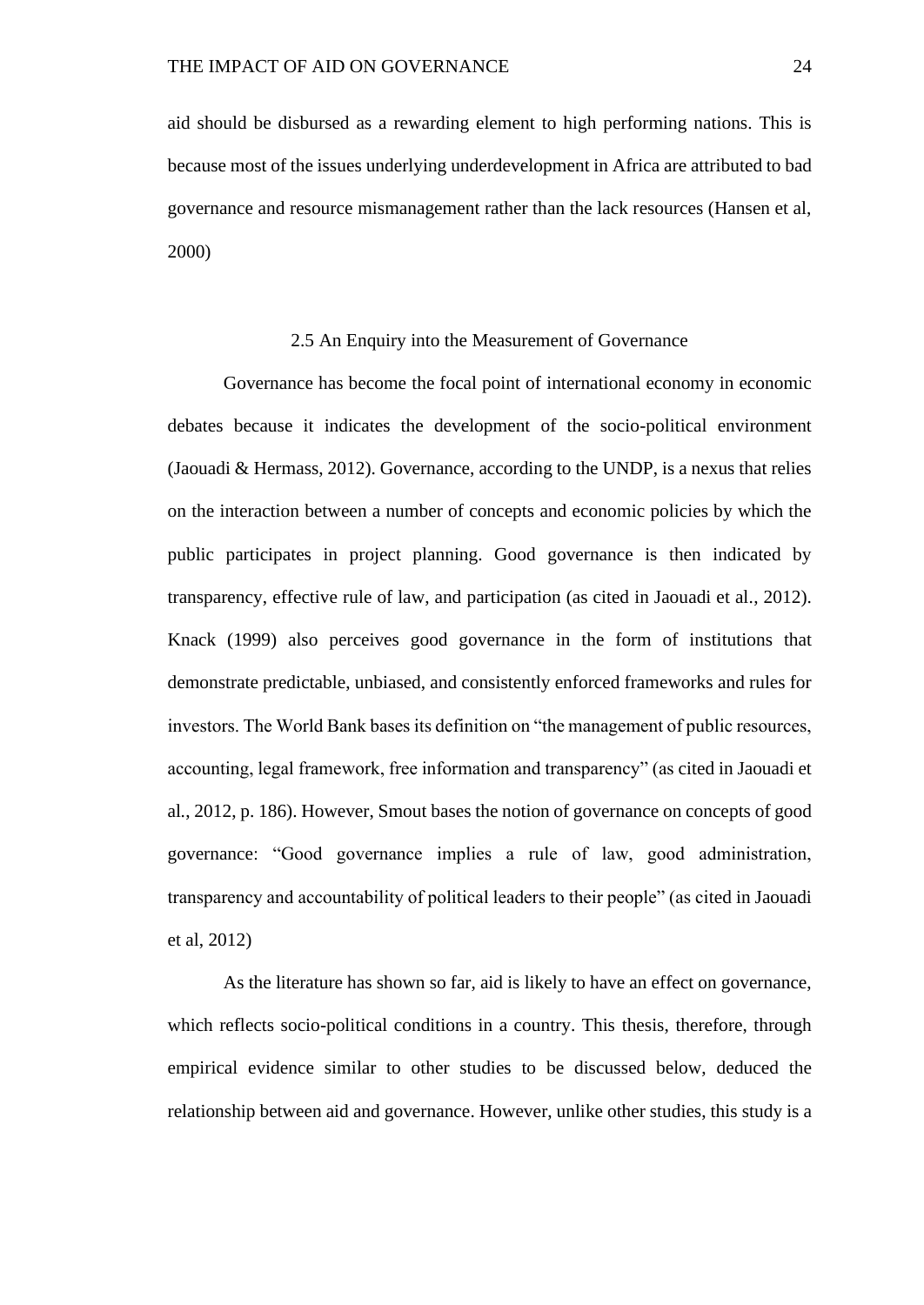case study on Ghana as compared to the many cross-sectional and panel data analysis conducted by other scholars.

The International Country Risk Guide (ICRG) is a subjective index that measures the quality of governance. ICGR has been employed previously by Knack and Keefer (1995), Rodrik (1999) and others in demonstrating cross-country differences in economic performance. However, in the domain of aid and governance quality, Knack (1999) examined the relationship between aid and governance quality using ICGR measure of governance. He found a significant negative relationship between aid and the quality of governance in recipient countries over the period 1982 – 1995. Bräutigam et al*.* (2004) also make use of ICRG data to examine the relationship between aid and governance, restricting the study to Sub-Saharan Africa. The ICGR data used are supplemented with an objective measure, central government tax collections as a share of GDP. The study also concluded on similar results as Knack (1999), stating that there is a strong negative relationship between aid levels and governance quality.

However, Goldsmith (2001) found that aid is positively associated with governance, using cross sectional time series regression analysis on the Freedom House Index of political freedom. Also, using the Freedom House data for specific country case studies, Farah, Önder and Ayhan (2018) find that, again, foreign aid can be associated with higher levels of governance and democracy. This thesis also examines the relationship between aid and governance with a specific case study on Ghana using the Freedom House Index. The Freedom House Index is used based on the limited funds available and the ICRG data must be purchased. However, the Freedom house Index which rates a country as free, partly free or not free, is a good governance metric on which the aid-governance relationship can be built.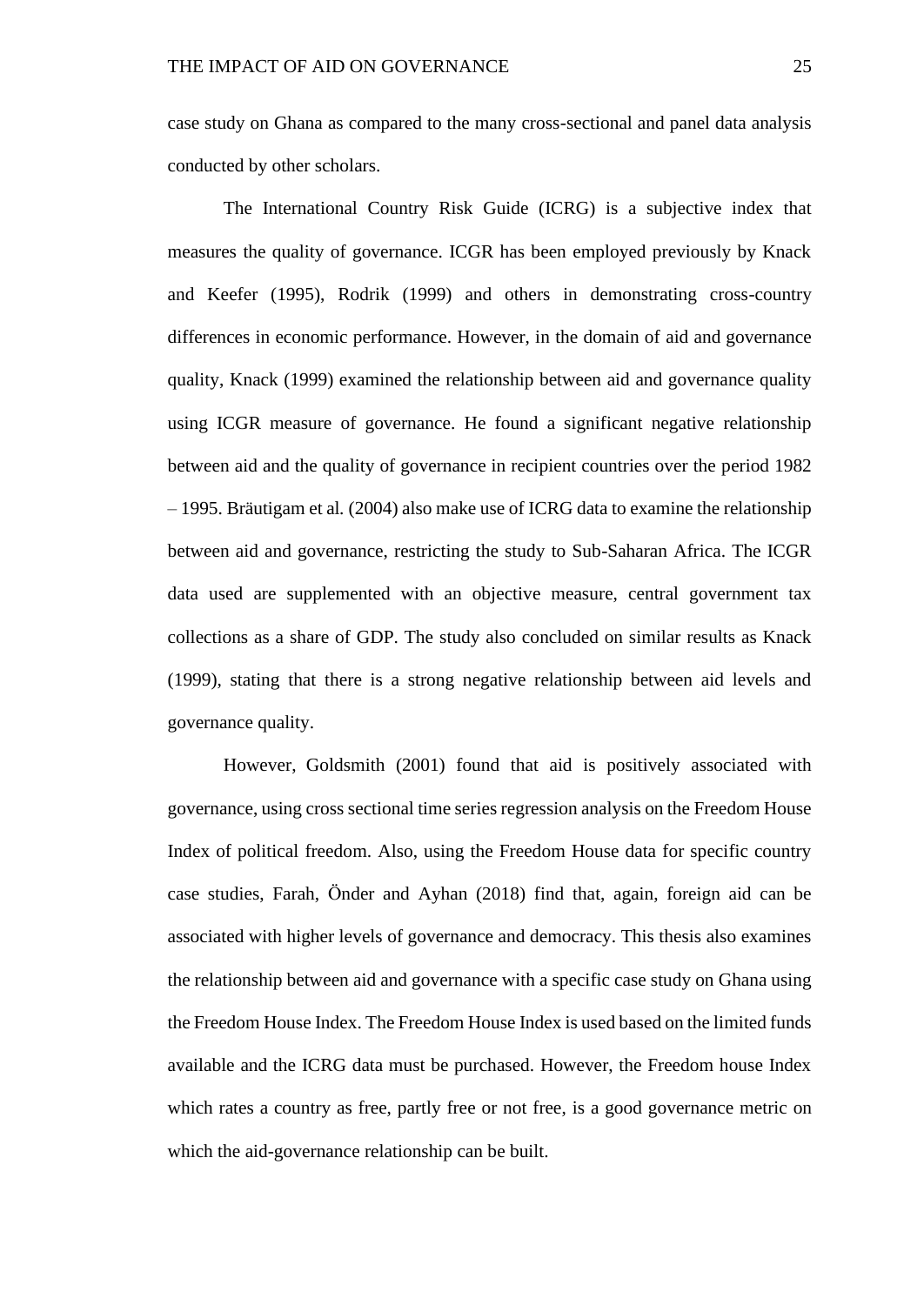### 2.60 Theoretical Framework

<span id="page-33-0"></span>The efficacy of aid started with the modernity theory, where the advancement of aid favored a linear path towards growth to mirror the West. This ideology of thinking gave rise to the application of growth theories such as the neoclassical models and the Harrod-Domar model to study aid and economic growth. Here, it was assumed that investment is the key to growth. Deeply related to this was the use of the Solow model in the aid field, which in addition to the concept of capital accumulation through investment, expected that aid will assist countries to escape the poverty trap, and once started on a virtuous cycle, growth would remain and there will be no need for aid (Pedrosa-Garcia, 2017). However, it was seen that aid was not resulting in growth and that policies and other lurking issues such as governance were important (Krueger, Michalopoulos & Ruttan, 1989).

#### <span id="page-33-1"></span>*2.61 Principal Agent Theory*

To build the argument of the thesis, the framework for thinking about the determinants of aid effectiveness proposed by Howes (2014) is needed. Howes (2014) states that there are three schools of thought on aid effectiveness: the recipient, donor, and transaction costs schools. Of particular importance to this thesis is the recipient school of thought. The framework is built on the principal-agent theory which is well suited for the analysis of the aid relationship. The theory establishes that donors, as principals, cannot fully control recipient countries. To further establish basis for the analysis, three concepts must be understood, two of which are important to this study; first is the performance of the recipient; second is the performance of the donor. Performance is measured by governance. Here, the better the performance of both the recipient and donor country, the greater the effectiveness of aid.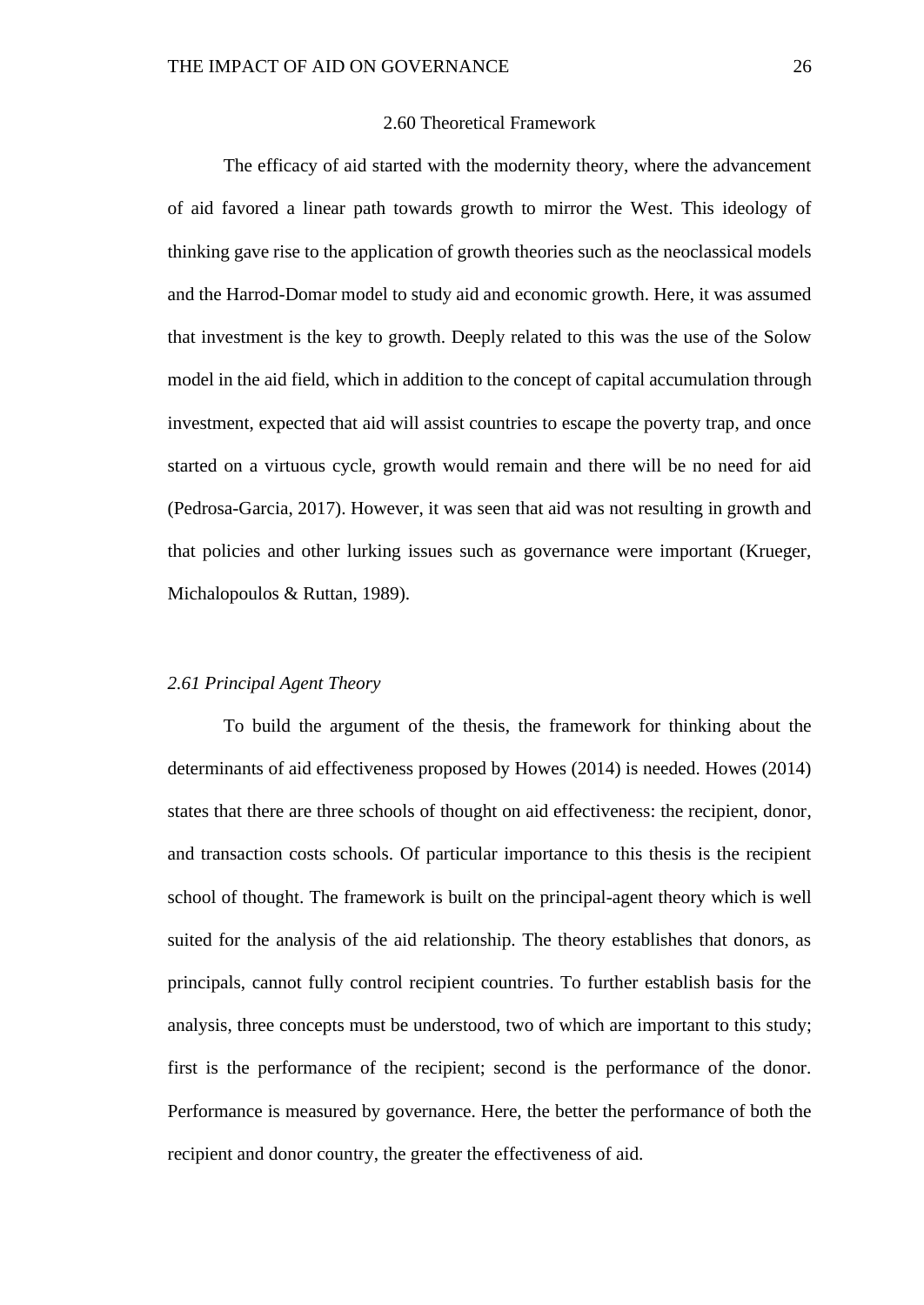Under the recipient school, it is claimed that aid efficacy is dependent of sound policies in recipient countries (Burnside & Dollar 2004). It ties in with the view that domestic institutions primarily determine economic performance (Rodrik 2003). Good governance is also important because it has been found that aid is fungible, where more aid funding to a particular sector leads to a decrease in government expenditure to that same sector. Here, aid frees up funds for other purposes not preconceived by donors and usually does not benefit citizens (Swaroop & Devarajan 1998). Howes (2014) believes that if the holistic impact of aid considers domains outside the sector directly receiving the aid, then donors must be concerned with governance overall and not individual aid-funded causes.

If aid effectiveness is determined by governance, then donors as principals should utilize aid to improve the performance levels of their agents (Howes, 2014). According to Howes (2014), there are two ways to do this: country selectivity or attempting to improve the performance of all its recipient governments through using aid to promote good governance and aid conditionality. Collier, an important author in the recipient school writes that 'aid should be assessed by its ability to promote reform' (Collier 2002, p. 2). As the literature shows, aid is likely to have a negative effect on governance without good institutions (Abuzeid, 2009).

### <span id="page-34-0"></span>*2.62 Threshold Theory*

This theory posits that aid contributes to socio-political development in recipient countries up to a certain level after which the aid flows begin to have a negative impact on governance. This theory is explored by Jaouadi and Hermassi (2012) using empirical work done by Knack in 1999 on the relationship between aid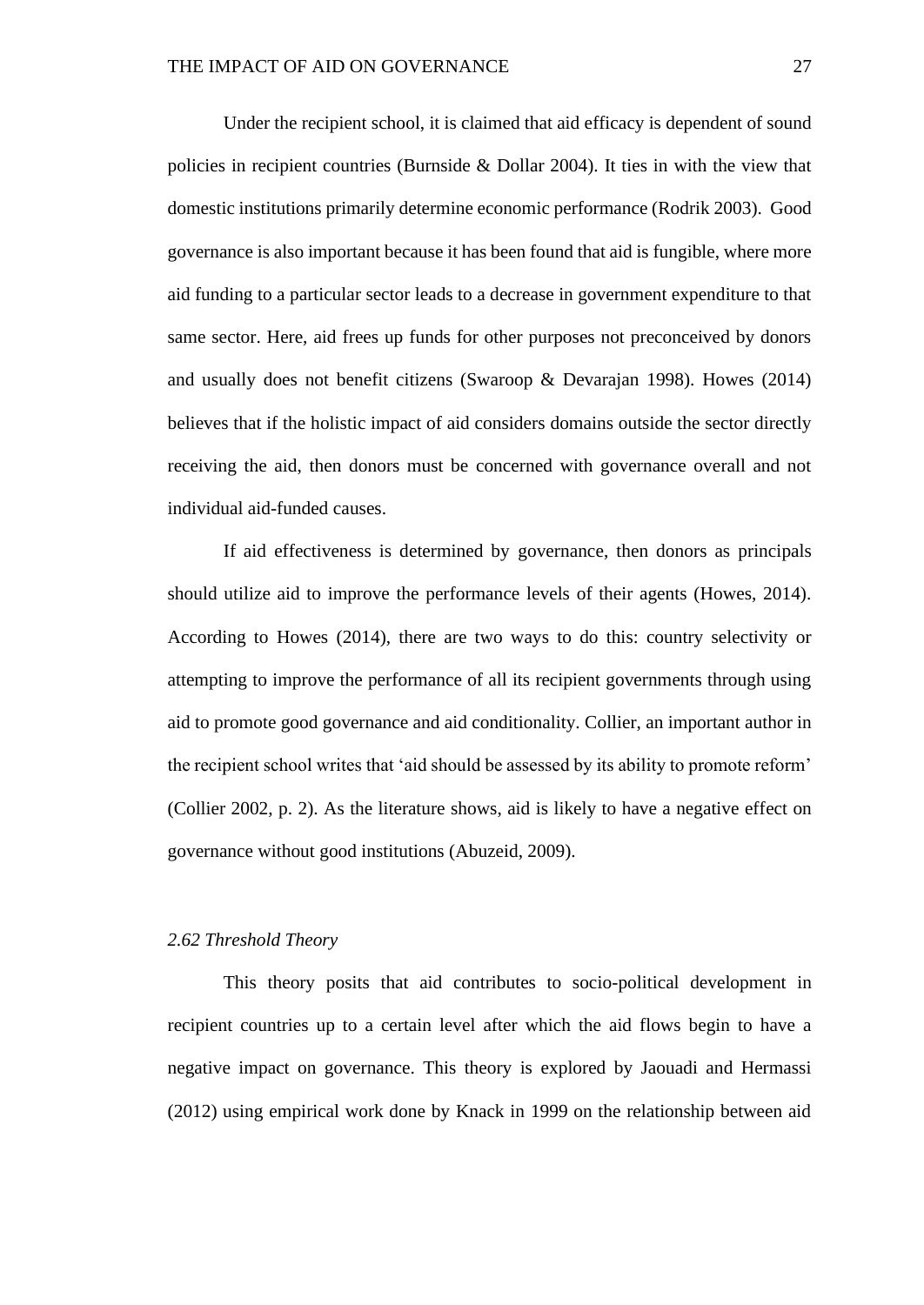flows and governance quality. The test by Jaouadi and Hermassi (2012) find the following in support of the theory:

- Recipient countries with a higher ICRG compared to other countries at the beginning of the period showed a boost in their governance
- An increase in GDP per capita assists in improving quality of governance in recipient countries (whether or not there is a threshold)
- Therefore, a change in GDP per capita is an indication of wealth, assisting to increase the quality of governance as it shows that the country's financial ability to offset the adjustment costs is linked with institutional reforms.

However, without the existence of the threshold, similar results to that of Knack (1999) were obtained, where, in the short run, aid has a negative effect on governance. Here, the initial advantage of a higher ICRG does not contribute to governance improvement. This shows that the countries with high governance scores must work extra hard to maintain the improvement which can be compromised by aid. Therefore, aid can present a harmful effect on governance as aid commitments superficially tend to increase corruption opportunities in recipient countries. However, from the study, the threshold at which aid will be beneficial to governance is unknown.

### <span id="page-35-0"></span>*2.63 Big Push Theory*

The big push theory in the aid sphere is the belief that most of the problems in developing countries will be solved by the influx of aid into those areas. Proponents of aid such as Sachs (2005) have stuck to the need for more aid to meet the needs of the third world; he argues that the world could have met its MDGs in 2015 if there was more aid given. However, Easterly (2006) has greatly disputed the big push theory,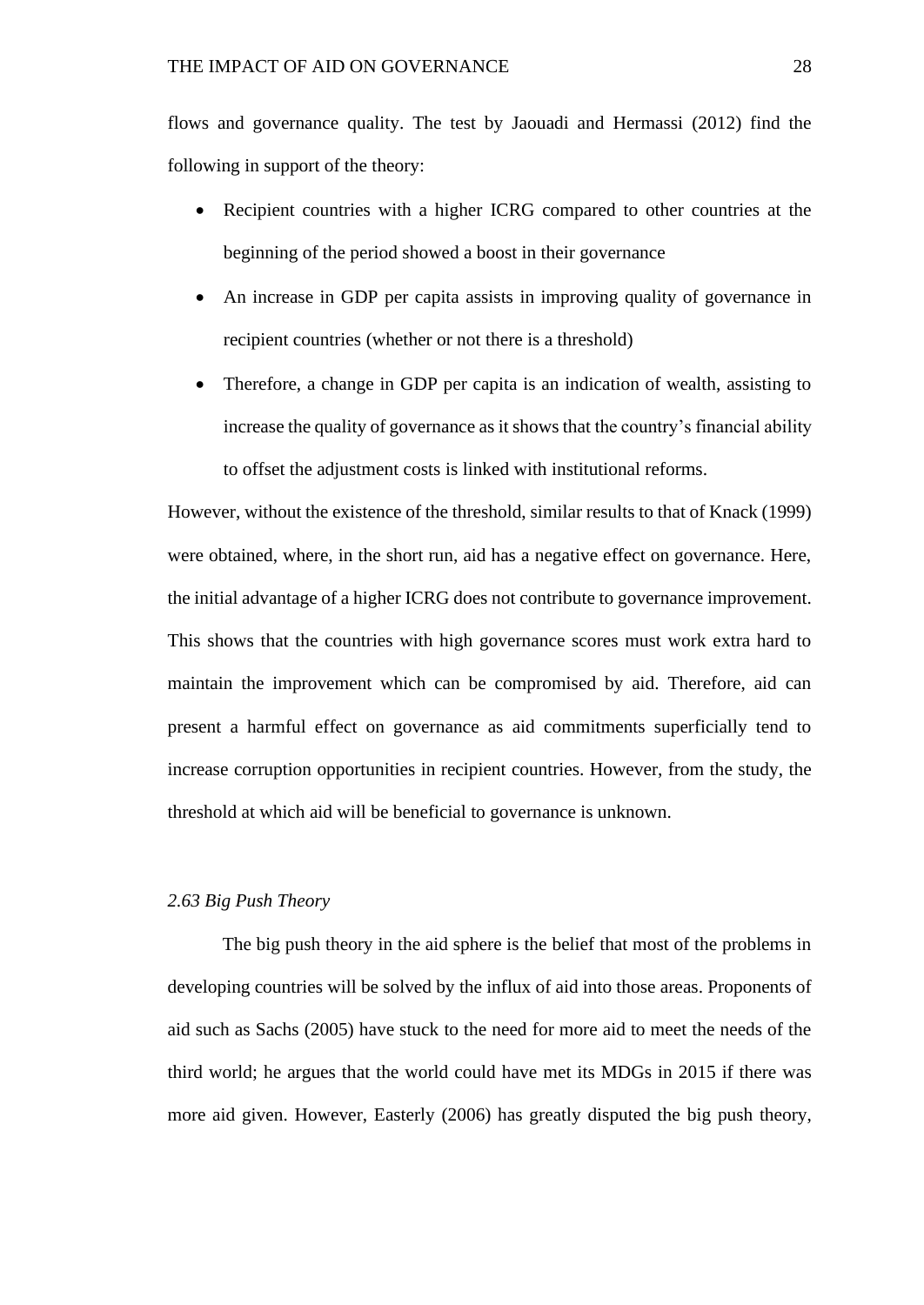stating that with this massive influx of aid, there are deaths caused by illnesses that have one cent vaccines. However, he advocates for better aid.

Evidence of economic growth also goes contrary to the big push theory. In the last 50 years, aid inflows to Sub-Saharan Africa came up to USD1 trillion; however, GDP per capita has declined over the same period (Abuzeid, 2009). According to Abuzeid (2009), World Bank estimations show that aid transfers to Zambia should place its GDP per capita at over USD20,000 now. However, it has remained at USD 600 for years.

In another light, the big push theory has been disputed to erode the quality of governance. Opponents of the theory such as Moyo (2009) argue that aid perpetuates corruption and rather does more harm than good. Brautigan (2000) also, through empirical evidence, suggests that an influx of aid erodes governance. According to Abuzeid (2009), the influx of aid has also distorted power balance in recipient countries, resulting in politicization of economic life and an increase in rent-seeking activities.

Though the big push theory has been widely disputed, it is important, with the threshold theory, to know to what extent foreign aid is beneficial to governance. In other words, to what extent should a push be made for the influx of foreign aid that will still have a net positive impact on governance.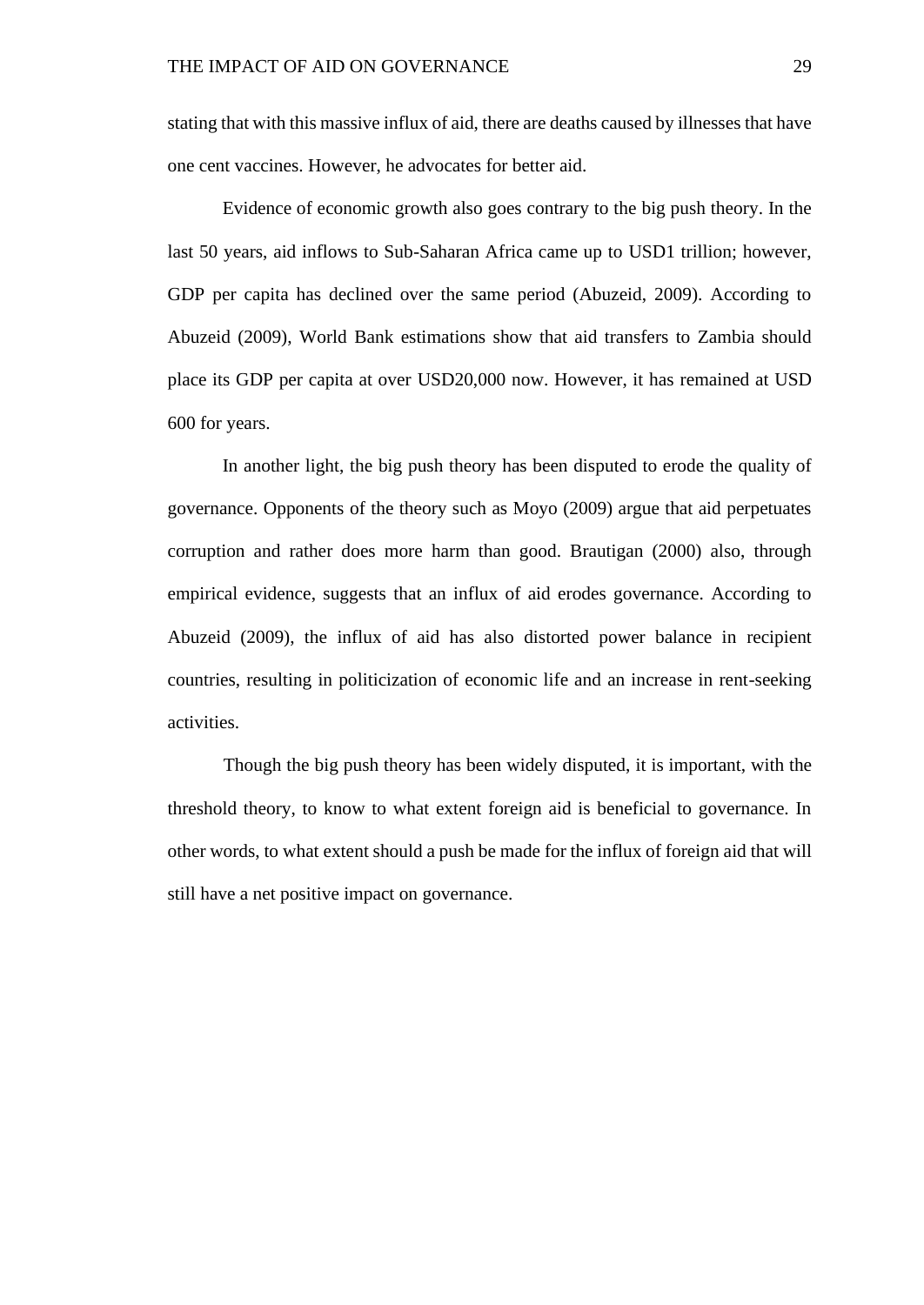### CHAPTER 3: METHODOLOGY

### 3.1 Overview

<span id="page-37-1"></span><span id="page-37-0"></span>This research aimed to investigate the relationship between aid and the quality of governance in Ghana. A similar study is conducted by Farah, Önder, and Ayhan (2018) to evaluate the impact of aid to the socio-economic advancement of Ethiopia using time series data and regression analysis. However, this study sought to explore the socio-political impact of aid in Ghana using similar time series data and regression analysis. In light of this, this chapter expands on the research design, research variables, and data analysis procedures.

### 3.2 Research Design

<span id="page-37-2"></span>The research question required a quantitative research approach. This method makes use of figures, mathematical formulas, statistical computations and inferences in response to the research question; it does this by evaluating relationships or making predictions by analyzing data quantitatively (Leedy, 1993). This approach is best for this study because it lends itself to hypothesis testing and analyses of data statistically to establish relationships (Jupp, 2011). In this case, the form of the data for the variables under analysis, which is both aid and governance quality, is quantitative, and to establish the relationship between them, quantitative methods, specifically regression had to be used.

### 3.3 Research Scope and Data Sources

<span id="page-37-3"></span>Since this is a country-specific case study, the study was limited to only Ghana. This research utilized times series data on the various variables under observation, ranging from 1984 – 2018, a period of 34 years. Data measuring foreign aid dependency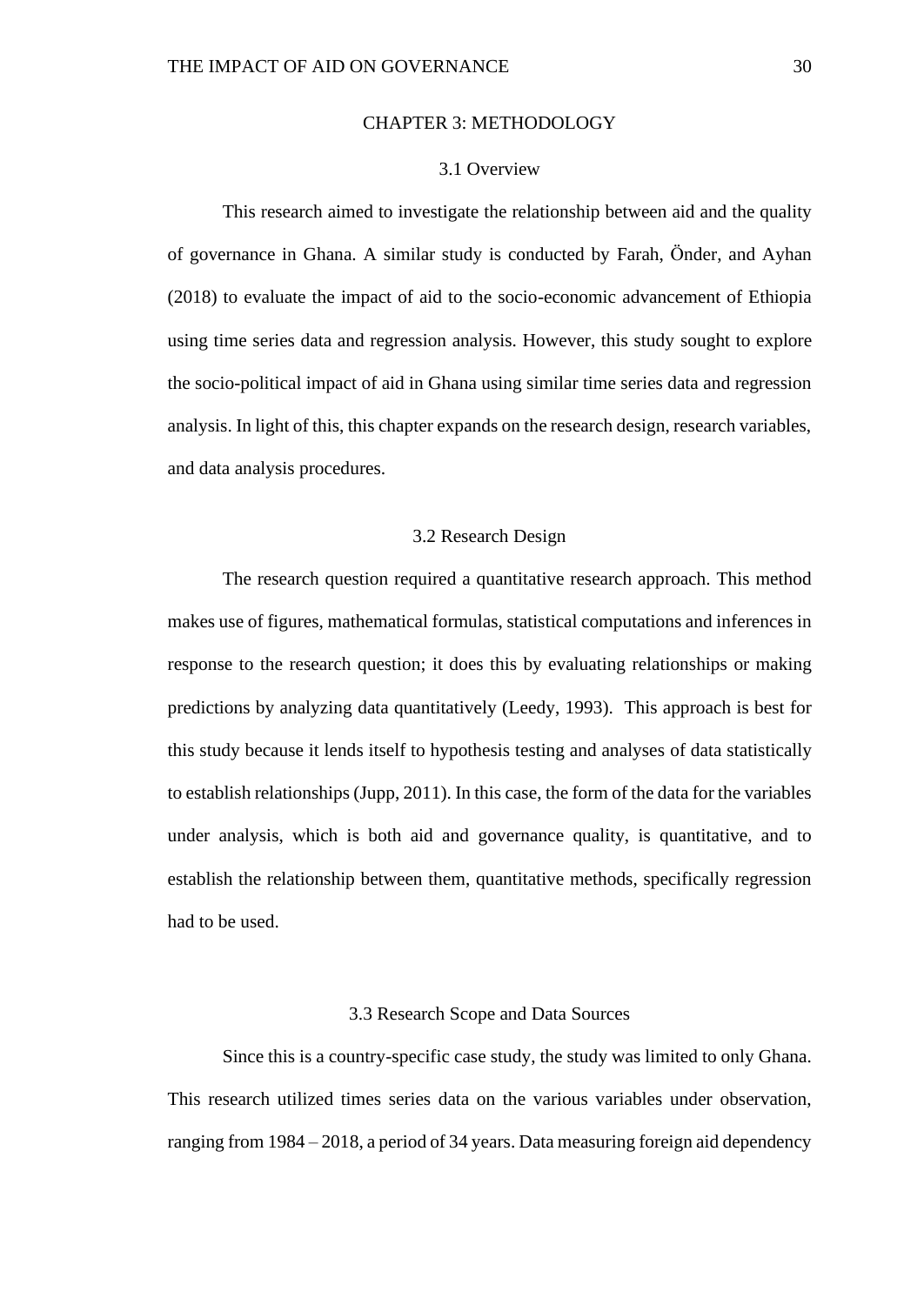were obtained from the World Development Indicators. On the other hand, data in relation to the quality of governance, that is, International Country Risk Guide (ICRG) data were obtained from the Quality of Governance Institute and Political Risk Services (PRS) Group. Variables, GDP per capita and population and trade openness, intended to be moderating factors were obtained from the World Development Indicators.

### 3.4 Data Description

<span id="page-38-0"></span>The specific variables, foreign aid and governance quality, act as the explanatory and response variables for this study. Other explanatory variables include GDP per capita, trade openness and population.

Most studies on the impact of aid utilize aid as a percentage of gross domestic product (GDP) (Boone, 1996). However, according to Brautigan et al*.* (2004), aid as a percentage of government expenditure also serves as a plausible measure of the dependency of aid. Brautigan et al*.* (2004) makes use of both variables in their analysis. However, data on aid as a percentage of central government expense for Ghana available from the World Bank Development Indicators are from 2001 to 2015 with data gaps in 2012 and 2013. Therefore, this dataset cannot be used due to the data gaps present.

Governance is measured using the International Country Risk Guide (ICGR) Indicator of Quality of Government index obtained from the Quality of Governance (QOG) Institute database, an independent research organization at the University of Gothenburg. The ICRG collects and converts financial, political information and economic data into risk points. The ICRG Indicator of Quality of Government is the mean value of ICRG variables "Corruption", "Law and Order" and "Bureaucracy Quality" on a scale of 0-1 according to the QOG Institute codebook. Higher quality of government is indicated by higher mean values. Due to the inclusion of corruption in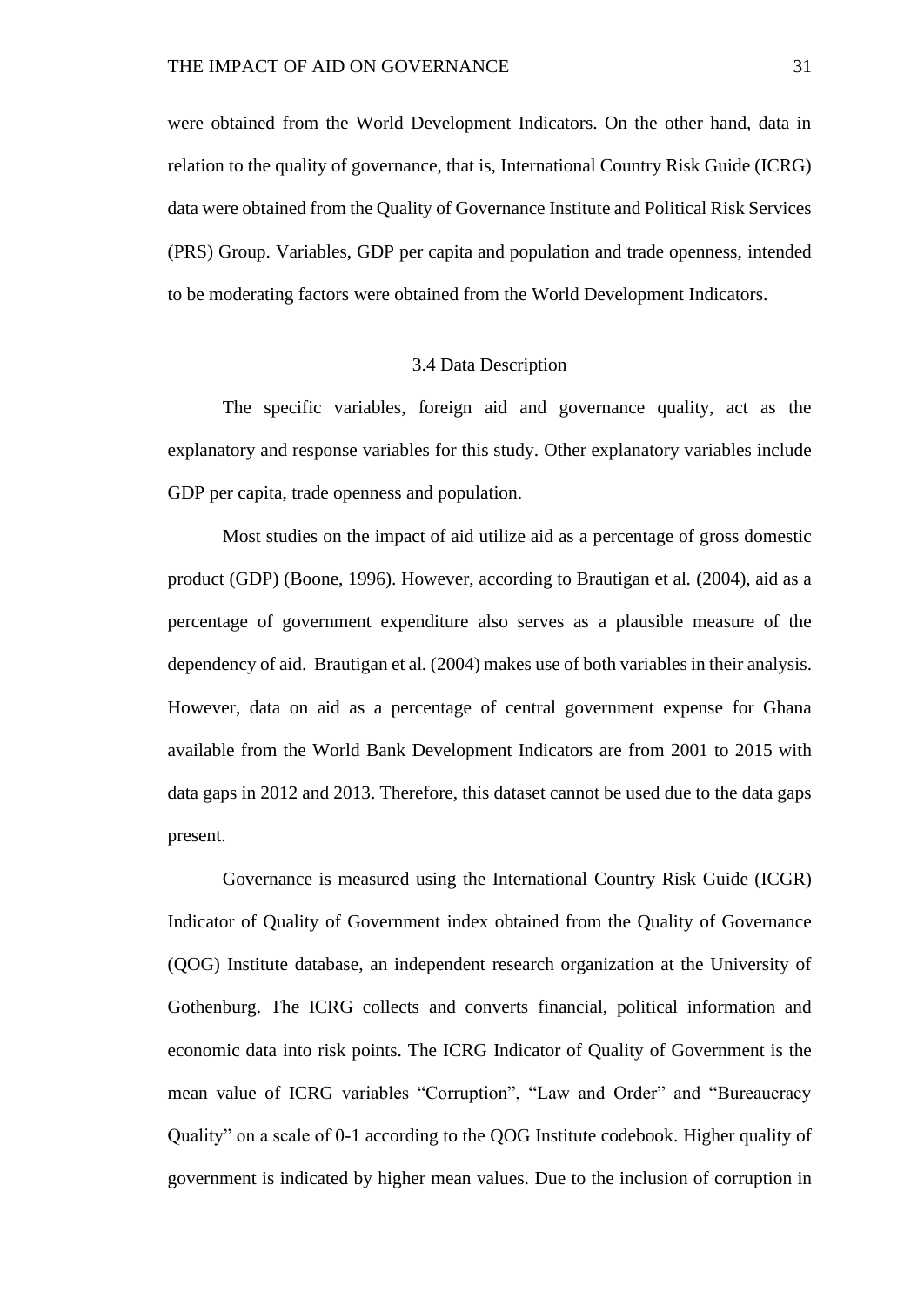the mean value of the indicator, I did not include the Transparency International Corruption index in the model as done in Farah et al*.* (2018). Papers such as Knack (1999) and Brautigan et al. (2004) have made use of ICGR Indicator of Quality of Government to measure governance. However, data to be obtained from ICGR starts from 1984, fewer points than the Freedom House Index which has been used by Farah et al (2018), and Goldsmith (2001) in measuring governance and democracy. Both the Freedom House Index and the International Country Risk Guide (ICGR) are subjective indexes and are unique among various quality of governance measures used in empirical studies on growth as they include a greater number of African countries for a comparatively longer period of time. However, the Freedom of House index for the period under consideration has gap years of no data for Ghana.

In suggestions made in Brautigam et al (2004), changes in population and GDP per capita are added explanatory variables. Here, change in population controls for economies of scale (a product of population growth) that may lead to building effective institutions and consequently, an increase in the ICRG index. Also, an increase in per capita income feeds into a larger number and size of transactions which then increase the quality of developing institutions, enforcement and adjudication mechanisms. ICRG ratings may even be influenced by income changes (Brautigam et al, 2004). In times that corruption and bureaucratic information is unavailable or hard to come by, ICRG may deduce governance quality from economic performance. Therefore, in periods where there is high economic growth coupled with a rise in institutional quality and low aid levels – or periods of low economic performance coupled with deteriorating governance quality and high aid levels, failing to control for income changes could lead to a 'spurious negative relation between aid dependence and the quality' (Brautigam et al, 2004, p. 269). In other areas, the trade openness may be associated with good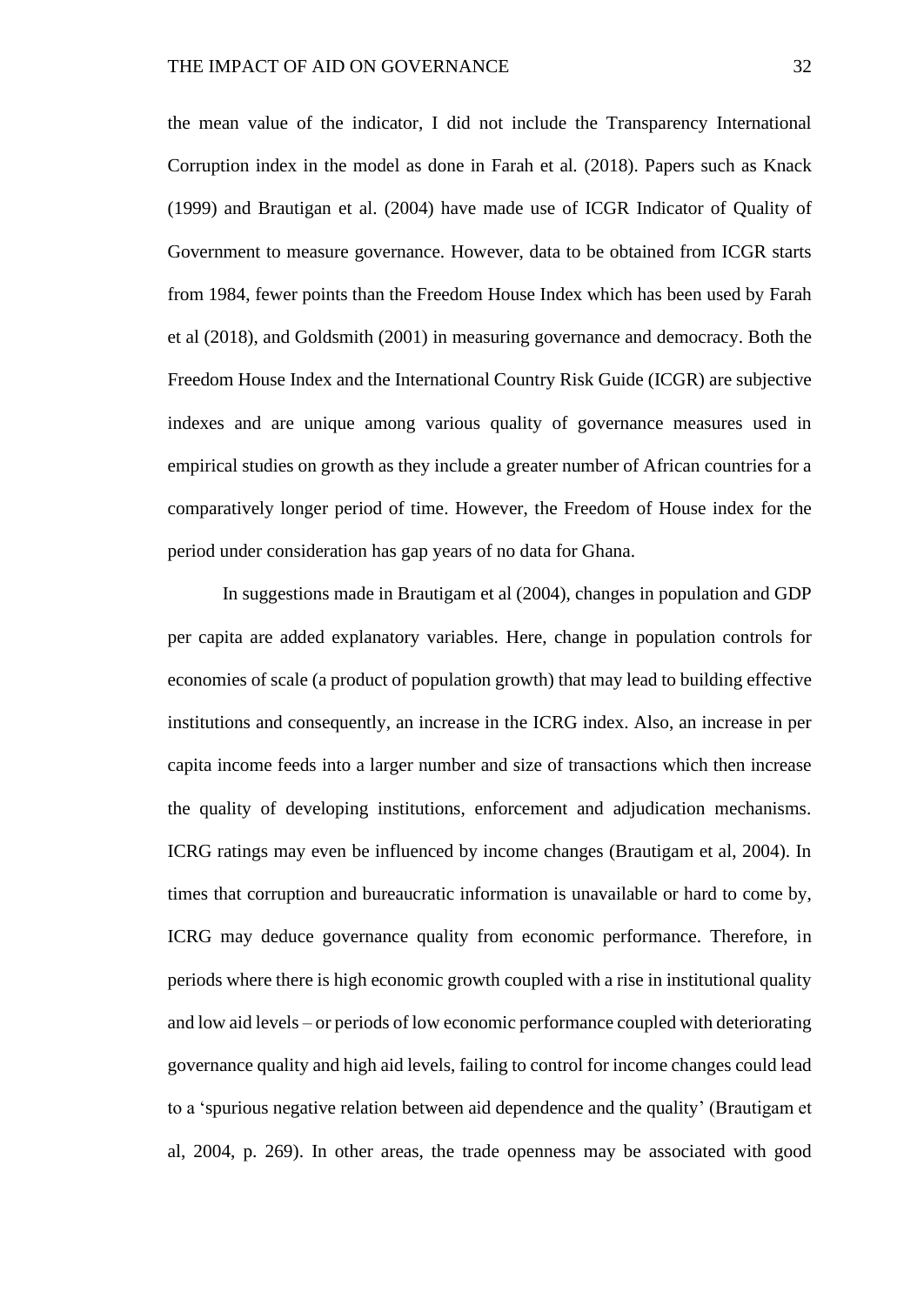governance and vice versa; therefore, trade openness, calculated as exports plus imports as percent of GDP is also accounted for.

### 3.4 Hypothesis

<span id="page-40-0"></span>This study sought to investigate if foreign aid influences governance. Thus, the hypothesis for the study are as follows:

Null hypothesis,  $H_0$ : There is no relationship between foreign aid and governance in Ghana

Alternate hypothesis, H<sub>a</sub>: There is a relationship between foreign aid and governance in Ghana

### 3.6 Empirical Approach

<span id="page-40-1"></span>To determine the relationship between the variables of interest, the OLS regression model was employed. OLS regression is a statistical technique employed to evaluate the intensity and direction of the relationship between an explanatory and response variable that has been collected over a period of time. This model therefore allows for grasping the magnitude of the effect of aid on governance, highlighting the threshold theory and was therefore employed in estimating the variables (Farah et al, 2018). It was chosen for two reasons: it was widely accepted as a statistical technique for evaluating and forecasting relationships between variables, and, secondly, its results are easy to explain. The results from this analytical technique are discussed in the subsequent chapter.

The OLS regression evaluates variables in the following general format

$$
y_t = \alpha_1 + \beta_1 x_t + u_t, t = 1, 2, \dots n. \tag{1}
$$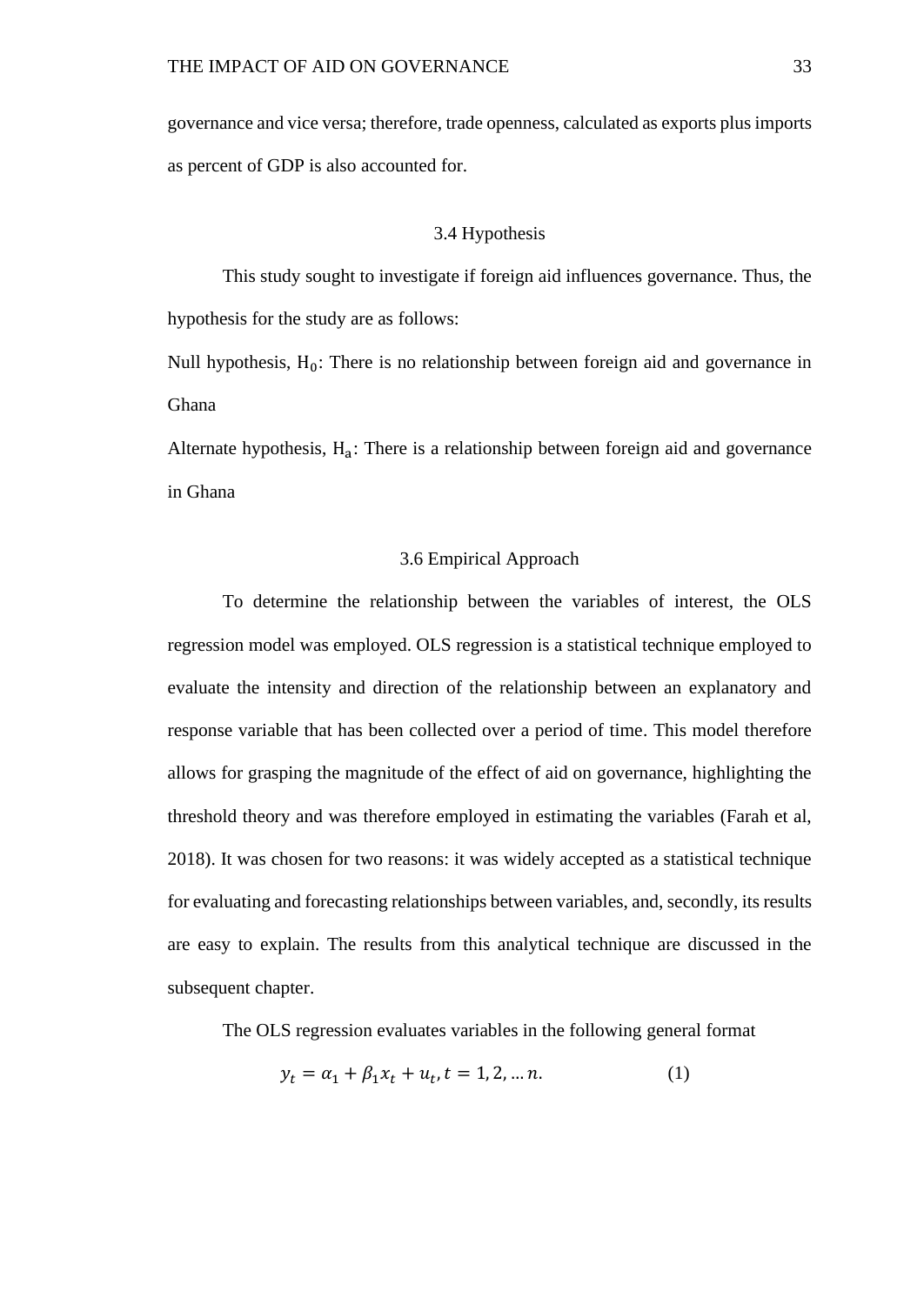where y and x represent the dependent and explanatory variable respectively.  $\alpha_1$  and  $\beta_1$  represent the intercept and coefficient of the explanatory variable and  $u$  captures all unobserved variables that have an effect on the dependent variable.

From this, a multivariate model is used to factor in four explanatory variables. Similar multivariate regression have been employed in Knack (1999), Brautigan et al. (2004) and Jaouadi et al. (2012) to study the impact of aid on quality of governance. The OLS regression model will therefore be modified as follows:

$$
ICRGt = \alpha_1 + \beta_1 AIDt + \beta_2 \Delta GDPPC/GDPPC_1984t + \beta_3 \Delta POP/POP_1984t + \beta_4 TRADEt + ut
$$
\n(2)

where *ICRG* represents the ICRG Quality of Governance index, a measurement of governance, for each time period, *t. AID* denotes the annual aid flows over the period, *t*, measured as aid as a percentage of GNI.  $\Delta GDPPC/GDPPC$ \_1984 denotes GDP per capita changes over the sample time period with the first year of the sample data, 1984, being the base year. Similarly, *∆POP/POP\_1984* represents the change in population over the sample time period with the first year of the sample data, 1984 in respect to time, t, respectively. *TRADE* denotes trade openness which is measured as net exports as a percent of GDP. The time period from 1984 to 2018 is denoted by *t*.  $\alpha_1$  denotes the intercept, and

 $\beta_1$ ,  $\beta_2$ ,  $\beta_3$ , and  $\beta_4$ , are the relevant parameters.

All explanatory variables are log transformed to provide a convenient way to interpret the coefficients, that is, in percentages. Also, the log transformation would compress the data, and make the variable approach normality, an assumption in OLS regressions. Also, since the literature review spoke to a bi-directional relationship between aid and governance, a regression was carried out with aid on the left-hand side and quality of governance on the right-hand side. This was to illustrate if governance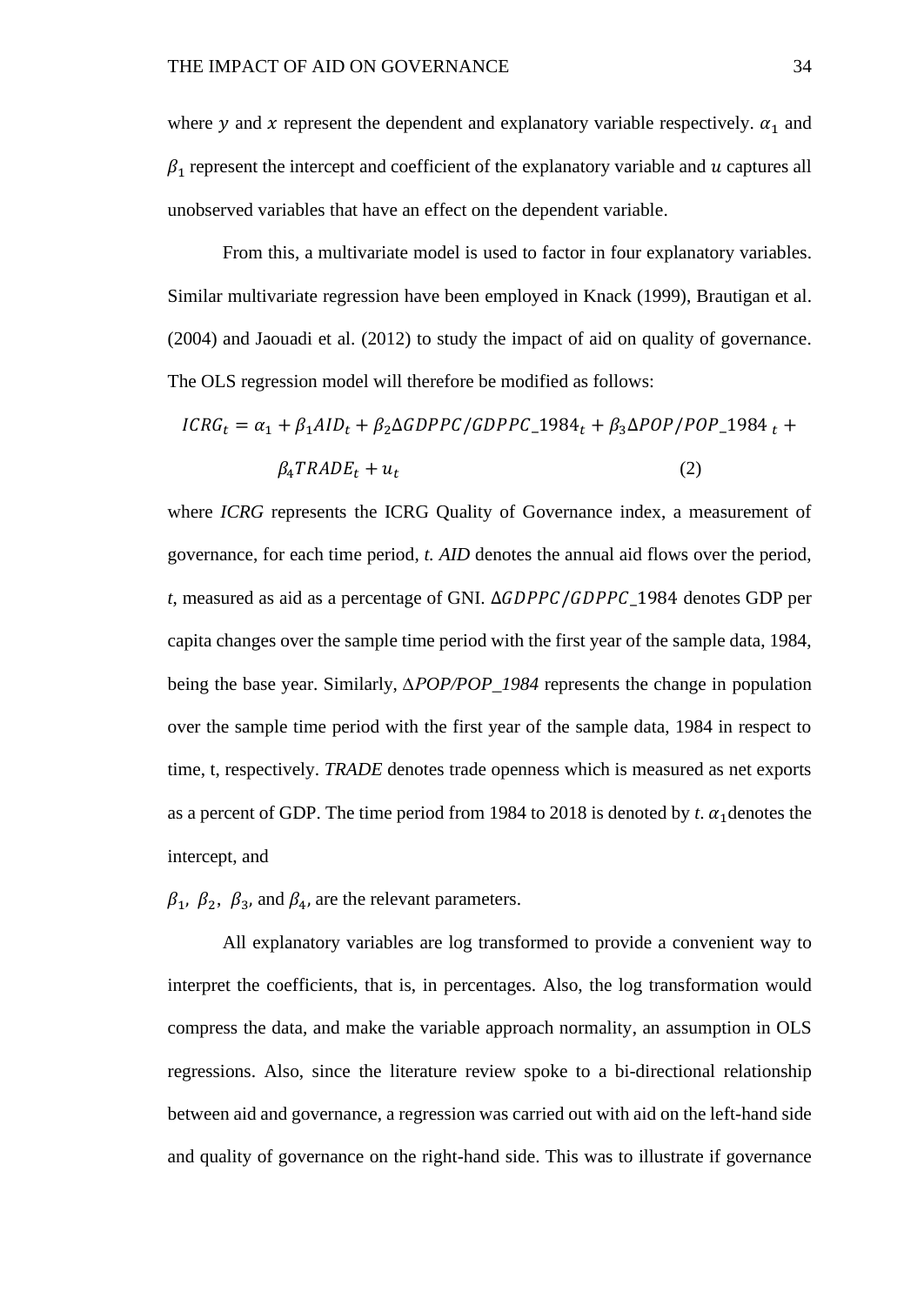affects the volume of aid. It also enabled the notion that aid flows to countries with better governance to be tested by noticing if a high index of governance quality is associated with larger aid flows.

Since the variables are represented using time series data, there is a need to ensure that the data and OLS regression satisfy the following time-series assumptions, This is to avoid spurious results in the OLS model and ensuring that the model provides the Best Linear Unbiased Estimators (BLUE) (Wooldridge, 2013).

To ensure that the linearity and weak dependence assumption is met, the stationarity properties of the model were investigated using the augmented Dickey Fuller test (ADF) (Dickey & Fuller 1979). Common critiques of the ADF test include sensitivity to inappropriate lag estimations and low power properties. Given these weaknesses, the Phillips-Perron (PP) test, which gives room for a deterministic time trend and a non-zero mean, was also conducted (Phillip & Perron, 1988). If the data is found to be non-stationary at level I(0), that is there is a presence of unit roots, the data is differenced. With no serious issues with stationarity, the OLS regression is estimated

Another assumption is the condition of zero conditional mean where all independent variables have an expected error term value for each time period of zero. Another assumption is that no explanatory variable should be constant, nor have a perfect linear combination with other explanatory variables to ensure there is no perfect collinearity; to establish this, the Variance Inflation Factor (VIF) method was estimated (Wooldridge, 2013). To add on, there should be no serial correlation, meaning that errors in two distinct time periods should have no correlation. Lastly is the assumption that the error term of the OLS regression has a constant variance over time. The assumption of no serial correlation and homoscedasticity in errors was ensured by using the Newey & West (1987, 1994) Homoskedasticity and Autocorrelation Consistent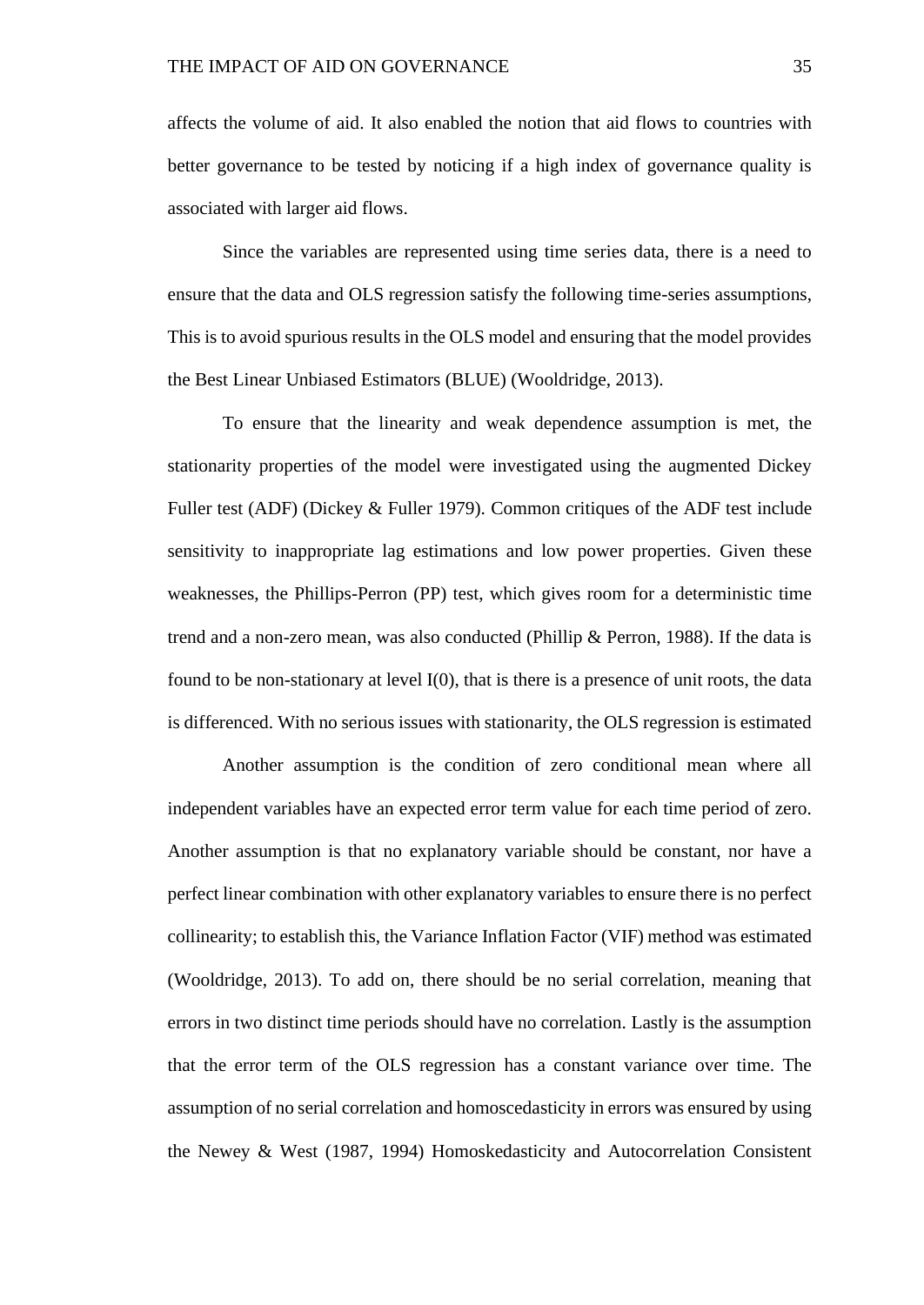(HAC) covariance matric estimators to test the coefficients of the regression (as cited in Zeileis, 2004).

These asymptotic time series assumptions apply to large sampled data, thereby, the normality assumption is well satisfied under the central limit theory (Wooldridge, 2013). However, since the time period under observation presented a small sample size, normality was corrected using log transformations.

### 3.7 Data Analysis

<span id="page-43-0"></span>The OLS regression coefficient was employed to establish whether foreign aid negatively or positively affects governance quality. Also, the coefficient of the governance variable was to determine the magnitude at which foreign aid affects governance in Ghana. The p-value was used to determine if the relationships found between aid and governance were statistically significant or not. A significant level of 5% is the benchmark that was used to evaluate the p-value.

The statistical software for the study were Excel and R Studio. Data collection was done in Excel and R studio used for filtering and data analysis, that is, for graphing, summary statistics, test assumptions, the regression model, test statistics and robustness tests.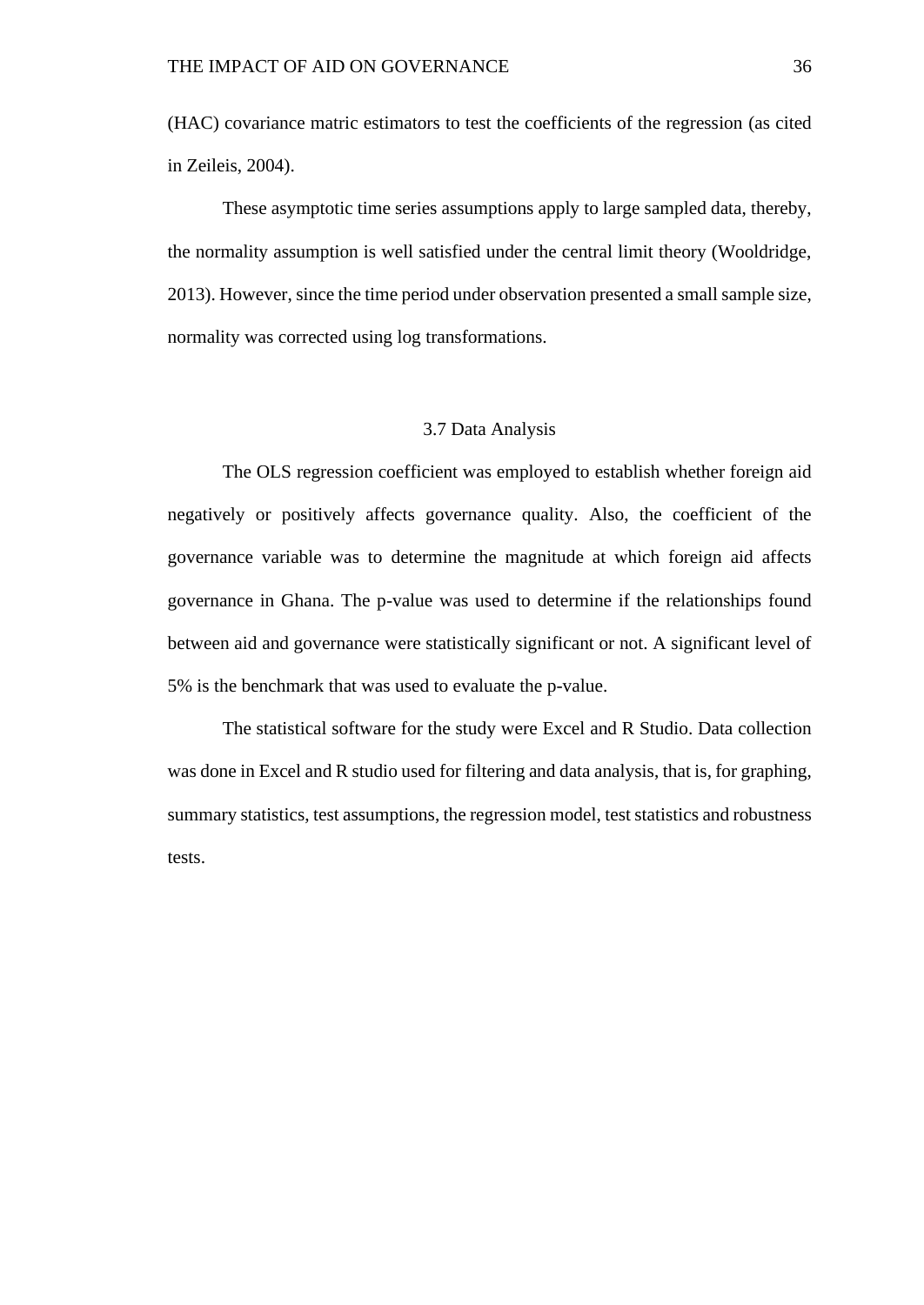#### CHAPTER 4: RESULTS

### 4.1 Overview

<span id="page-44-1"></span><span id="page-44-0"></span>This chapter presents the results of the statistical analysis of data obtained from the World Bank Databank Indicators, the International Country Risk Indicators, the PRS Group and The Quality of Governance Institute. This chapter starts with summary statistics of the variables under analysis, followed by an overview of the preparation of the data for analyses, which includes the test assumptions for times series data. Following this is the execution of the multiple OLS regression and the discussion of the regression results. The methods, and analysis of the data are discussed in the context of the theoretical framework and methodology outlined.

### 4.2 Summary Statistics

<span id="page-44-2"></span>The results of the summary statistics in Table 1 show that on average ICRG index is 0.45, with ICRG index ranging from 0.14 to 0.62 over the period from 1983 – 2017. Aid as a percentage of GNI had a mean percentage of 7.86% for the period under observation, with a standard deviation of 3.98%. Observed values of aid intensity as measured by aid as a percentage of GNI were within the bounds of 1.66% and 16.34%.

The average change in GDP per capita relative to 1984 over the period was 0.04%, with a similar standard deviation. The highest change in GDP per capita was 0.2%, with the minimum being a decline in GDP per capita by 0.003%. Change in population relative to 1984 had an annual average of 0.04% with a standard deviation of 0.01%. The highest annual population growth was 0.05% and the lowest was a 0.03% growth rate.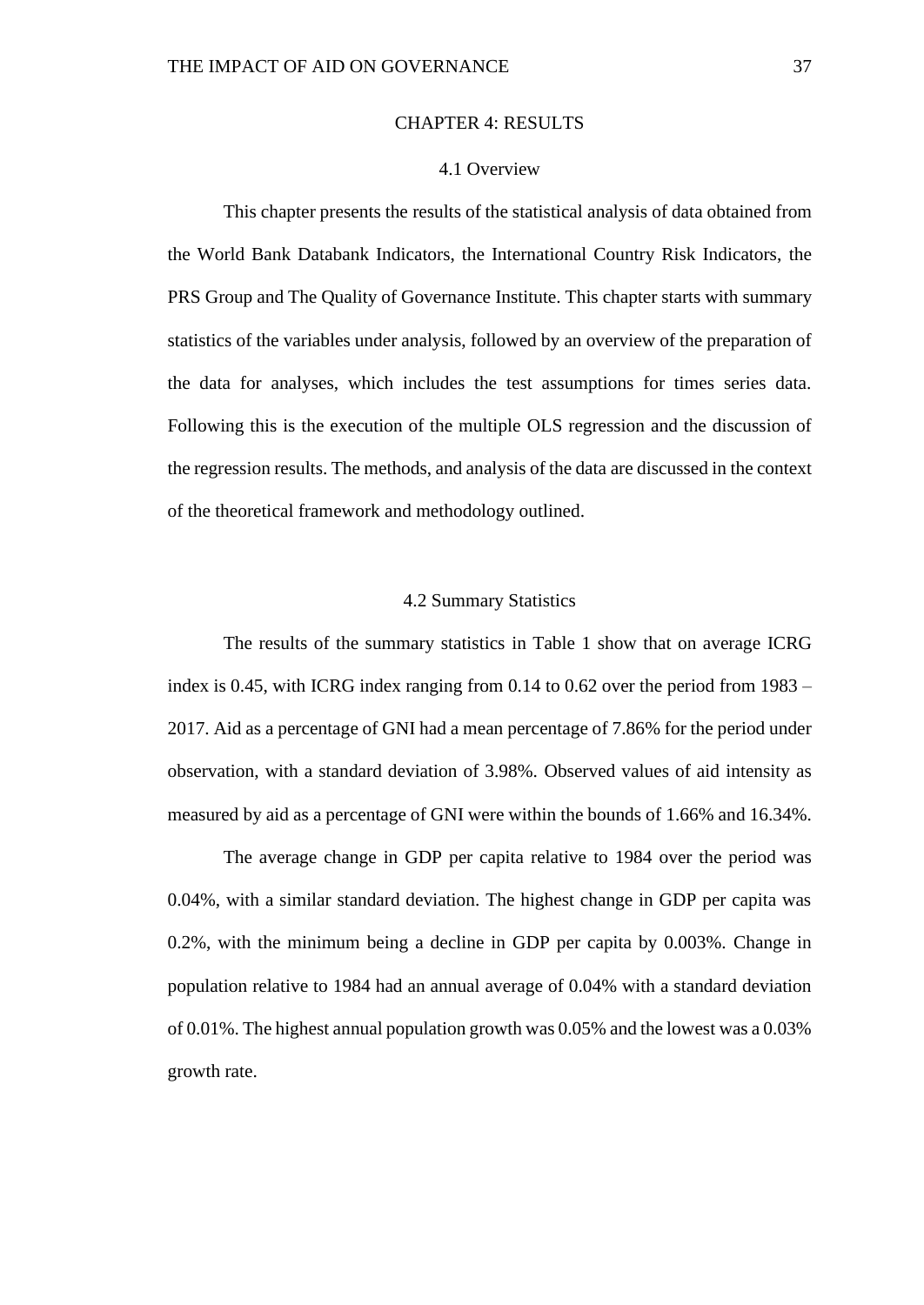| Variable                   | Count | Mean  | <b>SD</b> | Min      | Max    |
|----------------------------|-------|-------|-----------|----------|--------|
| <b>ICRG</b> value          | 35    | 0.45  | 0.11      | 0.14     | 0.62   |
| Aid as a percentage of GNI | 35    | 7.86  | 3.98      | 1.66     | 16.34  |
| GDP per capita change/1984 | 35    | 0.04  | 0.04      | $-0.003$ | 0.20   |
| GDP per capita             |       |       |           |          |        |
| Population change/1984     | 35    | 0.04  | 0.01      | 0.03     | 0.05   |
| population                 |       |       |           |          |        |
| Trade openness             | 35    | 68.45 | 23.53     | 18.81    | 116.05 |

<span id="page-45-3"></span>Table 1*: Summary statistics for basic sample of time series data used in multiple regression*

*Note:* SD = Standard Deviation. Source: Author's own calculation based on data from the World Bank's Databank Indicators, International Country Risk Indicators, The PRS Group and The Quality of Governance Institute

#### 4.3 Test Assumptions for Time Series OLS Regression

<span id="page-45-0"></span>This section elaborates on the data preparation process of testing the data to be analyzed to ensure that it meets the time series regression assumptions mentioned in the methodology. This section covers both pre- and post-estimation tests.

### <span id="page-45-1"></span>4.3.1 Test for Zero Conditional Mean

To ensure the presence of a zero-conditional mean, the average of the errors for the dependent variable given values of the independent variable was computed. The average of the residuals was zero, satisfying the assumption of a zero-conditional mean.

### <span id="page-45-2"></span>4.3.2 Test for Multicollinearity

This test is to confirm the absence of a perfect correlation between the independent variables. This implies that a presence of some level of correlation between the explanatory variables is not an issue, but a very high or perfect correlation of one would lead to biased regression estimations. To test multicollinearity, I employed the Variance Inflation Factor (VIF) method. The results from the test are below in Table 2.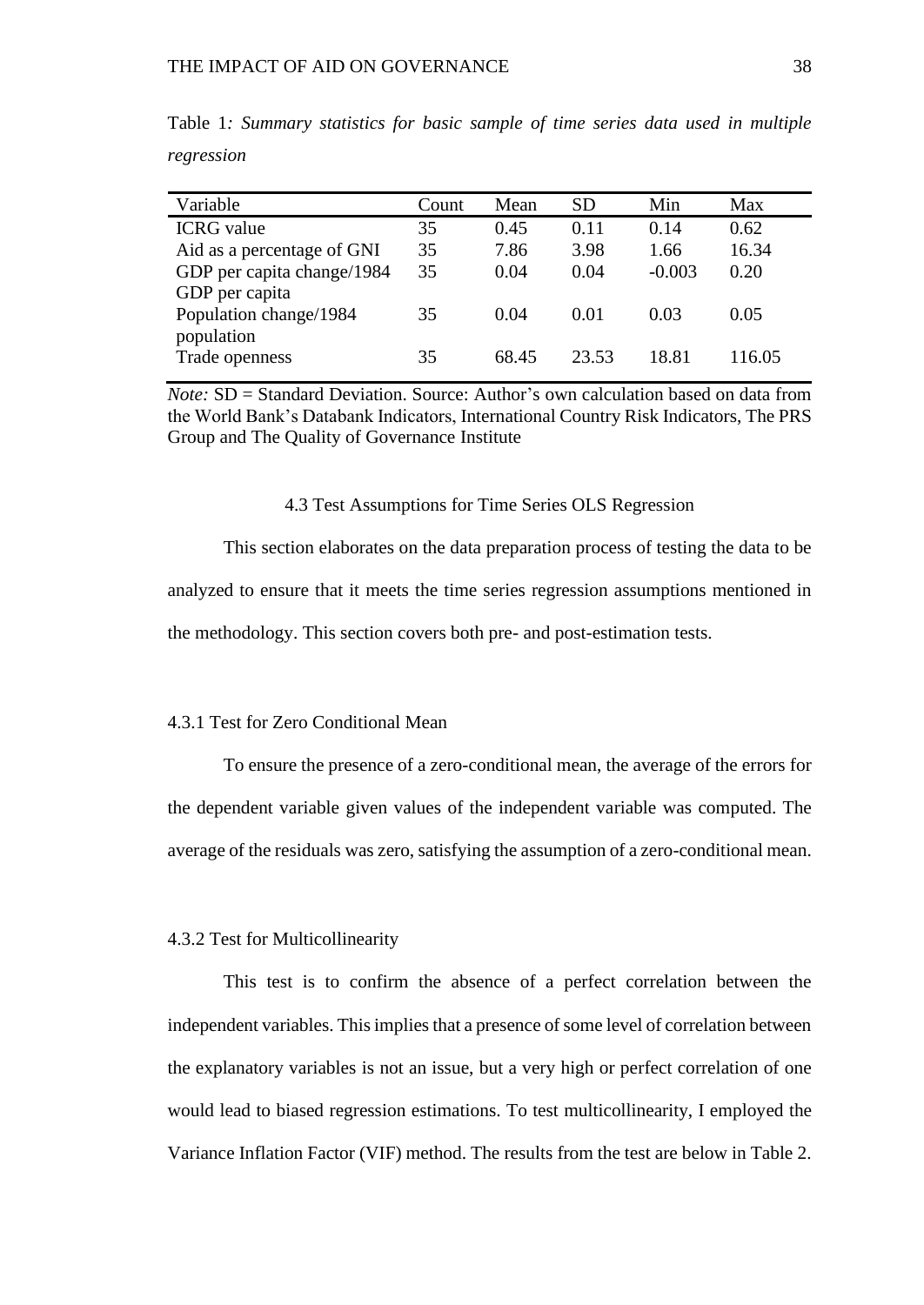### THE IMPACT OF AID ON GOVERNANCE 39

| Variables                   | VIF   |
|-----------------------------|-------|
| Aid as a percentage of GNI  | 1.682 |
| Change in income per capita | 1.815 |
| Population growth           | 2.53  |
| Trade openness              | 140   |

<span id="page-46-1"></span>Table 2: *VIF results for collinearity test*

*Source*: Author's calculations using R

With the use of this method, a VIF that exceeds 10 indicates the presence of multicollinearity. With values computed at most 50% below the rule of thumb, the assumption of no multicollinearity has been met.

#### <span id="page-46-0"></span>4.3.3 Stationarity Test

Another assumption for time series regressions is the presence of stationarity in the variables. The absence of stationarity variables can lead to spurious regressions. Here, the variables must display a constant mean over different time periods. To test the stationarity of the data under observation, I applied both the Phillips-Perron and Augmented Dickey Fuller test for stationarity. Both tests are run in order to firmly conclude on the order of integration for the variables under observation.

The ADF test is an extension of the Dickey Fuller test. It tests the null and alternate hypotheses of:

 $H_0$ : Series contains unit roots

 $H_a$ : Series is stationary

Using, the "urca" package in R, a further implementation of both the Augmented Dickey Fuller test and the PP test is carried out over the standard adf.test and pp.test functions in the "tseries" package. I conducted the ADF test under two conditions: (1) when there is a constant only and; (2) when there is a constant and trend.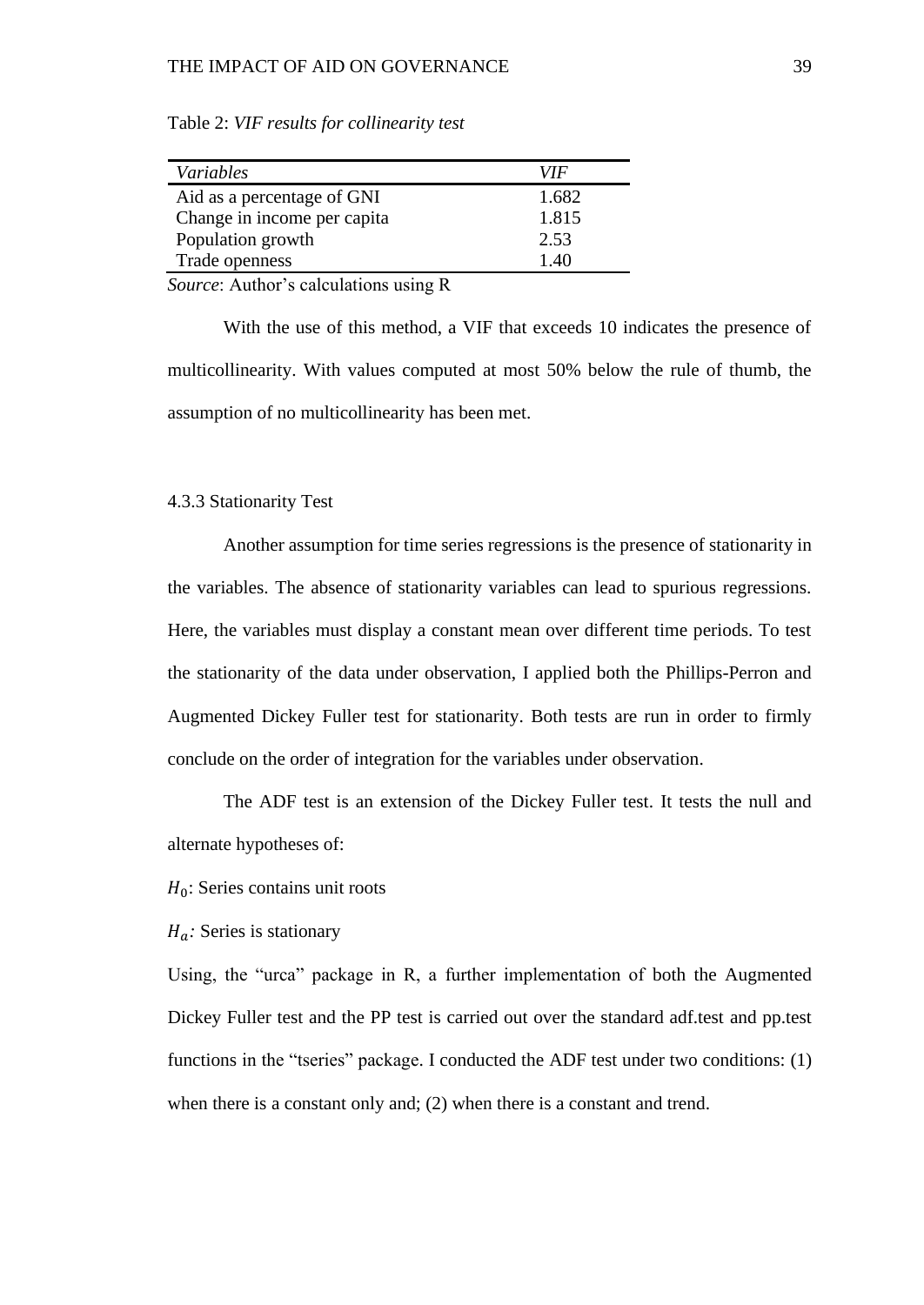To further establish the results of the Augmented Dickey Fuller test, the Phillips-Perron test for stationarity, which is also an extension of the Dickey Fuller test, was carried out. Using the same null and alternate hypotheses as that of the Augmented Dickey Fuller test, it tested the stationarity of the time series variables under two conditions: (1) when there is presence of a constant and trend and; (2)when there is no constant and trend in the series.

The results of the following tests presented in Table 3 establish that all the variables are stationary at level except aid as a percentage of GNI, which is stationary at first difference. Since there are no serious issues with stationarity, there is no need to check for cointegration. The regression is estimated using variables at level and first order integration.

|                       | <b>ADF</b> Test |               | PP Test       |               | Order of<br>integration |
|-----------------------|-----------------|---------------|---------------|---------------|-------------------------|
|                       | Drift           | Trend         | Without       | With          |                         |
|                       |                 |               | Trend         | Trend         |                         |
| <b>ICRG</b> value     | $-2.67*$        | $-2.48$       | $-4.40***$    | $-3.80**$     | I(0)                    |
| Aid<br><b>as</b><br>a | $-0.44$         | $-2.46$       | $-0.46$       | $-1.88$       |                         |
| percentage            | $(-3.91)$ ***   | $(-4.12)$ *** | $(-6.42)$ *** | $(-6.76)$ *** | I(1)                    |
| of GNI                |                 |               |               |               |                         |
| in<br>Change          | $-2.62*$        | $-3.57**$     | $-2.80**$     | $-3.66**$     | I(0)                    |
| income<br>per         |                 |               |               |               |                         |
| capita                |                 |               |               |               |                         |
| Population            | $-1.33$         | $-6.34***$    | $-0.80$       | $-1.79$       | I(0)                    |
| growth                |                 |               |               |               |                         |
| Trade                 | $-3.11**$       | $-2.54$       | $-3.68***$    | $-2.67$       | I(0)                    |
| openness              |                 |               |               |               |                         |

<span id="page-47-0"></span>Table 3*: Augmented Dickey Fuller and Phillip-Perron Stationarity Test Results*

Significance level: \*\*\* .01, \*\*.05, \*.1. First order integration stationarity test results shown in parenthesis

*Source*: Author's calculations using R.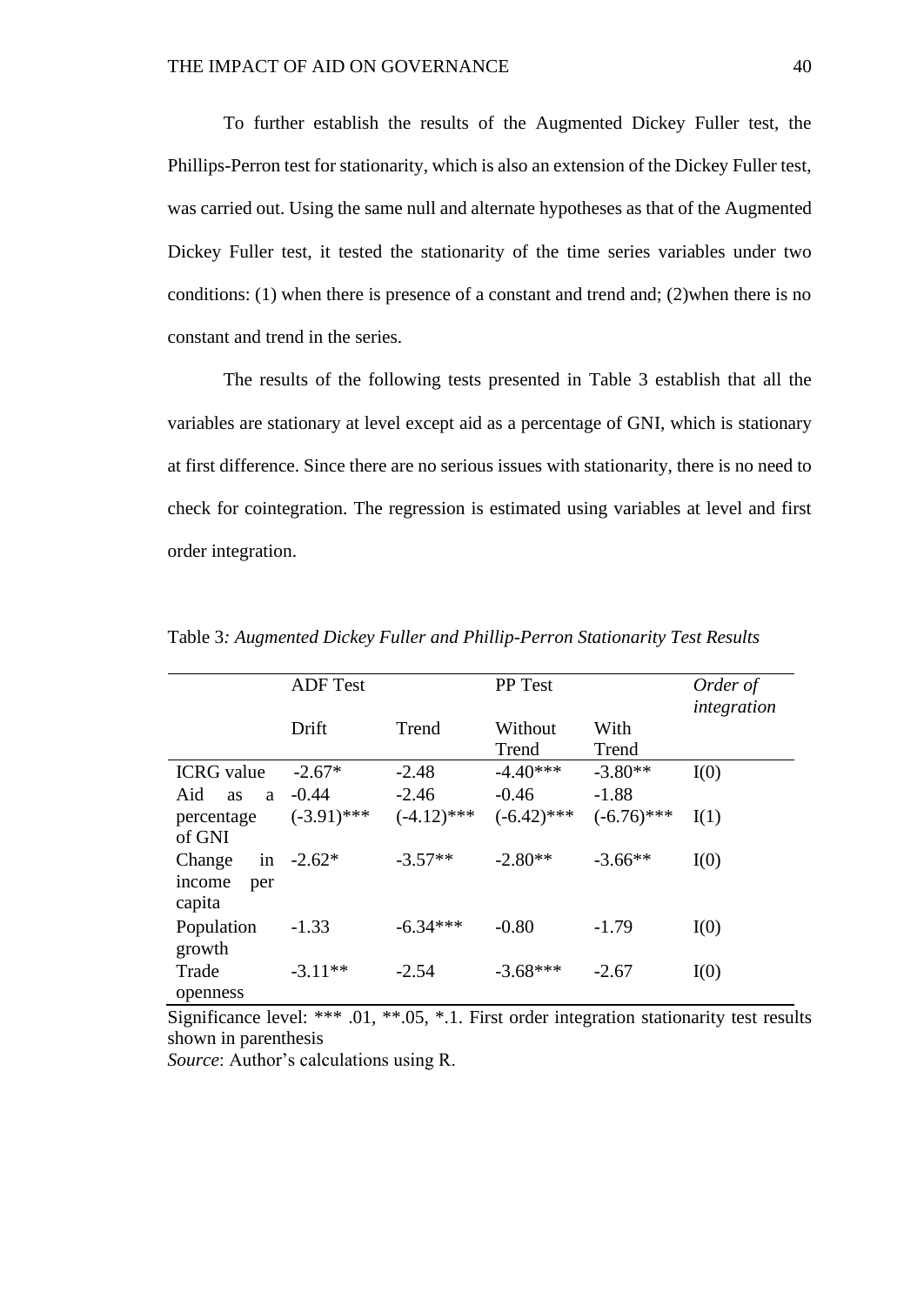<span id="page-48-0"></span>4.3.4 Test for Heteroskedasticity and Serial Correlation

The Heteroscedasticity and Autocorrelation Consistent (HAC) estimator is employed in conducting the coefficient test for robust standard errors to ensure that the errors of all coefficient estimates are both homoscedastic and not serially correlated (Zeileis, 2004). Here, there should be a constant variance in the error term and uncorrelated errors between 2 time periods

### 4.4 Presentation of Regression Results

<span id="page-48-1"></span>Since the results of the stationarity test show no serious unit root issues, the OLS regression is estimated without the need for a cointegration test and an error correction model. The results of the OLS regression estimates are presented in Table 4

|                                      | Dependent variable:                    |
|--------------------------------------|----------------------------------------|
|                                      |                                        |
|                                      | <b>ICRG</b> Governance Index (in logs) |
| Constant                             | $1.48*(0.479)$                         |
| Aid as a percentage of GDP (in logs) | $0.166**$ (0.086)                      |
| $(\text{lag} = 1)$                   |                                        |
| Change in GDP per capita (in logs)   | $-0.128(0.041)$ ***                    |
| Population growth (in logs)          | $1.227(0.479)$ **                      |
| Trade openness (in logs)             | 0.07(0.12)                             |
|                                      |                                        |
| <b>Observations</b>                  | 34                                     |
| $R^2$                                | 0.47                                   |
| Adjusted $R^2$                       | 0.39                                   |
| <b>Residual Std. Error</b>           | $0.056$ (df=28)                        |
| F Statistic                          | $3.867***$ (df = 4; 28)                |
|                                      |                                        |

<span id="page-48-2"></span>Table 4*: Regression estimates for ICRG Quality-of-Governance Index for Ghana*

*Note*. HAC robust standard errors reported in parenthesis; Significance level: \*\*\* .01,  $*$  $.05, *1$ 

*Source*: Author's estimations using R.

The regression shows that there is a small positive effect of foreign aid on the level of governance. The coefficients show that a percentage increase in the aid/GNI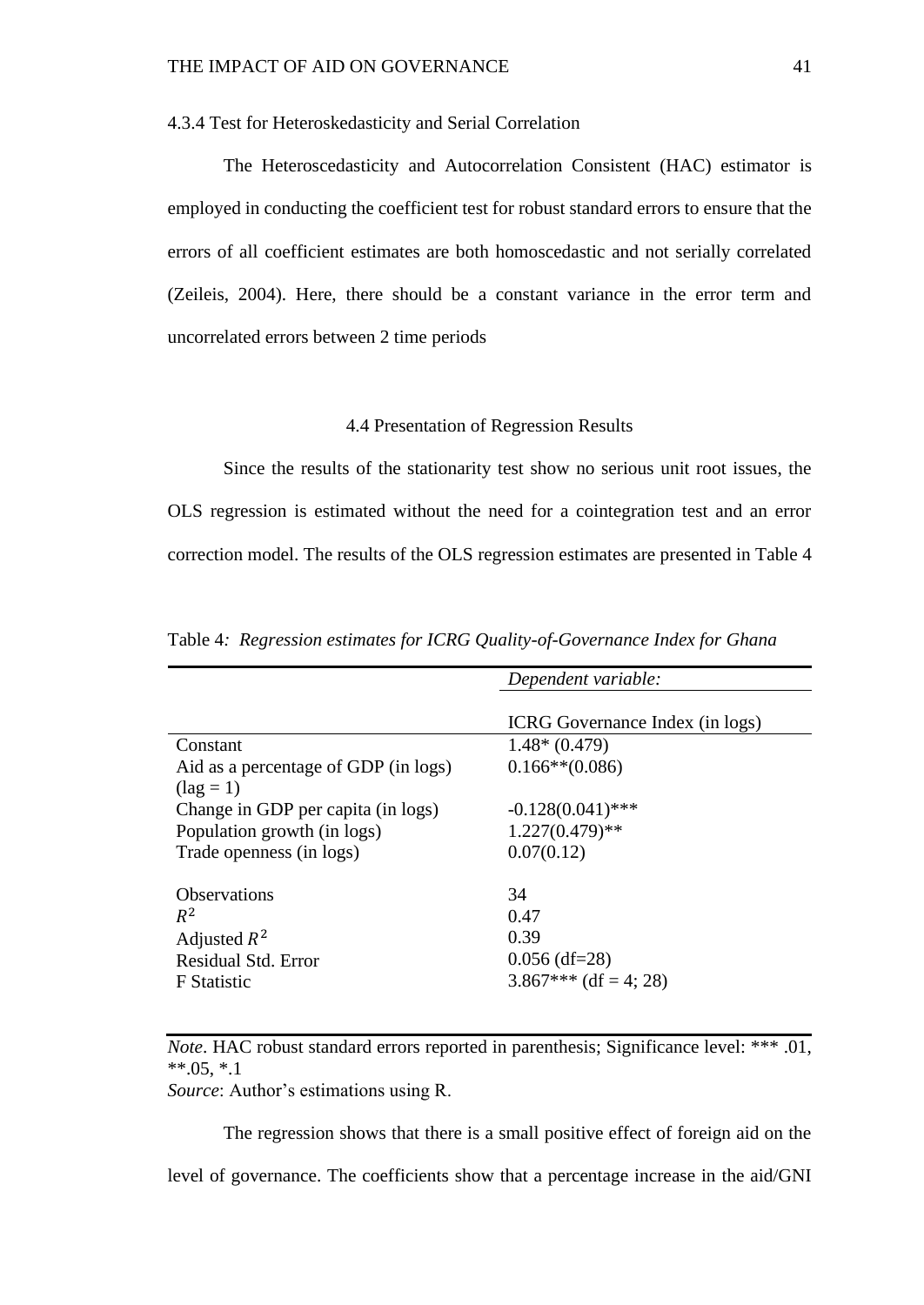ratio will lead to an increase in the ICRG Quality of Governance Index by 0.166%. Other significant coefficients are that of change in population relative to 1984 and change in GDP per capita relative to 1984. Surprisingly, change in GDP per capita relative to 1984 has a significant negative effect on the ICRG index. The  $R^2$  and adjusted  $R^2$  of 47% and 39% show the variability in the ICRG index that is accounted for by explanatory variables. This shows that the A significant f-value of 3.867 at 1% shows that the variables are jointly zero.

It appears that contrary to the perversity theory, aid has a small beneficial influence on quality governance. It is therefore difficult to maintain that moral hazard associated with aid undermines governance quality in Ghana. The principal-agent theory has not caused a negative effect on governance. In actual fact, both donors and recipient countries indicate they have been trying to achieve higher governance quality, and not a contrary outcome. Both Goldsmith (2001) and Farah et al (2018) using the Freedom House Index conclude on a similar association that higher levels of aid is positively linked with governance. Farah et al (2018), a country specific study showed this relationship for Ethiopia, a country known for its high aid dependency. This similarity of country specific studies, Farah et al (2018) and this thesis, show the need for country specific instances to offer new accounts on aid dependence.

Although this research design does not show empirically why there is a positive impact of aid on governance, the principal agent theory attributes a positive impact of aid on governance to the good performance of both the recipient and donor countries. Outcomes of these performance may include solving the collective action problem and introducing hard budget constraints that reduce aid fungibility. Hard budget constraints include restrictions on the size of a budget deficit and the option to carry budget deficit into the next year. These restrictions create good policy practices in recipient countries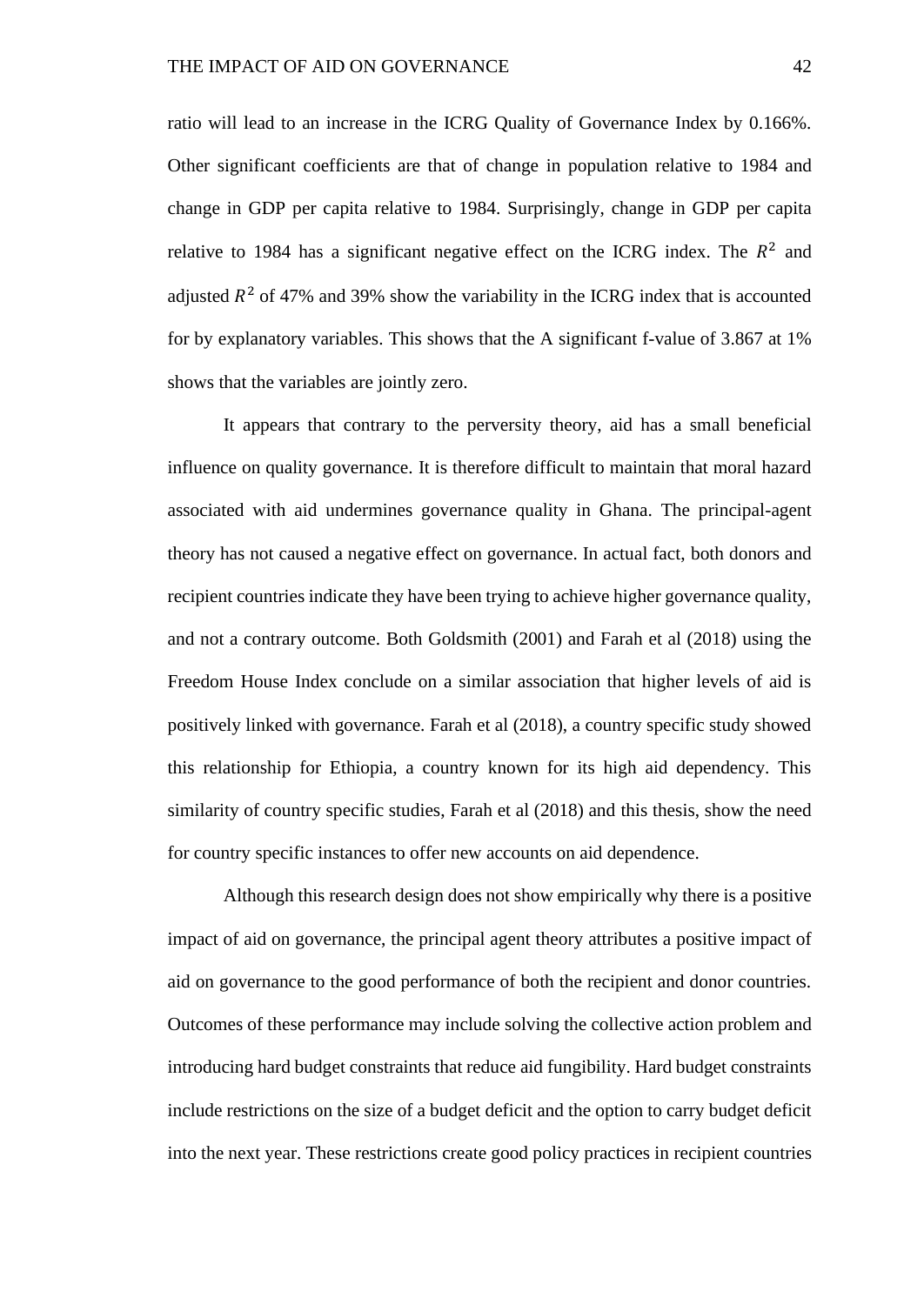and leads to the effective use of aid funds. A classic example of hard budget constraints used over the period under observation is during the SAPs. The hard budget constraints, together with other conditionalities, that accompanied the disbursement of aid over the period led to high fiscal discipline on the part of government.

The results also suggest that there may be too much emphasis on the negative effects of aid on governance. The big push theory does not inevitably erode the quality of governance. This is not to discredit opponents of the big push theory who have provided anecdotal and empirical evidence of the negative effects of aid on governance (Moyo, 2009; Brautigam et al, 2004). It is however important to look at aid delivery and the big push theory in context with the threshold theory to know to what extent foreign aid is beneficial to governance.

The worrisome aspect of this regression is the existence of reverse causality. If aid seems to increase governance, in Ghana, then it likely that donors deliver aid based on the notion of the country's governance indicators. Indeed, many aid scholars maintain that aid should be targeted on states with good democracies and governance. Studies have shown that aid targeted on states with good institutions leads to aid efficacy (Armah, 2010). Also, the paradox mentioned by Moss et al (2006) where the aid requirement to build well-functioning institutions counters the requirement for good institutions for aid effectiveness also points to aid delivery based on governance. However, the essential point from this regression is that it shows for period under observation that, aid can be associated with good governance (Goldsmith, 2001).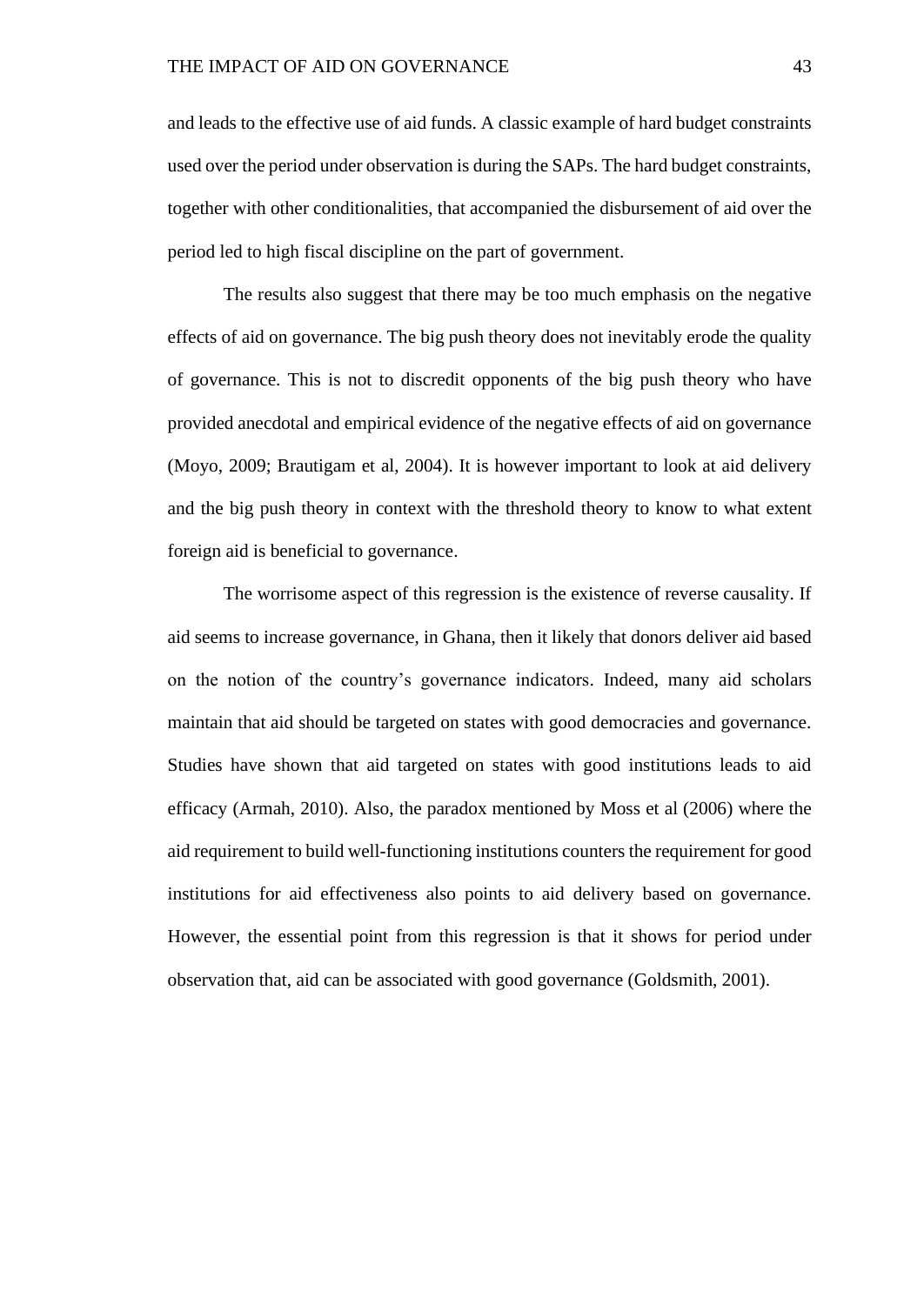### CHAPTER 5: CONCLUSION AND RECOMMENDATIONS

<span id="page-51-0"></span>In this concluding chapter of the report, I present a recap of the highlights of this thesis including the research issue and significance, the research question asked, the empirical method as well as the findings. I move on to provide conclusions, recommendations and suggest viable areas for future study.

### 5.1 Summary

<span id="page-51-1"></span>This thesis explores the impact of aid dependence on governance in Ghana. Even with few countries being well governed or showing signs of aid efficacy, there is still an influx of aid to solve Africa's problems. On the other hand, the crucial role of governance quality in establishing development is rather apparent. With the continuous flow of aid in the face of deteriorating governance, there is the apparent question: "Does aid dependency deteriorate governance?" This study therefore sought to establish the aid-governance relationship for Ghana by asking the question, "Does aid increase governance quality in Ghana?"

Secondary data were collected from the World Bank's Databank Indicators, International Country Risk Indicators, The PRS Group and The Quality of Governance Institute for a 1982 to 2018 time period. Based on theoretical frameworks, the OLS regression model was employed to explore the relationship between aid and governance. However, since time series data were being used, there was a need to ensure that tall time series assumptions were met to avoid spurious results. With all the assumptions satisfied, the regression model was estimated.

The results of this estimation showed that aid has a positive impact on governance. Though this was contrary to the mainstream thesis that aid has a negative effect on governance, it shows that aid can have a positive effect on governance in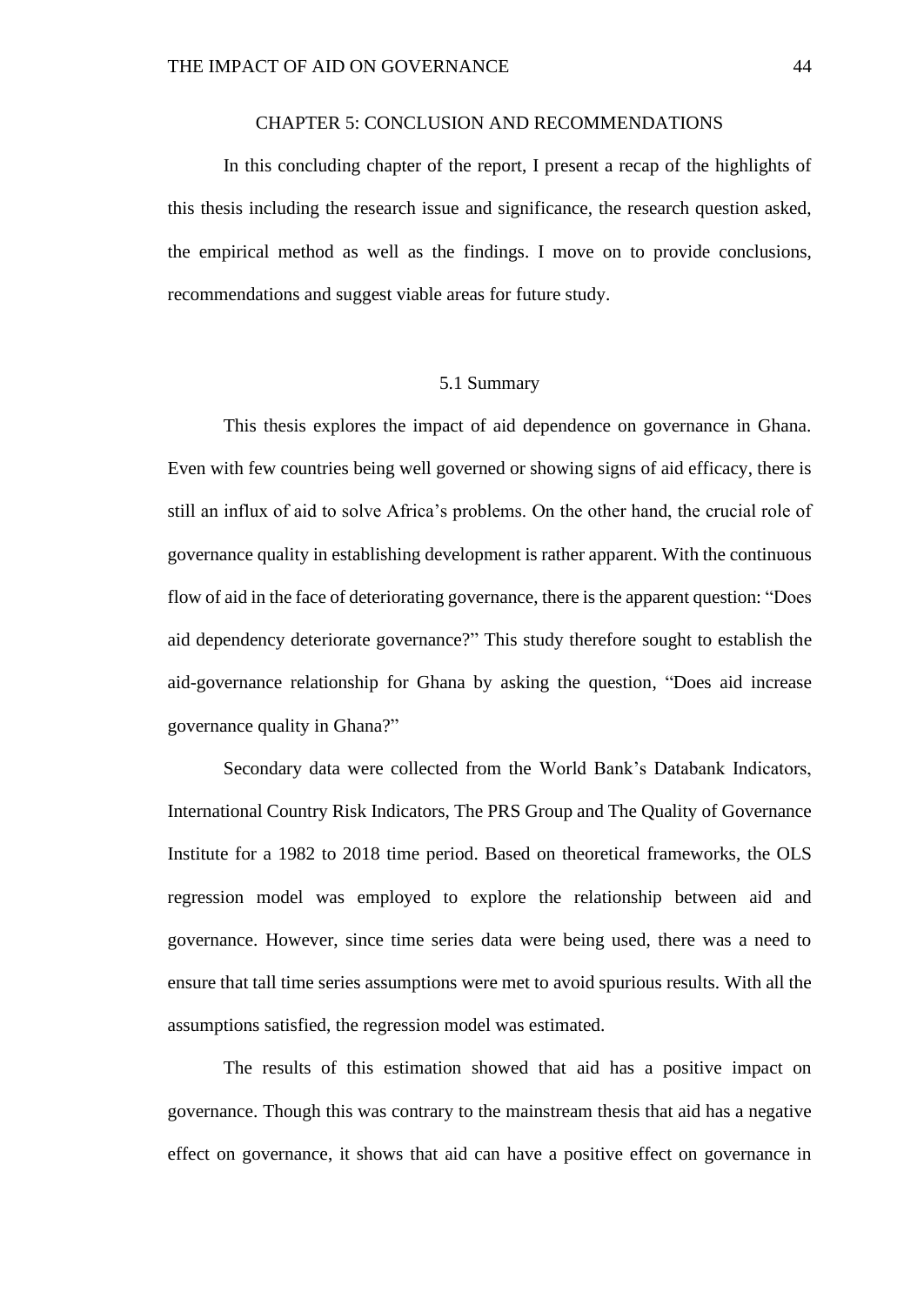country-specific studies. However, due to the paradox that Moss et al (2006) presents, the issue of causality is not strictly established in this study.

### 5.2 Conclusion

<span id="page-52-0"></span>Foreign aid supplements government efforts to run basic functions such as paying salaries and purchasing goods and services. However, aid dependence does not indicate that Ghana has lost some state capacity, nor does it show that governance outlook will be more favorable without or with less aid. Based on the OLS results, it can be seen that there is a slight positive relationship between aid and governance. Looking at this, I believe that aid has boosted Ghana's governance quality more than it has deteriorated it.

### 5.3 Recommendations

<span id="page-52-1"></span>The results suggest that aid actually has a positive impact on governance in Ghana may have implications on socio-political development. The Ghana Beyond Aid agenda will mean that there will be absence of aid, calling into question the outlook of state capacity with time as it can be seen that aid contributes to governance. Scholars such as Armah and Adei (2018) have spoken on the need for quality governance to achieve the Ghana Beyond Aid agenda. However, since aid can be seen to contribute to governance, policy makers need to investigate new mechanisms that will ensure good quality governance in the absence of aid.

The results will also mean that governance issues that are typically associated with aid such as fungibility, rent seeking, unaccountability may not be associated with deteriorating governance. Therefore, other causes of deteriorating governance should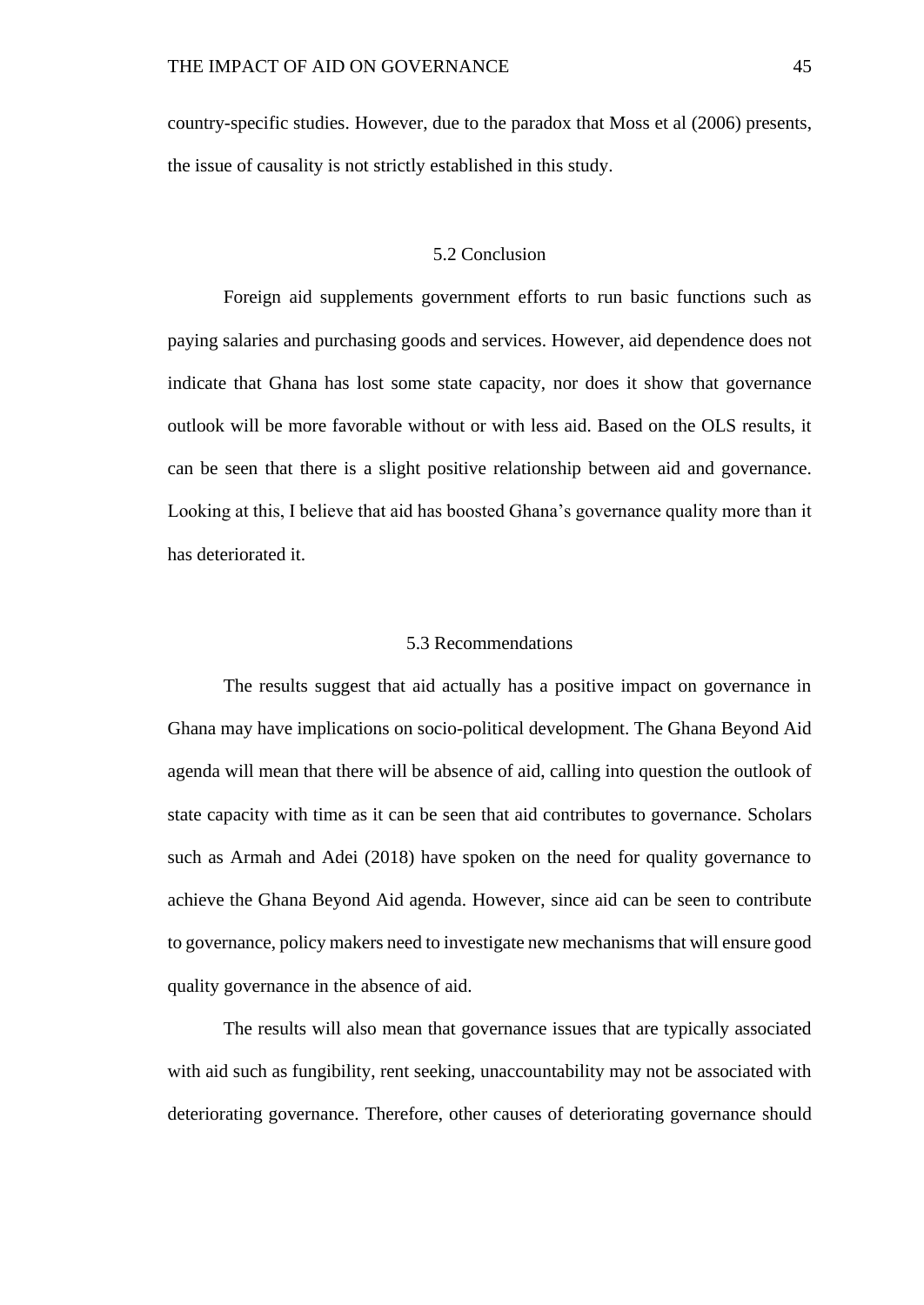be considered in the diagnosis of poor governance facets such as corruption and bureaucracy.

Lastly, the case of Ghana showing a positive impact of aid on governance should be used as a foundation to investigate and carry on lessons from the case of Ghana to modify aid mechanisms in other countries which show that aid weakens governance quality. These lessons should be applied tactfully and with discretion, taking into account unique socio-cultural and eco-political factors present in other countries

### <span id="page-53-0"></span>*5.3.1 Future Study Areas*

The aid-governance literature is a field with many research prospects. Countryspecific studies are particularly important to facilitate unique diagnosis of the aidgovernance relationship to inform policy on both the donor and recipient sides. Moreover, other good quality governance measures such as the Country Policy Institutional Assessment (CPIA) from the World Bank and the Mo Ibrahim's index of governance by the Mo Ibrahim Foundation can be substituted for the ICRG index in the distant future, as the current data do not present samples large enough for BLUE country-specific result estimates. Lastly, other estimation methods such as the two stage least squared methods, as well as other econometrical approaches may be used to investigate this country as well as other country cases in the aid-governance field.

### 5.4 Limitation

<span id="page-53-1"></span>Since this study is meant to be country specific, the results from this research cannot provide a generalization to other countries. Also, since the ICRG data on quality of governance for Ghana begins in 1984, it made the period under consideration only 34 years. This is a relatively small sample for OLS regressions using time series data.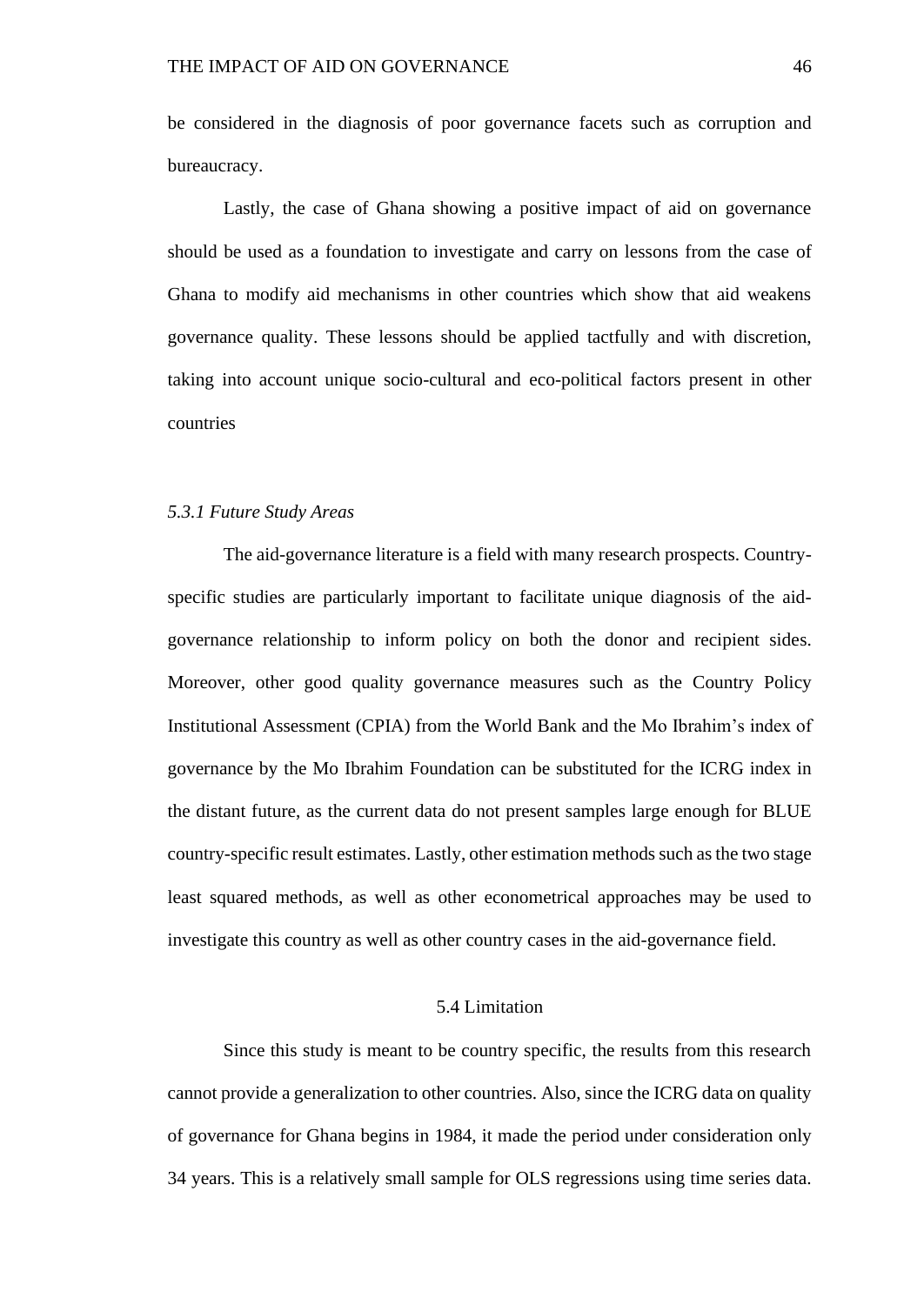Lastly, the empirical approached used does not explore the existence of reverse causality between the aid and governance.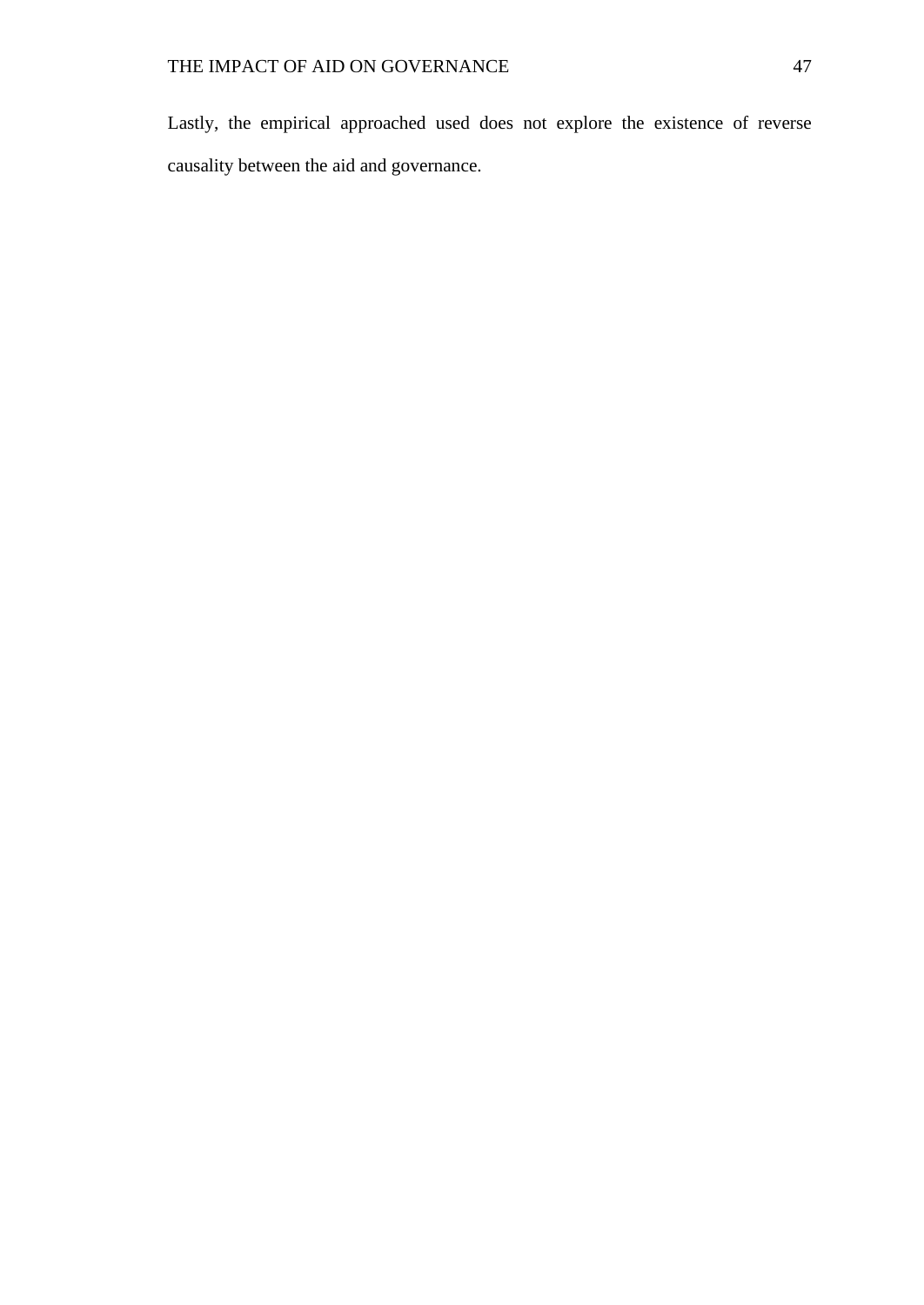#### **REFERENCES**

- <span id="page-55-0"></span>Abeselom, K. (2018). The Impact of Foreign Aid in Sustainable Development in Africa: A Case Study of Ethiopia. *Open Journal of Political Science*, *8*(04), 365.
- Abuzeid, F. (2009). Foreign Aid and the "Big Push" Theory: Lessons from Sub-Saharan Africa. *Stanford Journal of international relations*, *11*(1), 16-23.
- Alesina, A., & Weder, B. (2002). Do corrupt governments receive less foreign aid?. *American Economic Review*, *92*(4), 1126-1137.
- Appiah, B. (2019). *Is Foreign Aid Procyclical or Countercyclical? A Focus on Ghana & Zambia* (Undergraduate). Ashesi University.
- Armah, S. E. A. (2010) "Does Political Stability Improve the Aid-Growth Relationship? A panel evidence on selected Sub-Saharan African countries" The African Review of Economics and Finance, Vol 2, No 1.
- Armah S. E. & Adu Amoah, L. G. (2010) "Media Freedom and Political Instability in SSA" Journal of Econ Development, Management, IT, Finance and Marketing, 2(2): 41-67, September 2010.
- Bauer, P. T. (1981). *Equality, the third world, and economic delusion*. Harvard University Press.
- Berg, E. (2000). Aid and failed reforms. *Foreign aid and development: lessons learnt and directions for the future*, 363-380.
- Boone, P. (1996). Politics and the effectiveness of foreign aid. *European economic review*, *40*(2), 289-329.
- Bräutigam, D. A., & Knack, S. (2004). Foreign aid, institutions, and governance in sub-Saharan Africa. *Economic development and cultural change*, *52*(2), 255-285.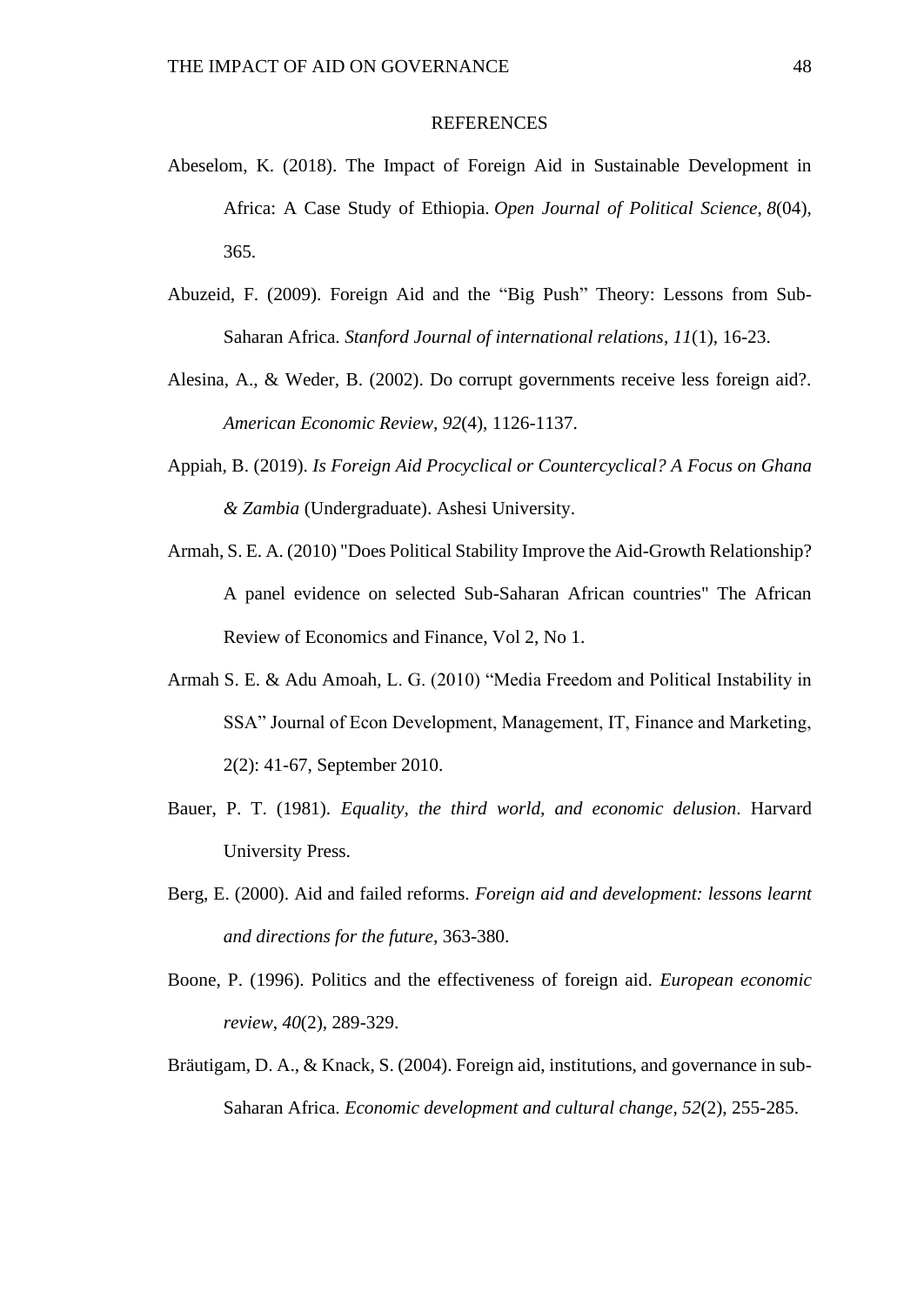- Burnside, C., & Dollar, D. (1997). Aid, Policies and Growth; Washington, DC: The World Bank. *Policy Research Working Paper*, (1777).
- Burnside, C., & Dollar, D. (2004). *Aid, policies, and growth: revisiting the evidence*. The World Bank.
- Chenery, H., & Strout, M. (1966). Foreign Assistance and Economic Development. *American Economic Review* 56: 679-733 .
- Clemens, M. A., & Radelet, S. (2003). The Millennium Challenge Account: How much is too much, how long is long enough? *Center for Global Development Working Paper*, (23).
- Collier, P. (2002). Making aid smart: institutional incentives facing donor organizations and their implications for aid effectiveness.
- Collier, P. (2007). *The bottom billion: Why the poorest countries are failing and what can be done about it.* Oxford: Oxford University Press.
- Dalgaard, C. J., Hansen, H., & Tarp, F. (2004). On the empirics of foreign aid and growth. *The Economic Journal*, *114*(496), F191-F216.
- Dickey, D. A., & Fuller, W. A. (1979). Distribution of the estimators for auto regressive time series with a unit root. *Econometrica*, *49*, 1057-1072.
- Easterly, W. R. (2002). The elusive quest for growth. Economists' adventures and misadventures in the tropics. 5. print.
- Easterly, W. R. (2007). Was development assistance a mistake?.*American Economic Review*, *97*(2), 328-332.
- Economides, G., Kalyvitis, S., & Philippopoulos, A. (2008). Does foreign aid distort incentives and hurt growth? Theory and evidence from 75 aid-recipient countries. *Public Choice*, *134*(3-4), 463-488.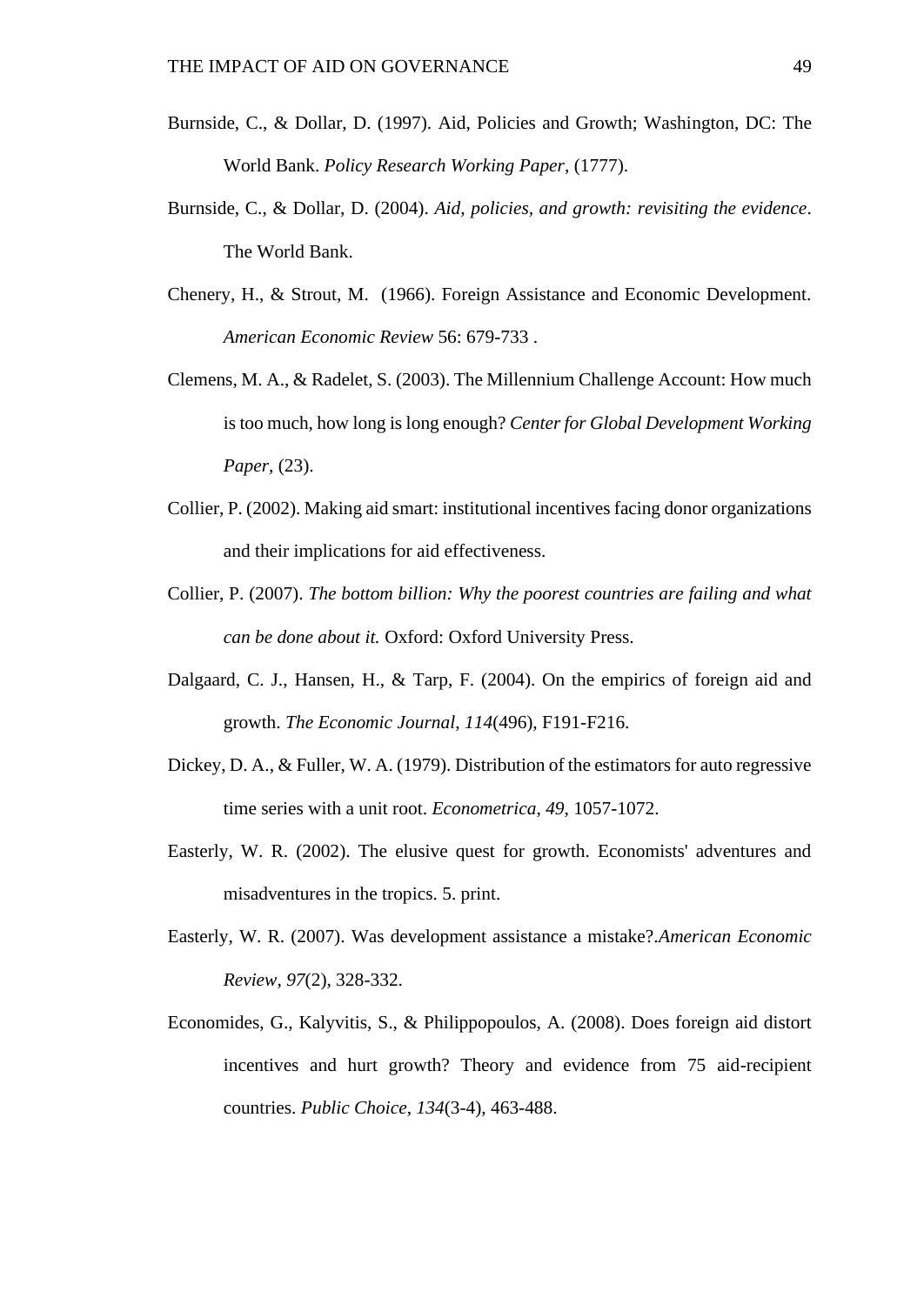- Farah, A. M., Önder, M., & Ayhan, E. (2018). How foreign aid affect developing countries:
- the case of Ethiopia. *Avrasya Etüdleri*, *53*(1), 7-38.
- Feeny, S. (2007). Foreign aid and fiscal governance in Melanesia. *World Development*, *35*(3), 439-453.
- Freedom House. (2017). Freedom in the World. Retrieved 29 September 2019, from https://freedomhouse.org/report-types/freedom-world
- Friedman, M. (1995). *Foreign economic aid: Means and objectives* (No. 60). Hoover Press.
- Ghura, M. D. (1998). *Tax revenue in Sub-Saharan Africa: Effects of economic policies and corruption* (No. 98-135). International Monetary Fund.
- Goldsmith, A. A. (2001). Foreign aid and statehood in Africa. *International organization*, *55*(1), 123-148.
- Gomanee, K., Girma, S., & Morrissey, O. (2005). Aid and growth in Sub‐Saharan Africa: accounting for transmission mechanisms. *Journal of International Development*, *17*(8), 1055-1075.
- Greenhalgh, T., Kristjansson, E., & Robinson, V. (2007). Realist review to understand the efficacy of school feeding programmes. *Bmj*, *335*(7625), 858-861.
- Government of Ghana, 2018. *Ghana Beyond Aid Charter And Strategy Document*. Accra: Government of Ghana.
- Guillaumont, P., & Chauvet, L. (2001). Aid and performance: a reassessment. *Journal of Development Studies*, *37*(6), 66-92.
- Gulrajani, N. (2016). Bilateral versus multilateral aid channels: strategic choices for donors. *ODI report, Overseas Development Institute, London*.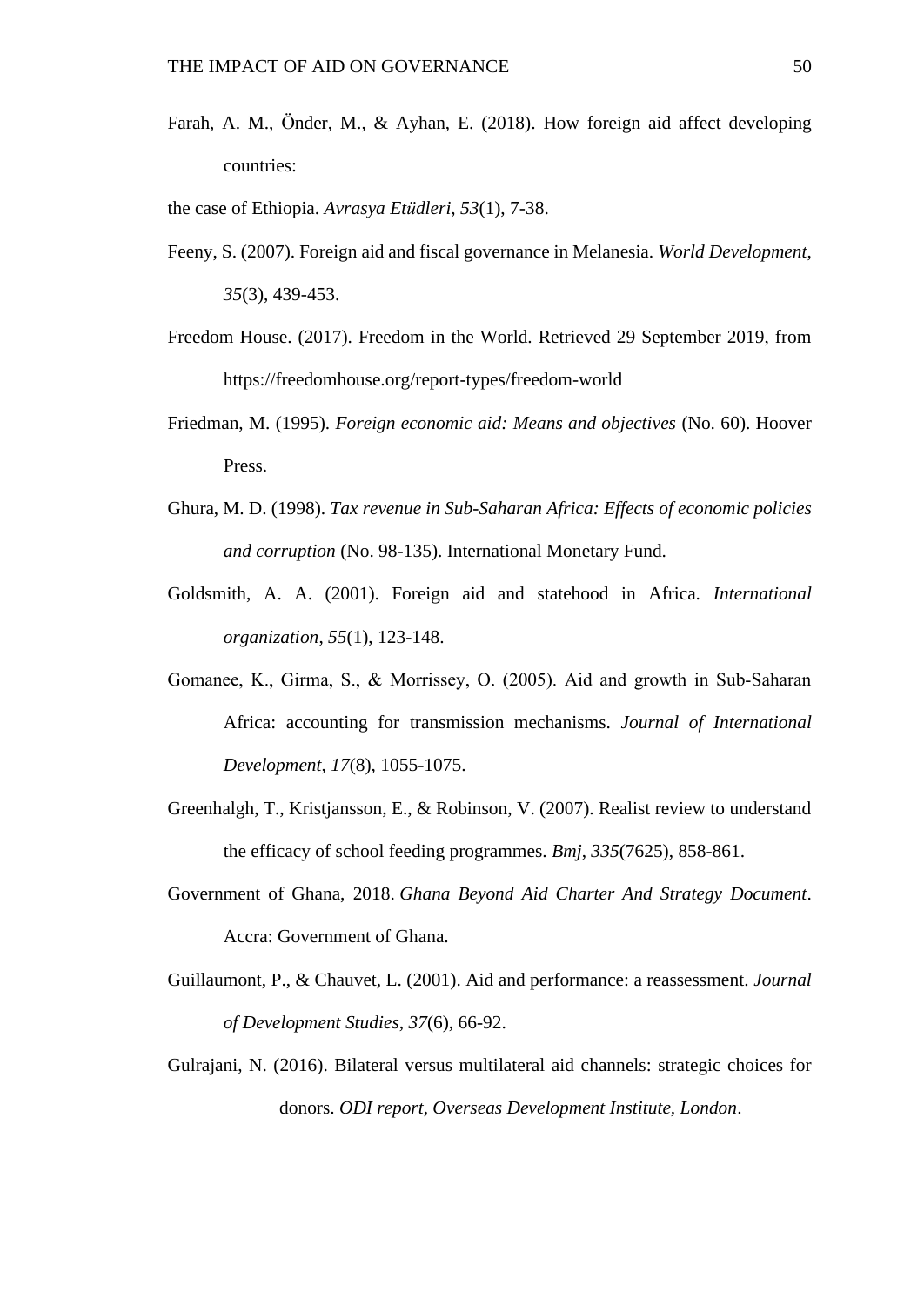- Hansen, H., & Tarp, F. (2000). Aid effectiveness disputed. *Journal of International development*, *12*(3), 375-398.
- Hansen, H., & Tarp, F. (2001). Aid and growth regressions. *Journal of development Economics*, *64*(2), 547-570.
- Howes, S. (2014). A framework for understanding aid effectiveness determinants, strategies and tradeoffs. *Asia & the Pacific Policy Studies*, *1*(1), 58-72.
- Hulme, D. (2016). *Should rich nations help the poor?* John Wiley & Sons.
- Islam, M. N. (2003). Political regimes and the effects of foreign aid on economic growth. *The Journal of Developing Areas*, 35-53.
- Islam, M (2005). Regime Changes, Economic Policies and the Effect of Aid on Growth. *Journal of Development Studies* 41 (8): 1467-1492 .
- Jaouadi, S., & Hermassi, H. (2013). Official Development Assistance and its Impact on Governance in short term: The Threshold theory. *International Journal of Business and Social Research*, *3*(3), 185-193.
- Jensen Newby, T. M. (2010). *Unintended effects of development aid: A brief overview*  (No. 2010: 06). DIIS Working Paper.
- Karras, G. (2006). Foreign aid and long‐run economic growth: empirical evidence for a panel of developing countries. *Journal of International Development: The Journal of the Development Studies Association*, *18*(1), 15-28.
- Knack, S. (1999). *Aid dependence and the quality of governance: a cross-country empirical analysis*. The World Bank.
- Knack, S., & P. Keefer. 1995. "Institutions and Economic Performance: Cross-country Tests Using Alternative Institutional Measures." Economics and Politics, 7, 207–227.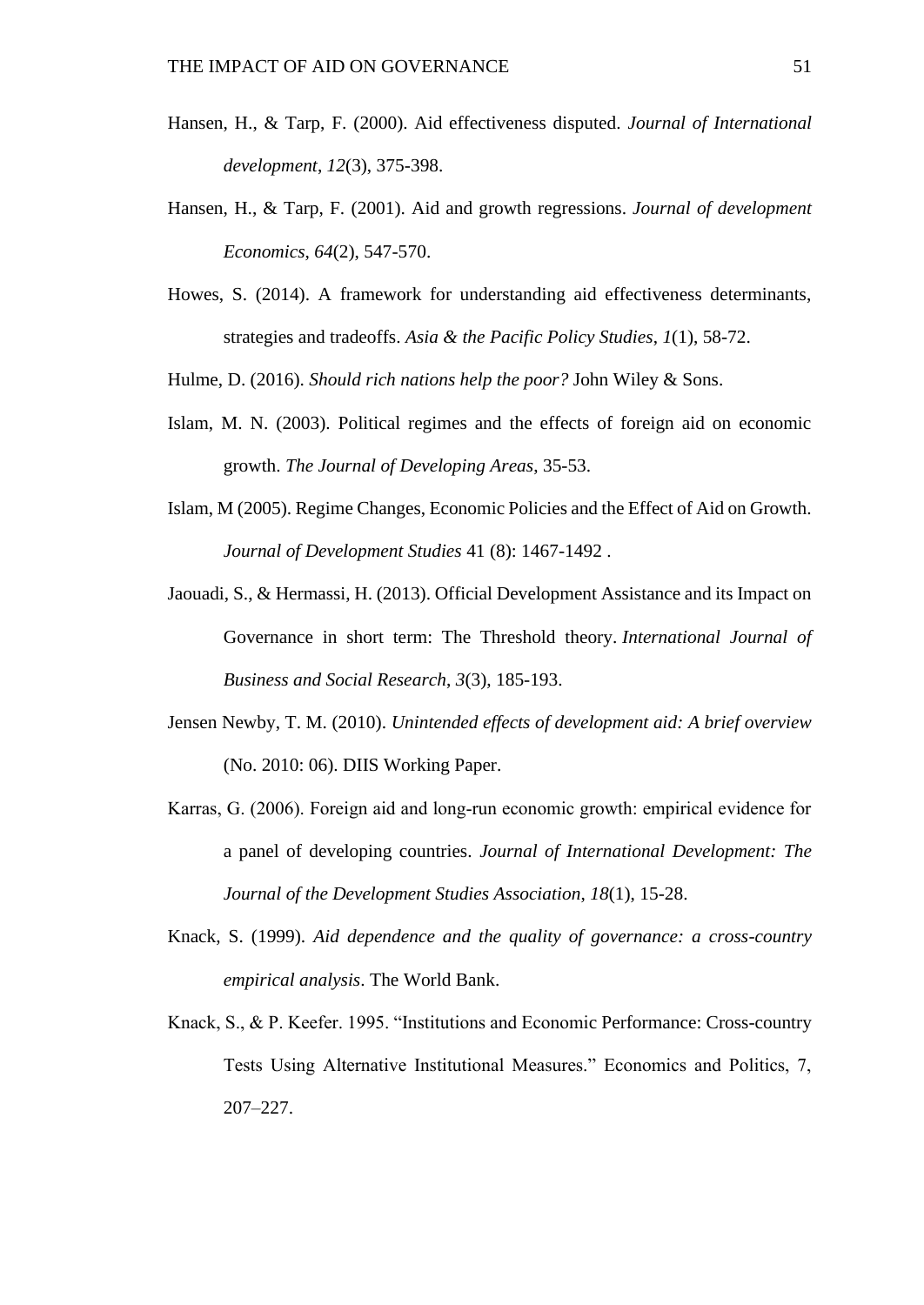- Kosack, S., & Tobin, J. (2006). Funding self-sustaining development: The role of aid, FDI and government in economic success. *International organization*, *60*(1), 205-243.
- Krueger, A. O., Michalopoulos, C., & Ruttan, V. W. (1989). *Aid and development*. Johns Hopkins Univ Pr.
- Lafraniere, S. (2005). Africa Tackles Graft, With Billions in Aid in Play. *The New York Times*, p. 1. Retrieved from [http://nytimes.com/2005/07/06/world/africa/africa](http://nytimes.com/2005/07/06/world/africa/africa-tackles-graft-with-billions-in-aid-in-play.html)[tackles-graft-with-billions-in-aid-in-play.html](http://nytimes.com/2005/07/06/world/africa/africa-tackles-graft-with-billions-in-aid-in-play.html)
- Leedy, G. J. (1993). *U.S. Patent No. 5,225,771*. Washington, DC: U.S. Patent and Trademark Office.
- Lloyd, T., Morrissey, O., & Osei, R. (2001). *Aid, exports and growth in Ghana*. University of Nottingham, Centre for Research in Economic Development and International Trade.
- McDonnell, T. (2018). *What's the World's Fastest-Growing Economy? Ghana Contends for the Crown*. Retrieved from The New York Times: https://www.nytimes.com/2018/03/10/world/africa/ghana-worlds-fastestgrowing-economy.html?auth=login-email&login=email
- Morrissey, O. (2001). Does aid increase growth?. *Progress in development studies*, *1*(1), 37-50.
- Mosley, P., Hudson, J., & Verschoor, A. (2004). Aid, poverty reduction and the 'new conditionality'. *The economic journal*, *114*(496), F217-F243.
- Moss, T. J., Pettersson Gelander, G., & Van de Walle, N. (2006). An aid-institutions paradox? A review essay on aid dependency and state building in sub-Saharan Africa. *Center for Global Development working paper*, (74), 11-05.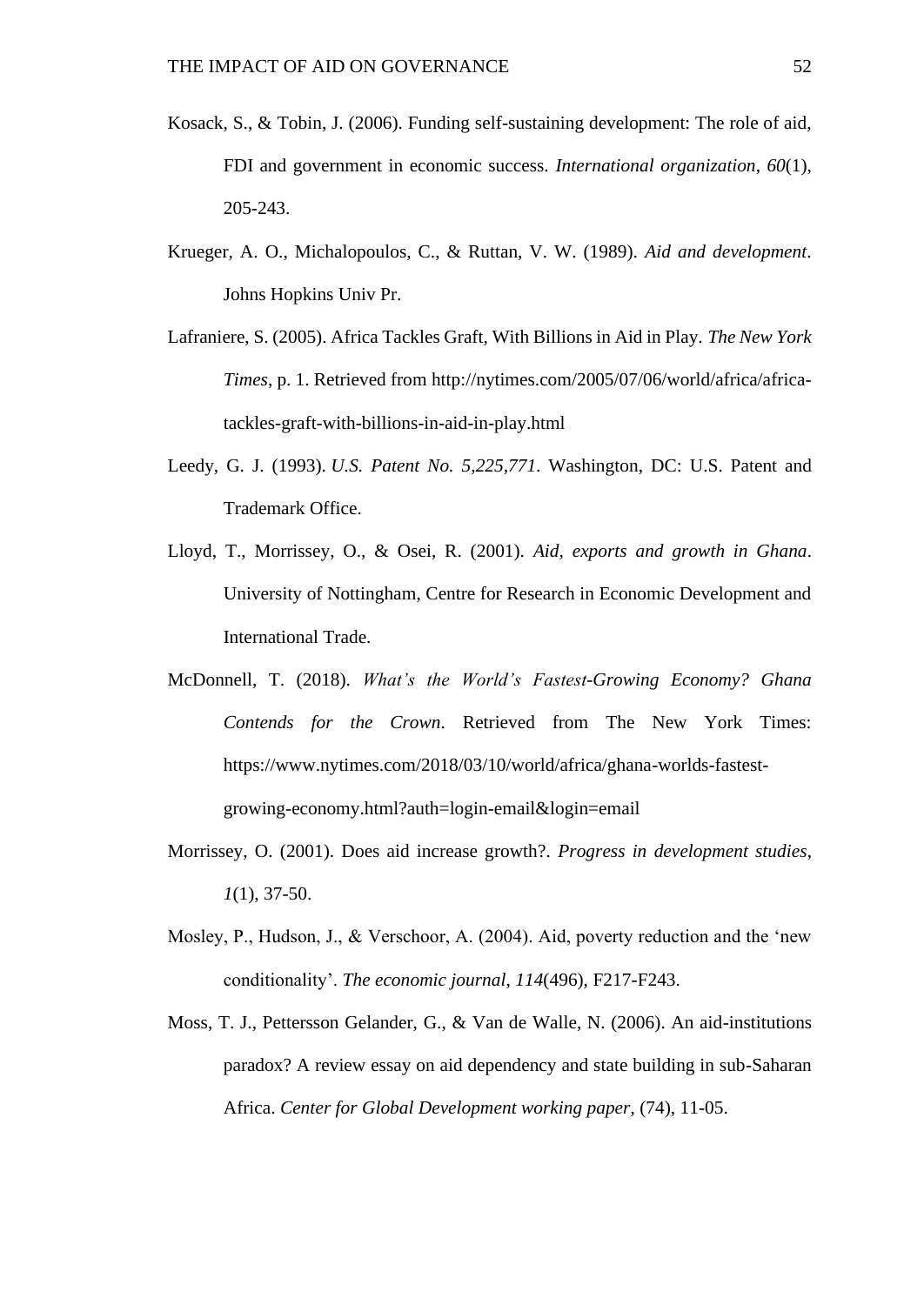- Moyo, D. (2009). *Dead aid: Why aid is not working and how there is a better way for Africa*. Macmillan.
- OECD. (2016). *Net ODA*. Retrieved from OECD: https://data.oecd.org/oda/netoda.htm
- OECD. (2019). *Development Aid at a Glance Statistics by Region: Africa*. Retrieved from [https://www.oecd.org/dac/financing-sustainable](https://www.oecd.org/dac/financing-sustainable-development/development-finance-data/Africa-Development-Aid-at-a-Glance-2019.pdf)[development/development-finance-data/Africa-Development-Aid-at-a-](https://www.oecd.org/dac/financing-sustainable-development/development-finance-data/Africa-Development-Aid-at-a-Glance-2019.pdf)[Glance-2019.pdf](https://www.oecd.org/dac/financing-sustainable-development/development-finance-data/Africa-Development-Aid-at-a-Glance-2019.pdf)
- Odutayo, A. (2015). Conditional development: Ghana crippled by structural adjustment programmes. *Retrieved February*, *8*, 2016.
- Overseas Development Institute. (2018). *How to finance the end of extreme poverty* [Video]. Retrieved from [https://www.youtube.com/watch?v=wXI](https://www.youtube.com/watch?v=wXI-hg2mQc8)[hg2mQc8](https://www.youtube.com/watch?v=wXI-hg2mQc8)
- Pedrosa-Garcia, J. A. (2017). Trends and Features of Research on Foreign Aid: A Literature Review.
- Phillips, P. C., & Perron, P. (1988). Testing for a unit root in time series regression. *Biometrika*, *75*(2), 335-346.
- PRS Group. (2019). International Country Risk Guide. *Political Risk Services*. http://www.prsgroup.com/countrydata.aspx.
- Riddell, R. C. (1996). The moral case for post—Cold War development aid. *International journal*, *51*(2), 191-210.
- Riddell, R.C. (2008) *Does Foreign Aid Really Work* [PDF File]. United Kingdom, UK: Oxford University Press.
- Rodrik, D. (1999). *The New Global Economy and Developing Countries: Making Openness Work* (Washington, D.C.: Overseas Development Council, 1999).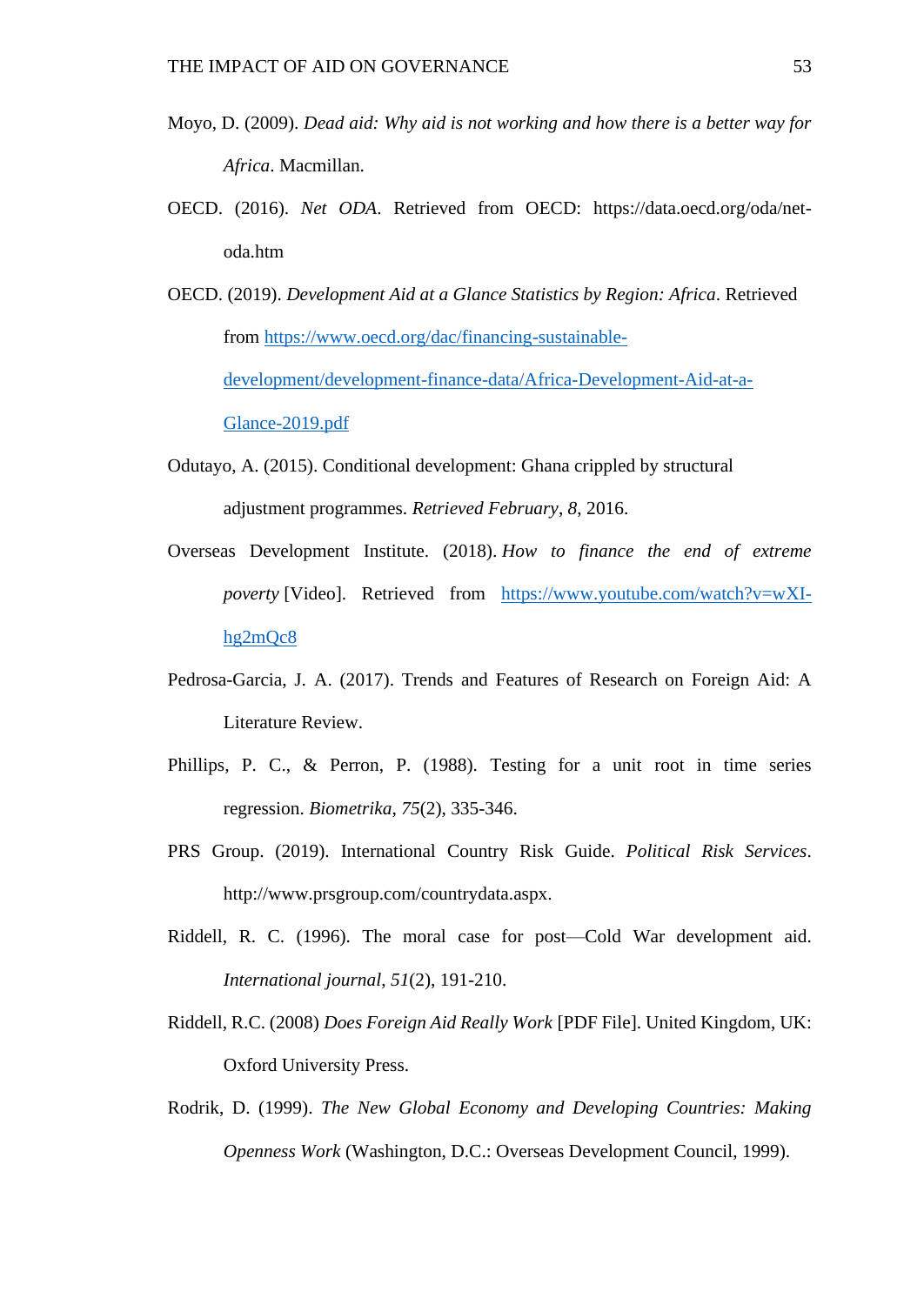- Rodrik, D. (Ed.). (2003). *In search of prosperity: Analytic narratives on economic growth*. Princeton University Press.
- Sachs, J. (2005). The End of Poverty: Economic possibilities for our time. *International Journal*, *60*(3), 849.

Schaaf, R. (2013). *Development Organizations*. Routledge.

Sousa, A. (2016). Between East and West: The Cold War's legacy in Africa. Retrieved 28 September 2019, from [https://www.aljazeera.com/indepth/features/2016/02/east-west-cold-war](https://www.aljazeera.com/indepth/features/2016/02/east-west-cold-war-legacy-africa-160214113015863.html)[legacy-africa-160214113015863.html](https://www.aljazeera.com/indepth/features/2016/02/east-west-cold-war-legacy-africa-160214113015863.html)

- Srinivasan, T. N. (1986). The costs and benefits of being a small, remote, island, landlocked, or ministate economy. *The World Bank Research Observer*, *1*(2), 205-218.
- Sundberg, M., Gelb, A., LaFraniere, S., & Collier, P. (2005). Making aid work. *Finance & Development*, *43*.
- Swaroop, V., & Devarajan, S. (1998): The implications of foreign aid fungibility for development assistance. *World Bank Policy Research Working Paper*, no.2022.
- White, H. (1993). Aid and government: A dynamic model of aid, income and fiscal behaviour. *Journal of International Development*, *5*(3), 305-312.
- Teorell, J., Kumlin, S., Dahlberg, S., Holmberg, S., Rothstein, B., Alvarado Pachon, N., & Svensson, R. (2019). The Quality of Government OECD Dataset, Version Jan19. *University of Gothenburg: The Quality of Government Institute*.

Thomson, A. (2010). *An introduction to African politics*. Routledge.

Tilak, J. B. (1988). Foreign aid for education. *International Review of Education*, *34*(3), 313-335.